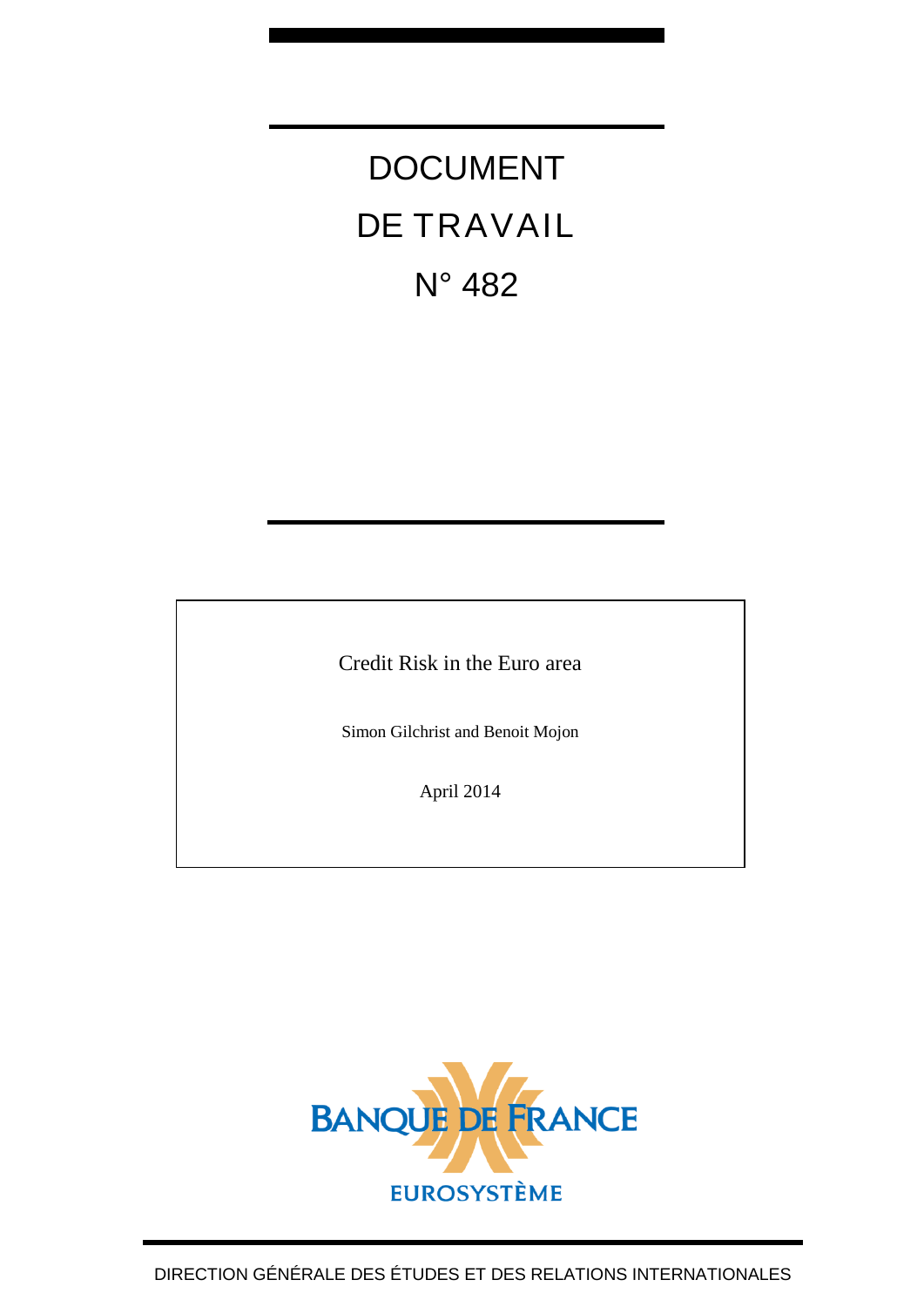# DIRECTION GÉNÉRALE DES ÉTUDES ET DES RELATIONS INTERNATIONALES

Credit Risk in the Euro area

Simon Gilchrist and Benoit Mojon

April 2014

Les Documents de travail reflètent les idées personnelles de leurs auteurs et n'expriment pas nécessairement la position de la Banque de France. Ce document est disponible sur le site internet de la Banque de France « [www.banque-france.fr](http://www.banque-france.fr/) ».

Working Papers reflect the opinions of the authors and do not necessarily express the views of the Banque de France. This document is available on the Banque de France Website "[www.banque-france.fr](http://www.banque-france.fr/)".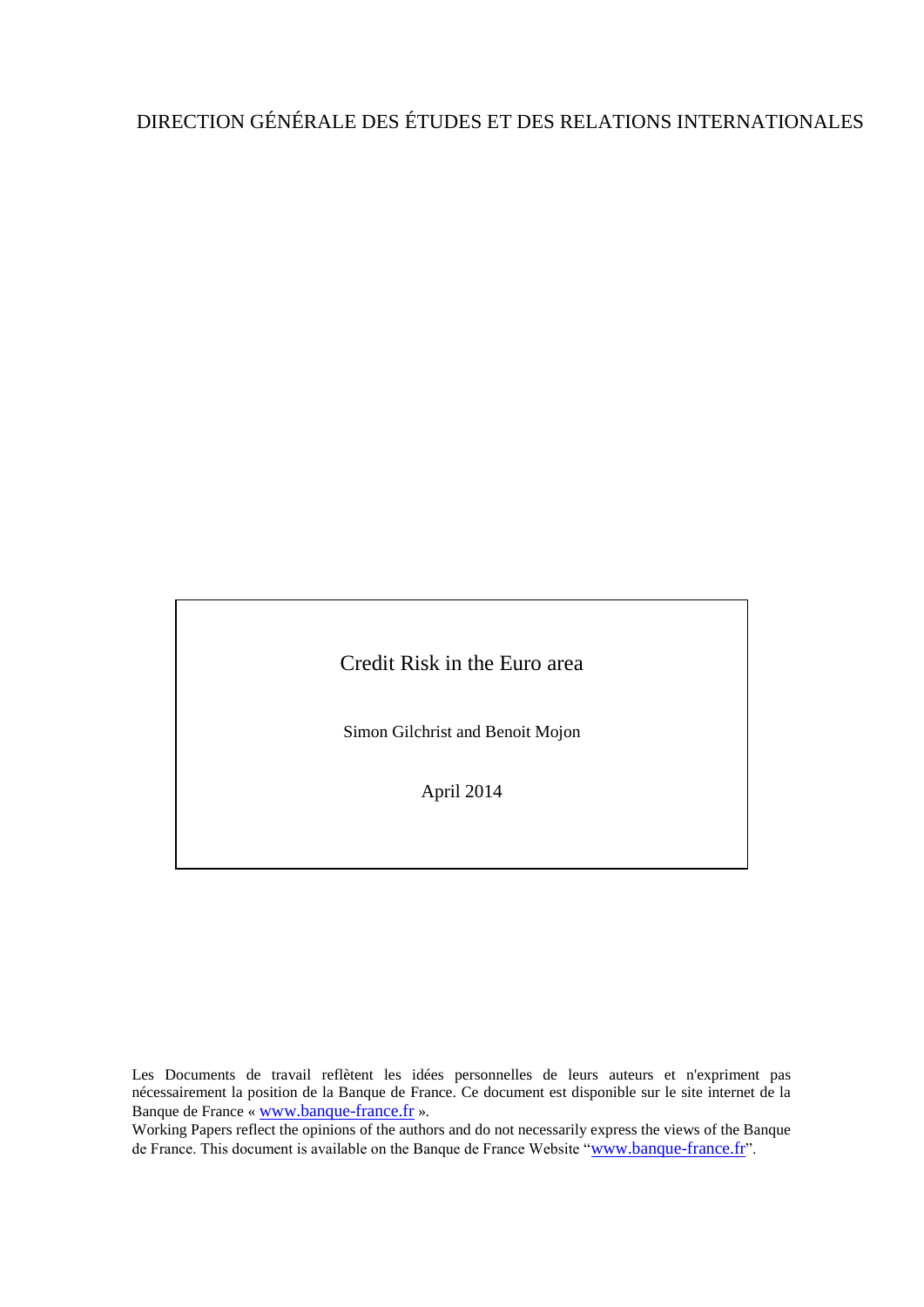# Credit Risk in the Euro area<sup>1</sup>

Simon Gilchrist (Boston University and NBER)

Benoit Mojon (Banque de France and Ecole Polytechnique)

1

We are particularly grateful to Béatrice Saes-Escorbiac, Jocelyne Tanguy and Aurélie Touchais for their excellent research assistance. We'd like to thank Viral Acharya, Marcus Brunermeier, Christina Romer, David Romer, Richard Portes, Pierre Sicsic and participants to Banque de France, Banco de Espagna and LBS seminars and the NBER Summer Institute. The opinions expressed in the paper are those of the authors and do not reflect the views of the Banque de France. sgichri@bu.edu and **benoit.mojon@banque-france.fr**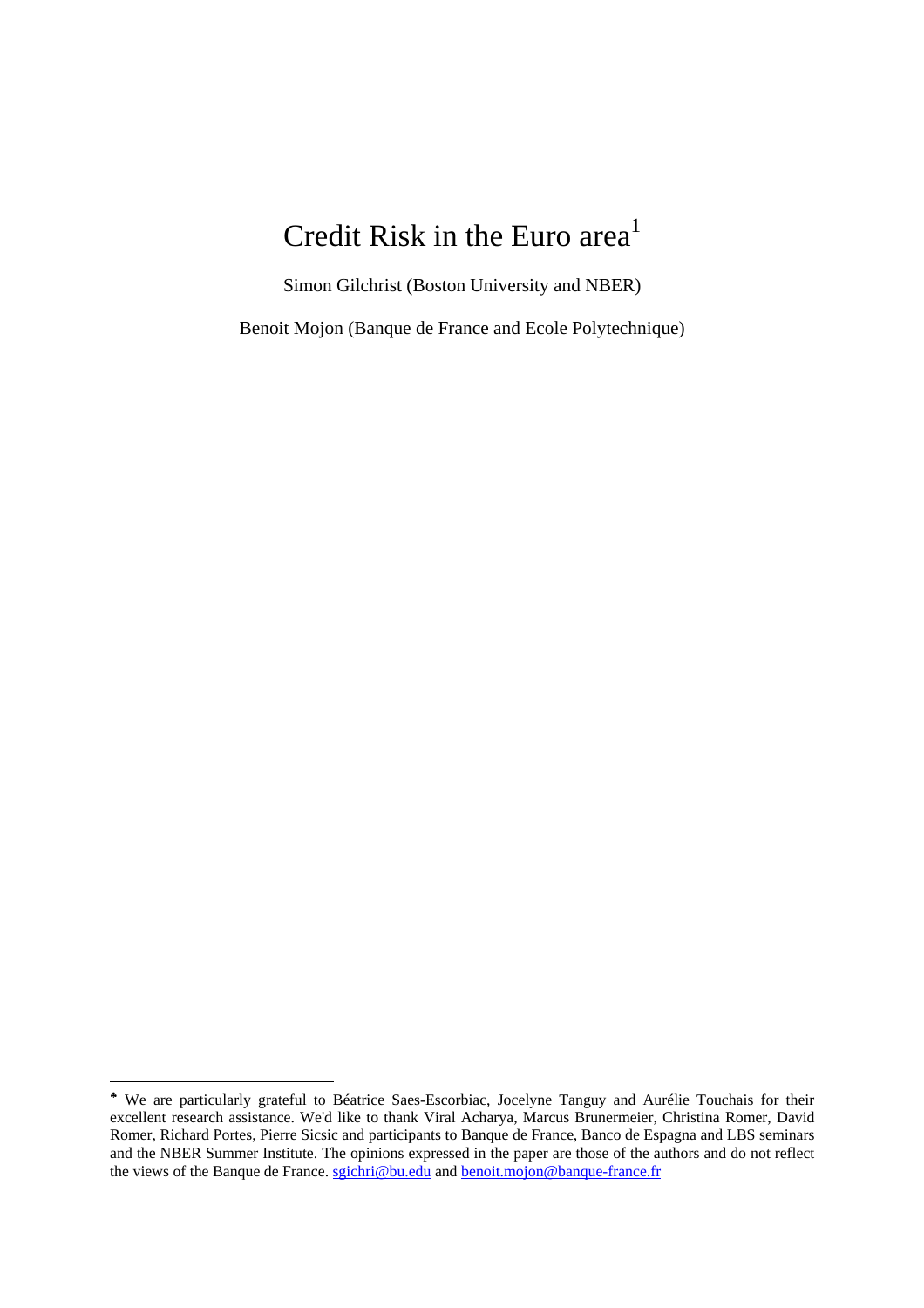**Résumé**: Nous construisons des indicateurs de risque de crédit pour les banques et pour les sociétés non financières de la zone euro. Ces indicateurs sont les écarts de prime moyens entre le rendement des obligations émises par le secteur privé et le rendement de même maturité émis par l'État fédéral allemand. Les indicateurs sont construits par pays pour l'Allemagne, la France, l' Italie et l'Espagne ainsi que pour la zone euro. Ils révèlent que la crise financière de 2008 a considérablement augmenté le coût du financement de marché pour les banques et les entreprises non financières. En revanche, le ralentissement de 2001 n'a eu d'impact que sur le coût du crédit des entreprises non financières, alors que celui des banques est resté stable.

La crise financière de 2008 a également conduit à une divergence systématique des écarts de crédit pour les entreprises financières entre les pays. Cette divergence a encore augmenté lors que la crise de la dette européenne de 2010 à 2013. Les primes de crédit pour les banques et les entreprises non financières reflètent alors de plus en plus un facteur national plutôt que les conditions financières de la zone euro.

Nos indicateurs de risque de crédit fournissent du contenu prédictif important pour l'activité réelle et les volumes de crédit de la zone euro dans son ensemble et pour chaque pays. Une analyse VAR implique que les perturbations des marchés de crédit conduisent à des contractions importantes de la production, augmente le chômage et diminue l'inflation dans la zone euro.

Keywords : cycle du crédit, zone euro, crise financière

Code JEL: E32, E43, E44

**Abstract**: We construct credit risk indicators for euro area banks and non-financial corporations. These are the average spreads on the yield of euro area private sector bonds relative to the yield on German federal government securities of matched maturities. The indicators are also constructed at the country level for Germany, France, Italy and Spain. These indicators reveal that the financial crisis of 2008 has dramatically increased the cost of market funding for both banks and non-financial firms. In contrast, the prior recession following the 2000 U.S. dot-com bust led to widening credit spreads of non-financial firms but had no effect on the credit spreads of financial firms. The 2008 financial crisis also led to a systematic divergence in credit spreads for financial firms across national boundaries. This divergence in cross-country credit risk increased further as the European debt crisis has unfolded since 2010. Since that time, credit spreads for both non-financial and financial firms increasingly reflect national rather than euro area financial conditions. Consistent with this view, credit spreads provide substantial predictive content for a variety of real activity and lending measures for the euro area as a whole and for individual countries. VAR analysis implies that disruptions in corporate credit markets lead to sizeable contractions in output, increases in unemployment, and declines in inflation across the euro area.

Keywords: credit cycle, euro area, financial crisis

Code JEL: E32, E43, E44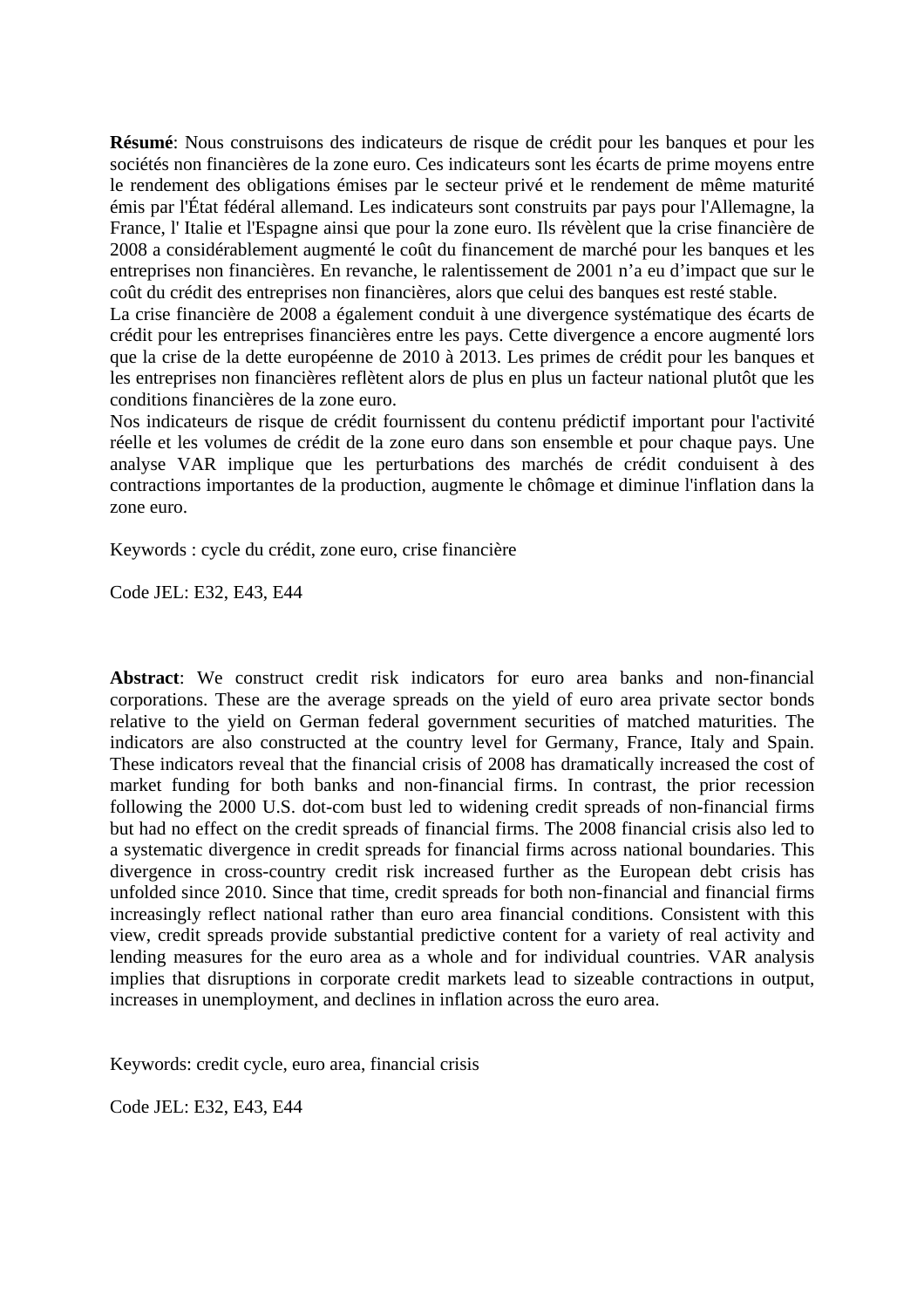#### **Non-technical summary**

 Gauging the extent of financial distress for countries within the euro area remains a considerable challenge. Market interest rates arguably provide good indicators of credit risk as they reflect, in real time, the beliefs of many investors. Although market-based indices of an average of corporate bond yields are commercially available, these are frequently constructed from arbitrary samples of firms whose characteristics evolve over time in a nontransparent manner. Furthermore, the lack of information regarding the underlying structure of the portfolio leads to a maturity mismatch when constructing credit spreads as the difference in yields between corporate bonds and sovereign bonds. This maturity mismatch confounds measurement by not properly distinguishing between credit risk and term premia.

 This paper introduces new indices of credit risk in the euro area. These indices aggregate the information obtained from thousands of corporate bonds and hundreds of thousands of monthly observations on the yield to maturity of such bonds since the launch of the euro in January 1999. Following Gilchrist et al. (2009) and Gilchrist and Zakrajsek (2012b), we construct a credit risk spread at the bond level as the difference between the corporate bond yield and the yield of a German Bund zero coupon bond of the same maturity. By constructing credit spreads at the bond-issuance level we thus avoid confounding credit risk premiums with term premiums. We then aggregate these bond-level credit spreads to obtain indices of credit risk for two sectors, banks and non-financial corporations (NFC thereafter) for the four largest euro area countries: Germany, France, Italy and Spain. By aggregating this information across countries, we are also able to construct credit spreads for the euro area as a whole.

 Our credit spreads reveal that the financial crisis of 2008 dramatically increased the cost of market funding for both financial and non-financial firms in the euro area. Furthermore, since the summer of 2010, there is a strong divergence in corporate credit spreads across countries similar to the one observed for sovereign spreads. The credit spreads of both financial and non-financial corporations in Italy and Spain widened dramatically during this time period. Although not as pronounced, we further document a deterioration in the credit spreads of financial institutions in France and Germany during the post 2010 period. In contrast, the credit spreads of non-financial firms in France and Germany remain below their 2009 peak.

 In addition to documenting the evolution of credit spreads across countries within the euro area, we also analyze the information content of these credit spreads by examining their ability to predict commonly used indicators of economic activity, inflation and bank lending. These results imply that both financial and non-financial credit spread indices are highly robust leading indicators for economic activity and the growth in bank lending. In terms of aggregate spending components, we find that both bank and NFC credit spreads are particularly informative about the future growth in non-residential investment both in the euro area and at the country level. In contrast, only bank credit spreads appear to be robust predictors of the future growth in consumption spending.

 In order to characterize the response of economic activity to disruptions in credit markets we also estimate a Factor-Augmented Vector Autoregression (FAVAR) and study the impulse response of euro area and country-specific measures of economic activity to shocks to credit spreads that are orthogonal to information contained in both real activity series and other asset prices. Consistent with the findings that credit spreads predict future economic activity, the FAVAR results imply that disruptions in credit markets lead to a sharp reduction in stock returns, significant declines in output and inflation, and increases in unemployment across the euro area and within each of the four countries.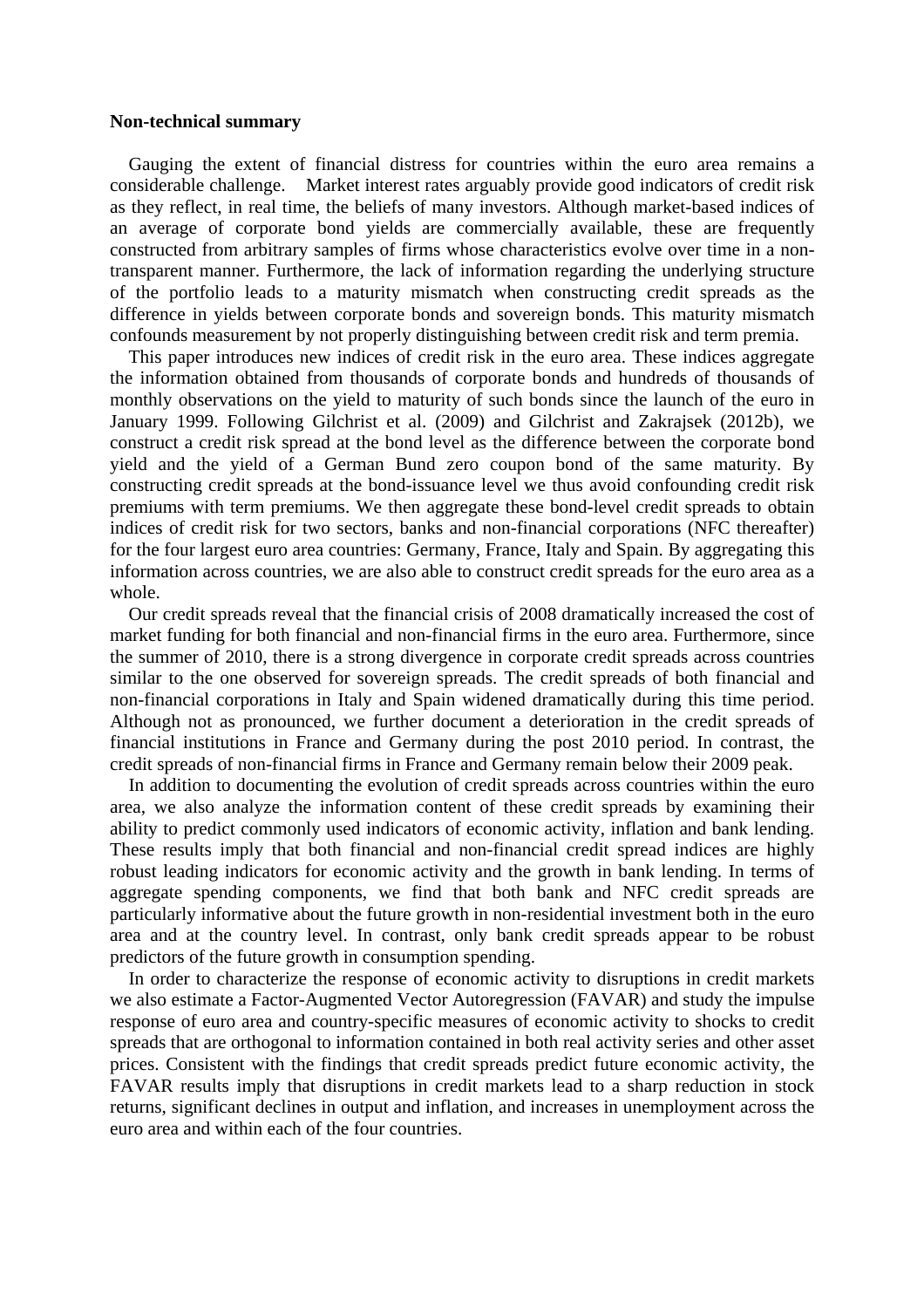# 1 Introduction

The euro area has become the epicenter of world financial stress since the post-Lehman recession escalated into a sovereign debt crisis that began in 2010. The fear of a sovereign default and the possible break up of the euro has resulted in diverging financial conditions for debt issuers across countries within the euro area. This divergence of financial conditions within the Eurosystem has been among the main motivations for a series of non-conventional monetary policy measures taken by the ECB since May 2010. In particular, the launch of the OMT in the late summer of 2012 was motivated by the need to "restore" the transmission mechanism, i.e. the uniqueness of financial conditions within the euro area.

Although policy makers remain concerned about the fragmentation of the European financial system, gauging the extent of financial distress for countries within the euro area remains a considerable challenge. There are very few reliable indicators of credit risk in the euro area and across euro area countries. Most statistics on euro area interest rates are either sovereign interest rates or bank retail interest rates. In principle, the latter reflect the effective cost of external finance for a large proportion of the population of euro area firms and for households. In practice, retail bank interest rates are based on surveys rather than market-based indicators. In addition, bank retail interest rates reflect compositional changes among borrowers as well as the varying degree of competition between banks.

Market interest rates arguably provide better indicators of credit risk as they reflect, in real time, the beliefs of many investors. Although market-based indices of an average of corporate bond yields are commercially available, these are frequently constructed from arbitrary samples of firms whose characteristics evolve over time in a non-transparent manner. Furthermore, the lack of information regarding the underlying structure of the portfolio leads to a maturity mismatch when constructing credit spreads as the difference in yields between corporate bonds and sovereign bonds. This maturity mismatch confounds measurement by not properly distinguishing between credit risk and term premia.

This paper introduces new indices of credit risks in the euro area. These indices aggregate the information obtained from thousands of corporate bonds and hundreds of thousands of monthly observations on the yield to maturity of such bonds since the launch of the euro in January 1999. Following Gilchrist et al. (2009) and Gilchrist and Zakrajsek (2012b), we construct a credit spread at the bond level as the difference between the corporate bond yield and the yield of a German Bund zero coupon bond of the same maturity. By construct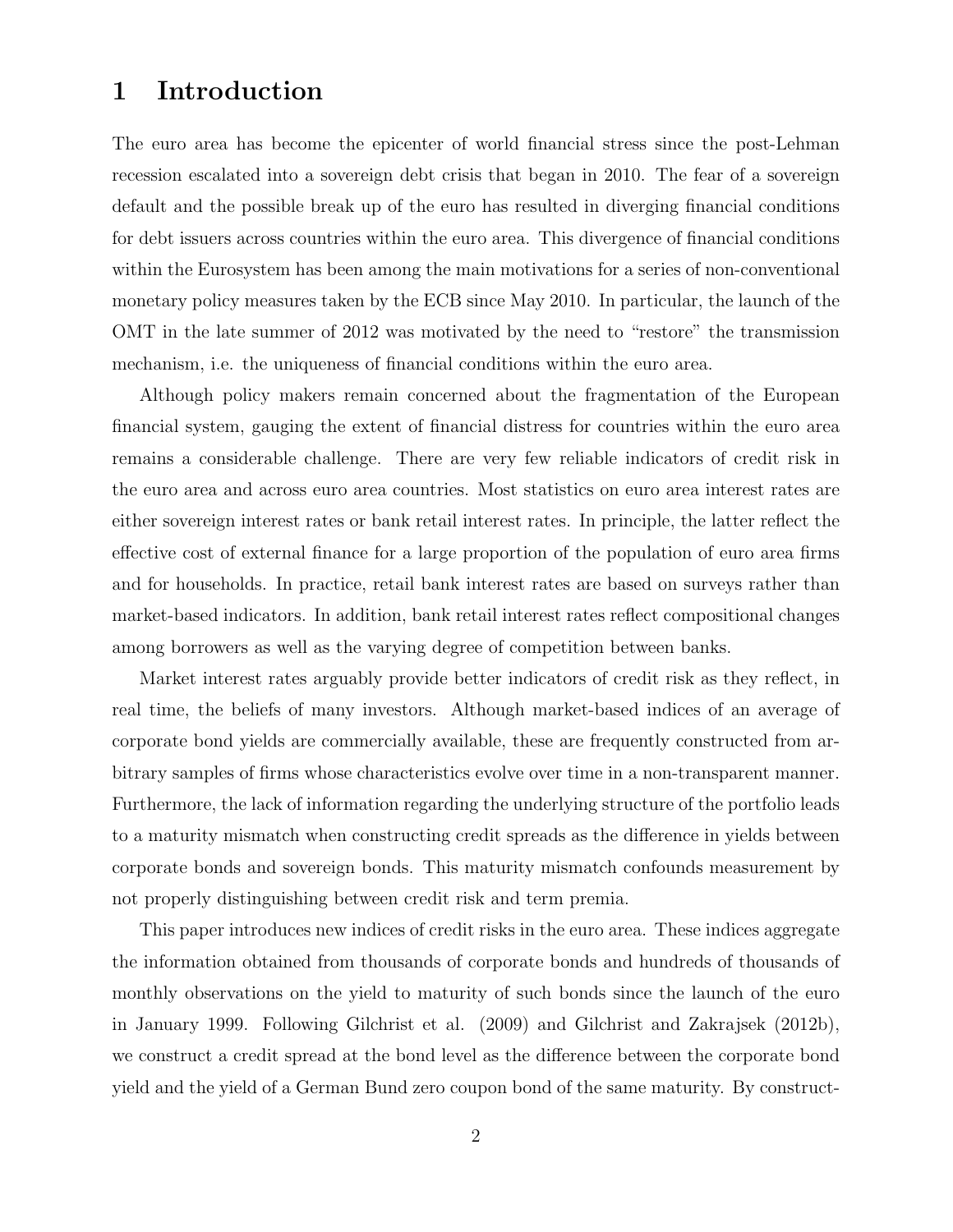ing credit spreads at the bond-issuance level we thus avoid confounding credit risk premia with term premia. We then aggregate these bond-level credit spreads to obtain indices of credit risk for two sectors, banks and non-financial corporations (NFC thereafter) for the four largest euro area countries: Germany, France, Italy and Spain. By aggregating this information across countries, we are also able to construct credit spreads for the euro area as a whole.

Our credit spreads reveal that the financial crisis of 2008 dramatically increased the cost of market funding for both financial and non-financial firms in the euro area. Furthermore, since the summer of 2010, there is a strong divergence in corporate credit spreads across countries similar to the one observed for sovereign spreads. The credit spreads of both financial and non-financial corporations in Italy and Spain widened dramatically during this time period. Although not as pronounced, we further document a deterioration in the credit spreads of financial institutions in France and Germany during the post 2010 period. In contrast, the credit spreads of non-financial firms in France and Germany remain below their 2009 peak.

In addition to documenting the evolution of credit spreads across countries within the euro area, we also analyze the information content of these credit spreads by examining their ability to predict commonly used indicators of economic activity, inflation and bank lending. These results imply that both financial and non-financial credit spread indices are highly robust leading indicators for economic activity and the growth in bank lending. In terms of aggregate spending components, we find that both bank and NFC credit spreads are particularly informative about the future growth in non-residential investment both in the euro area and at the country level. In contrast, only bank credit spreads appear to be robust predictors of the future growth in consumption spending.

In order to characterize the response of economic activity to disruptions in credit markets we also estimate a Factor-Augmented Vector Autoregression (FAVAR) and study the impulse response of euro area and country-specific measures of economic activity to shocks to credit spreads that are orthogonal to information contained in both real activity series and other asset prices. Consistent with the findings that credit spreads predict future economic activity, the FAVAR results imply that disruptions in credit markets lead to a sharp reduction in stock returns, significant declines in output and inflation, and increases in unemployment across the euro area and within each of the four countries.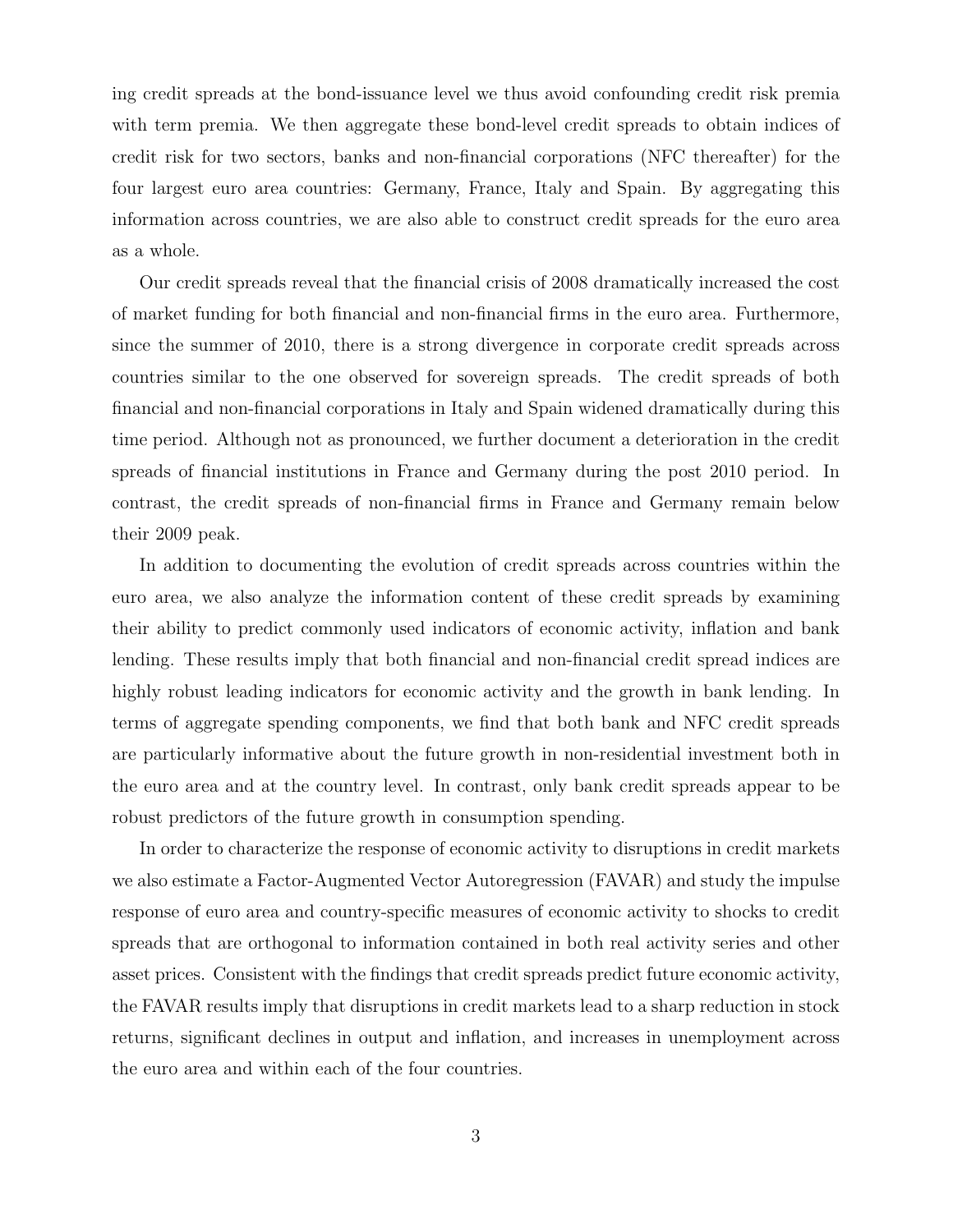There is a long tradition of building credit risk indicators from bond prices and assessing their predictive content for economic indicators over the business cycle.<sup>1</sup> Our approach replicates the one developed in Gilchrist and Zakrajsek (2012b) for U.S. data. Bleaney et al. (2012) have implemented a similar approach for corporate bonds from Austria, Belgium, France, Germany, Italy, the Netherlands, Spain and the UK, yet they focus exclusively on NFC credit spreads, while we also focus here on corporate credit risk for banks.

The role of banks in the transmission of monetary policy has been analyzed in a number of research papers, including nine euro area country case studies that consistently analyzed individual balance sheet data in the context of the Eurosystem Monetary Transmission Network. Angeloni et al (2003) and Ehrmann et al. (2003) provide an overview of these results. More recently many papers have focused on the spillover of the euro area sovereign debt crisis to credit markets, including Albertazzi et al (2012), Del Giovane, Nobili and Signoretti (2013), Neri and Ropele (2013) and references therein.<sup>2</sup>

Several papers have also gathered evidence on the importance of banks for the euro area business cycle. Among these, de Bondt et al (2010), Ciccarelli, Madaloni and Peydro (2010), Del Giovane et al; (2011), Lacroix and Montorn`es (2009) and Hempell and Kok Sorensen (2010) show in particular that the diffusion indices constructed from the ECB Bank Lending Survey contain predictive power for economic indicators in the euro area.

In addition to providing an analysis of the evolution of euro area and country-specific corporate credit spreads, an important goal of this research project is to construct credit risk indicators in a uniform and hence comparable manner for the euro area and within the four largest euro area countries. Importantly, our data collection methods, which rely on publicly available information, allow us to provide consistent monthly updates to all aggregate credit indices. The updated series can be downloaded from the appendix of the Banque de France working paper version of this paper. In addition, the micro data used to build these indices are available upon request from the authors.

The rest of the paper is organized as follows. Section 2 describes the data used to construct credit indices at the country level for both banks and non-financial firms and documents the evolution of these indices over the available sample period, 1999-2013. Section

<sup>&</sup>lt;sup>1</sup>See in particular Friedman and Kuttner (1992, 1993), Estrella and Hardouvelis (1997), Estrella and Mishkin (1998) and Gertler and Lown (1999).

<sup>&</sup>lt;sup>2</sup>See also Panetta and Signoretti (2010) for an earlier study of the effects of financial stress on banks' activity.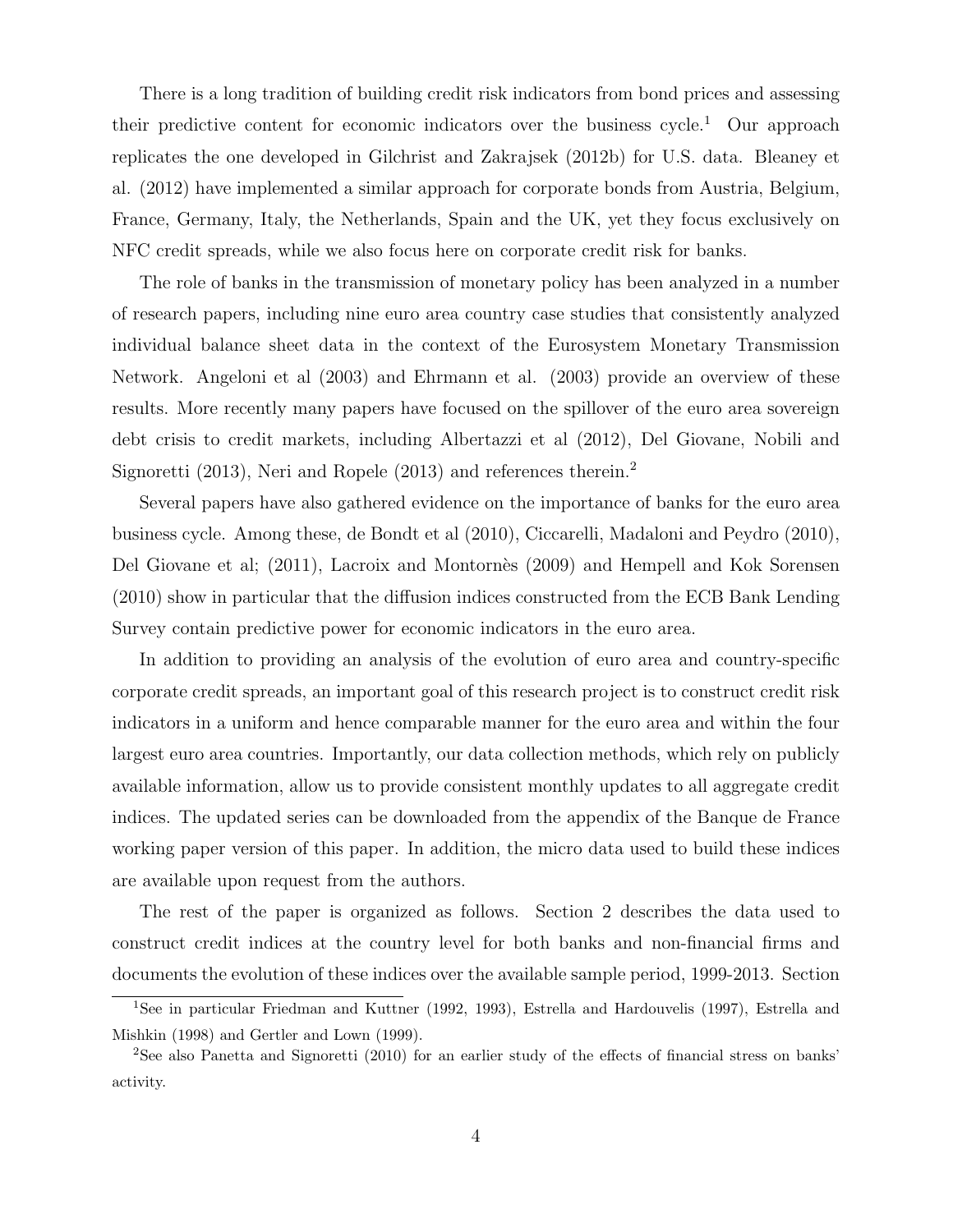3 assesses the ability of credit spreads to predict economic activity, inflation and lending aggregates. Section 4 uses a Factor-Augmented VAR framework to explore the distinct role of credit spreads in the business cycle. Section 5 concludes.

# 2 Credit Risk Indices for the Euro Area

Following the methodology of Gilchrist and Zakrajsek (2012b) we use individual security level data to construct security-specific credit spreads. We then average these credit spreads to obtain credit spread indices at the aggregate level. This methodology allows us to construct credit spread indices that reflect the two key characteristics of the European financial system: the importance of banks, and the extent of national fragmentation of financial markets within the euro area.

It is well known that the European financial system is dominated by banking institutions. That such financial firms account for a disproportionate share of the corporate bond market is perhaps less widely recognized. Bonds issued by euro-area banks account for over 5 trillions euros as of July 2012. This compares to 800 hundred billions euros issued by non-financial corporations and 6.2 trillions euros issued by sovereigns.<sup>3</sup> Thus to a large extent, the bond market overwhelmingly reflects a combination of debt issued by financial institutions and sovereigns with only a small fraction of issuance accounted for by nonfinancial corporations.<sup>4</sup> .

The importance of individual countries in the European financial system reflects the national fragmentation of the euro-area financial market that has re-emerged since the Lehman bankruptcy. In this environment, credit conditions in sovereign debt markets may easily spill over into country-specific financial markets. In turn, a deterioration in balance sheets of the financial sector at the country level may lead to an increase in sovereign risk.

Given these concerns we build two indicators, one for banks and one for non-financial corporations, for each of the four largest euro area countries: France, Germany, Italy and Spain. These countries account for 80% of the euro area population, economic activity and financial markets. Although in principle it is possible to extend the analysis to countries

<sup>&</sup>lt;sup>3</sup>The total debt of the euro area public sector exceeds 8 trillion euros, once bank loans, primarily granted to cities and regions, are included.

<sup>&</sup>lt;sup>4</sup>The euro area corporate bond market is relatively liquid. Biais et al (2006) report for instance that each security is subject to approximately 3 trades per day, on average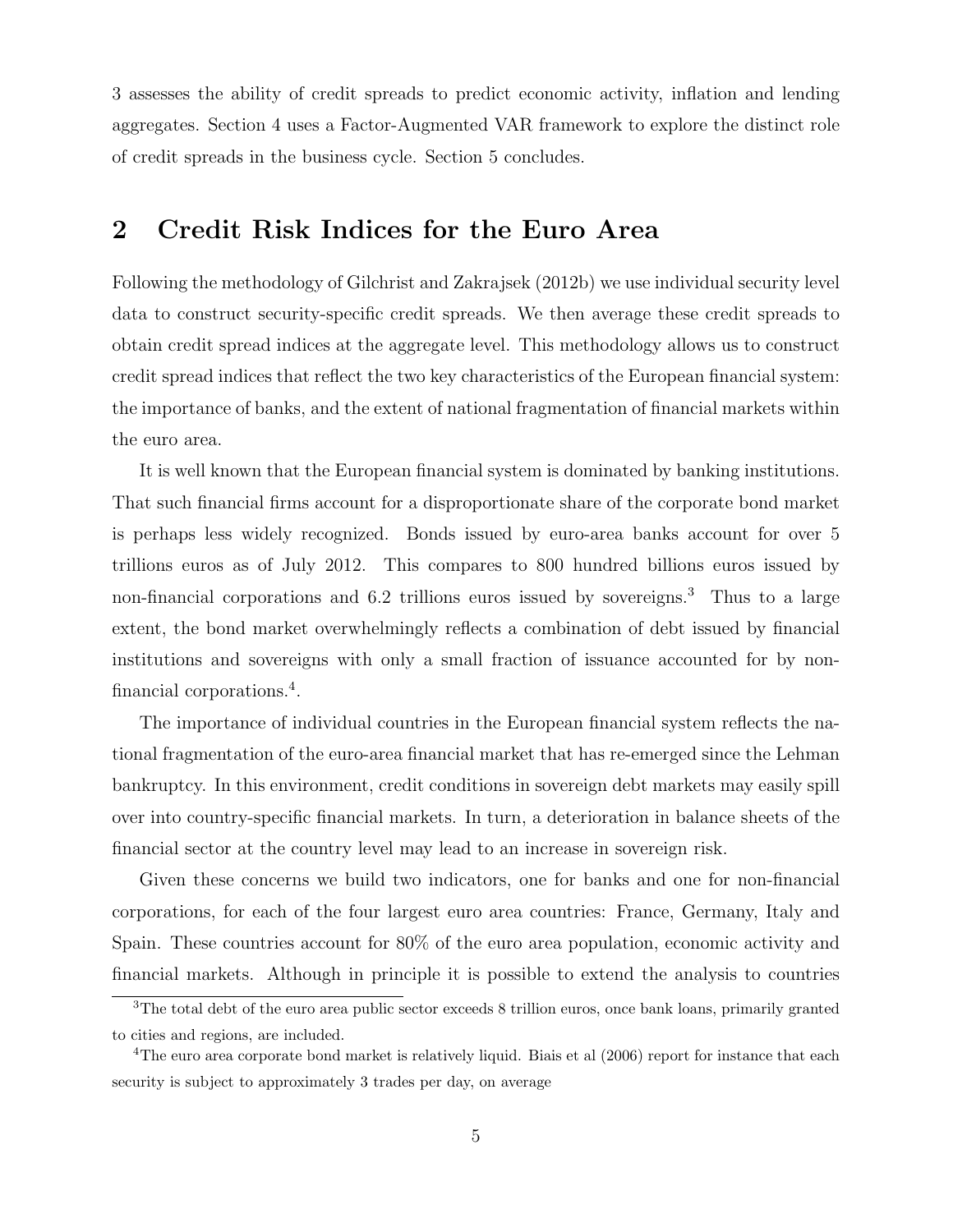beyond Spain, in practice, corporate debt market become too shallow and provide too narrow a cross-section of issuers to build reliable macroeconomic indicators for smaller countries.

### 2.1 Data sources and methods

Our indices are based on a comprehensive list of corporate debt securities issued by corporations in the euro area big 4 as reported in Bloomberg and Datastream. For each security, we use the Datastream month end "effective yield" and subtract from it the interest rate of a zero coupon German Federal bond of matched duration.<sup>5</sup> Our choice of the German Bund as the benchmark risk-free asset is motivated by the increased and more volatile sovereign spreads between Italian, Spanish and to a lesser extent French treasury yields with respect to the German Bund interest rate as the European debt crisis has unfolded. To match duration, we obtain an estimate of the zero-coupon German Bund yield at a specific maturity using standard yield-curve fitting techniques.

To construct credit indicators, we focus on fixed-coupon, euro-denominated, non-callable, non-guaranteed securities. We provide details of the sample selection including names of all issuers in the data appendix. The resulting database includes over 90000 monthly observations from nearly 2300 corporate bonds. Of these, about 50000 observations are effective yields on bonds issued by banks. The remaining 40000 observations are issued by nonfinancial corporations.

Table 1 provides descriptive statistics of the underlying bond market data by type of issuer and by country. The number of securities available varies significantly across countries and over time. The cross-country variation is in part due to the depth of the market as measured by country size in economic terms. It also reflects institutional characteristics specific to each country. In particular, German banks have a noticeably large number of securities outstanding in comparison to banks in the other three countries. The number of issuers is therefore a more informative statistic of data coverage. This varies from 66 banks and 112 non-financial companies in Germany to 26 banks and 22 non-financial companies in Spain. Table 1 also highlights considerable variation in data availability over time. Notably, data coverage is somewhat limited for the first years of the sample and grows over time as the

<sup>&</sup>lt;sup>5</sup>For a subset of securities, we independently verified that the effective yield provided by Datastream matches the effective yield computed from the bond price and the sequence of coupons.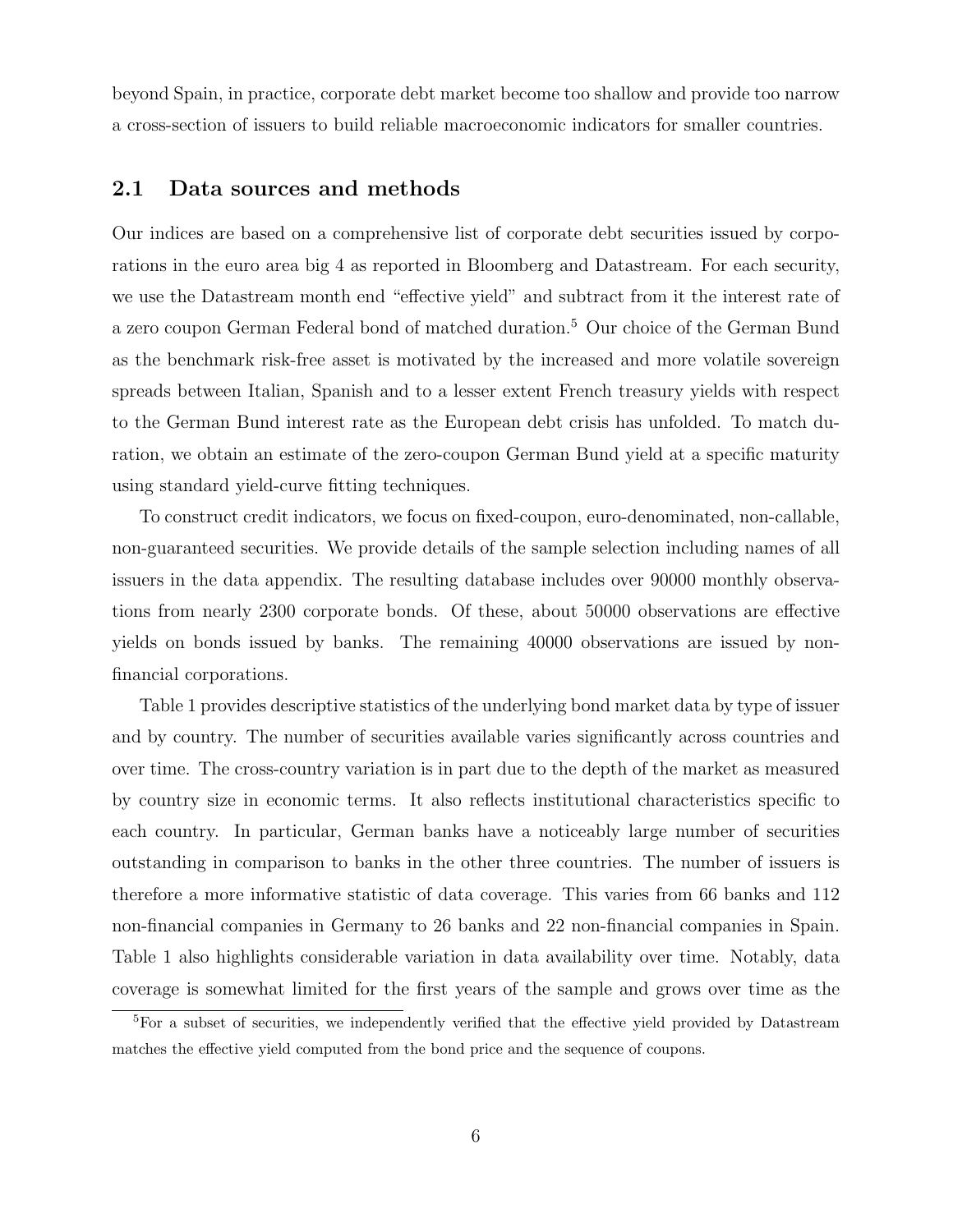European bond market deepens.<sup>6</sup>

Table 1 also provides summary statistics on the characteristics of individual bonds, including size of issuance, maturity and duration. Banks tend to issue smaller amounts than non-financial companies, especially in Germany where the median issuance of banks amount to \$121 million. The median issuance for non-financial companies ranges from \$494 million in Spain to \$753 million in Italy. The initial maturity of the securities is close to 10 years and the remaining maturity ranges from 3 to 5 years across portfolios.

For each security, the spread  $S_{it}$ , on corporate bond i, is constructed by subtracting from the effective yield  $R_{it}$  the German Bund zero coupon interest rate of a similar duration  $\mathit{ZCR}^{DE}_t(Dur(i,t))$ :

$$
S_{it} = R_{it} - ZCR_t^{DE}(Dur(i, t))
$$

As shown in Table 1, the mean and median credit spreads for the entire sample period appear to be relatively homogenous across sectors and countries. For banks, the median credit spread ranges from 0.9% for French banks to 2.1% for Spanish banks. Non-financial corporations have median spreads with respect to the German Bund that range from 1.0% in France to 1.6% in Italy.

Country-specific credit risk indicators  $S_t^k$  are constructed as a weighted average of credit spreads on individual securities:

$$
S_t^k = \sum_i w_{it} S_{it}
$$

where the weight

$$
w_{i,t} = \frac{MVAL_{it}}{\sum_{i} MVAL_{i,t}}
$$

is defined as the ratio of the market value at issue of the security relative to the total market value at issue of all bonds in the sample during a point in time. In addition to constructing country-specific credit spread indices, we also use the same methodology to construct a value-weighted credit spread index for the euro area as a whole.<sup>7</sup>

<sup>&</sup>lt;sup>6</sup>The limited sample size in the earlier yields is partially due to limited availability of data on securities that have expired and for which our source does not maintain records.

<sup>7</sup>We have compared these spreads to unweighted averages as well as to trimmed means that exclude the first and the ninety-ninth percentiles and the fifth and the ninety-fifth percentiles of the spread distributions. These comparisons, which are available upon request to the authors, reveal that these alternative approaches produce highly correlated indices. The only notable exception pertains to German bank spreads during the 2002-2003 slowdown. In this episode, the unweighted credit spread index is significantly higher than the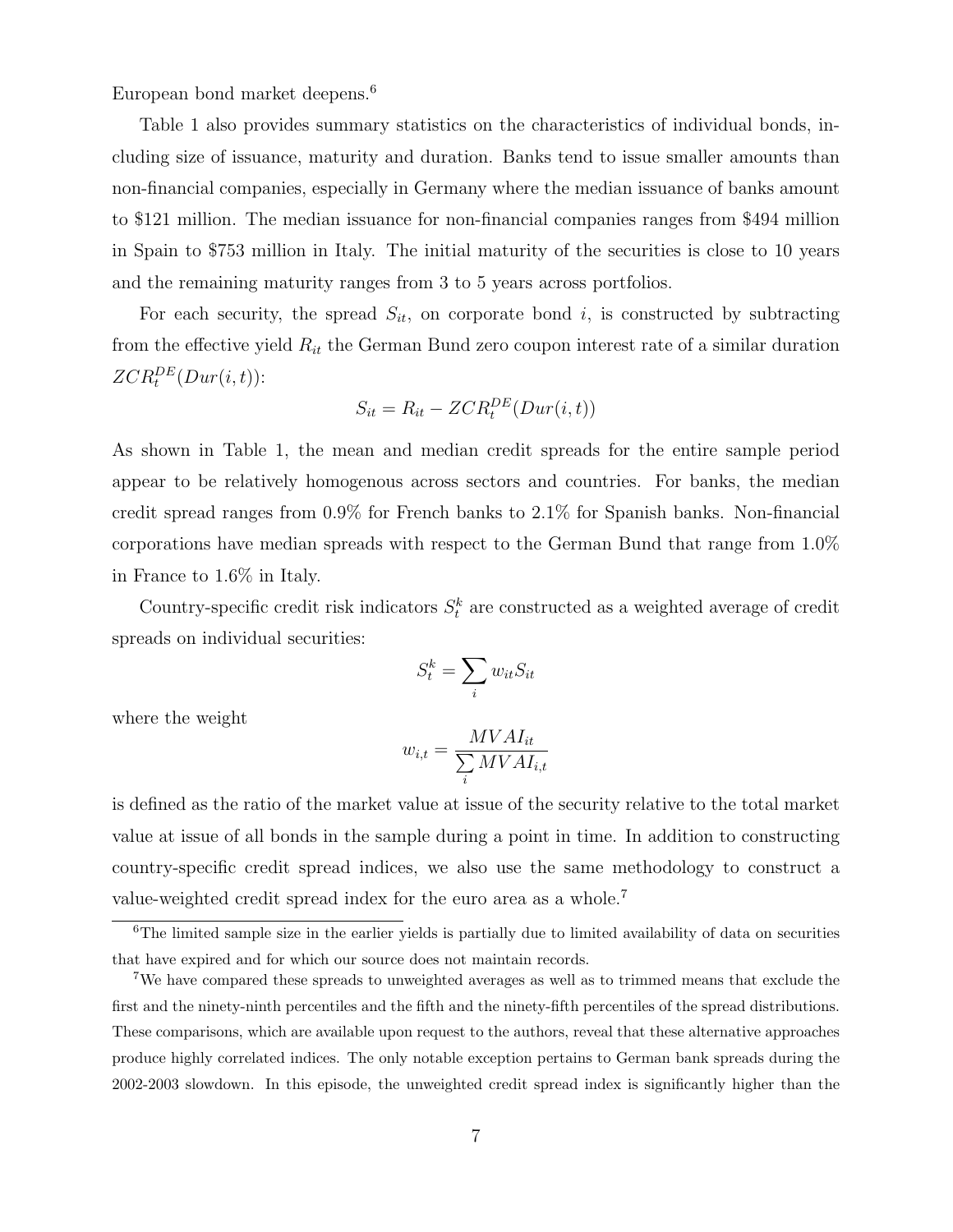## 2.2 The time-series evolution of credit spreads

Figure 1 and Figure 2 display the time-series evolution of the credit risk indicators for banks and the NCFs for each country and for the euro area. The time series behavior of these credit spreads show a number of striking patterns that reflect financial developments in the euro area over the 1999-2013 sample period.

Prior to the global financial crisis that began in mid 2007, credit spreads for banks in Germany, France and Italy are both low and show a strong common comovement. In the 1999-2002 period these credit spreads are roughly on the order of 80 to 100 basis points. These credit spreads fell to roughly 50 basis points during the 2003-2007 period of strong growth in housing prices in the U.S., the UK, Spain and other European countries. This drop in credit spreads to historic lows is consistent with the low credit spreads and credit risk premiums observed in the U.S. financial markets as documented by Gilchrist and Zakrajsek (2012b). During this period, credit spreads for Spanish banks are somewhat elevated and do not exhibit strong comovement with other countries however.

Credit spreads of European non-financial corporations show much more variation over this time period. In particular, credit spreads for non-financial firms rose substantially during the slowdown in global economic activity that followed the bursting of the U.S. dot-com bubble. In contrast, bank credit spreads appear largely unaffected by the 2001-2002 global slowdown.

As can be seen in Figure 1, the financial crisis of 2008 dramatically increased the cost of market funding for banks. This is especially true in Germany, Italy and France where, prior to mid-2007, bank credit spreads were on the order of 50 basis points, but subsequently rose sharply in response to the deterioration in global financial conditions that occurred in late 2008 and throughout 2009. Credit spreads on Spanish banks, although already elevated relative to the spreads in other countries, also widened during this period.

Credit spreads for non-financial firms also rose sharply during the 2008 financial crisis. Strikingly, there is very little divergence in financial conditions for non-financial firms across European countries during this period. In contrast, one can see a distinct divergence in country-specific credit spreads for the banking sector during the 2008-2009 episode. In effect, the on-going national fragmentation of European financial markets was seeded in the

weighted index presented in this paper, implying that the cost of market funding for small German banks increased at that time.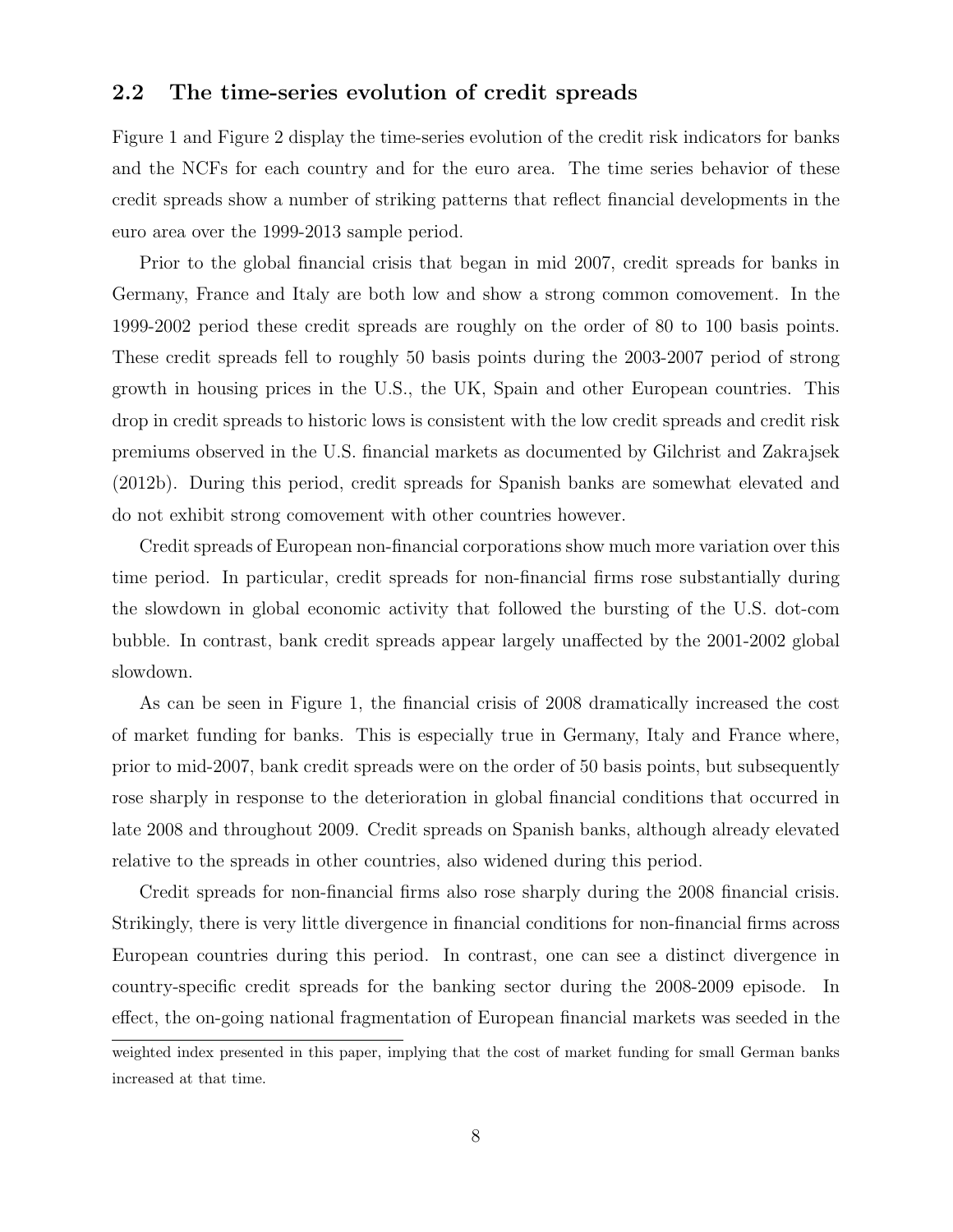2008 financial crisis.

The final distinct episode of interest is the post 2010 period during which the risk of sovereign default became a growing concern within European financial markets. Such concerns lead to a widening of credit spreads on Italian, Spanish and, to a lesser extent, French banks in the second quarter of 2010. Although credit spreads fell somewhat in early 2011 they again increased sharply in 2011Q4 when the average credit spread on Italian banks peaked at nine percent. During this episode, credit spreads on Spanish banks jumped three percentage points (from 2.5% to 5.5%). Credit spreads for German and French banks also increased sharply during this period. Although credit spreads on Italian banks fell relative to their 9% peak, credit spreads on Spanish banks continued to rise, reaching an all-time high of 8% in 2012Q2. Subsequent to this spike, bank credit risk fell continuously across all four countries and in the euro area as a whole, a fact that is likely attributable to the more activist stance of the ECB as of mid-2012.

In contrast to the 2008-2009 episode in which credit spreads of non-financial companies exhibited a very strong comovement, it appears that country-specific risks spilled over into the non-financial sector with the onset of the European debt crisis. Figure 2 clearly shows the same cross-country divergence in credit spreads of non-financial corporations that one sees in the credit spreads of financial companies from 2010 onwards. By this measure, country-specific sovereign-risk factors have caused a sharp rise in funding costs for banks and a coincident rise in funding costs for non-financial firms during the post-2010 period.

## 2.3 Comparison to alternative series

In Figures 3 and 4 we compare the Gilchrist-Mojon (GM thereafter) euro area credit spreads to alternative measures of credit risk. For banks, we compare the euro area credit spread to the 6 month EURIBOR-EONIA SWAP (BOR-OIS hereafter), a widely used measure of counterparty and credit risks on the interbank market. These spreads are shown in Figure 3. Both the GM and the EURIBOR-OIS spread show negligible credit/counterparty risk in August 2007 but rise sharply thereafter, indicating peak financial stress in late 2008, after Lehman filed for bankruptcy. These risk indicators clearly diverge in the post-2010 period however. This divergence may in part be due to compositional changes in the Euribor-OIS market whereby over time, riskier banks are excluded from transacting. Such compositional bias is much less likely to influence the GM euro area credit spread which is constructed from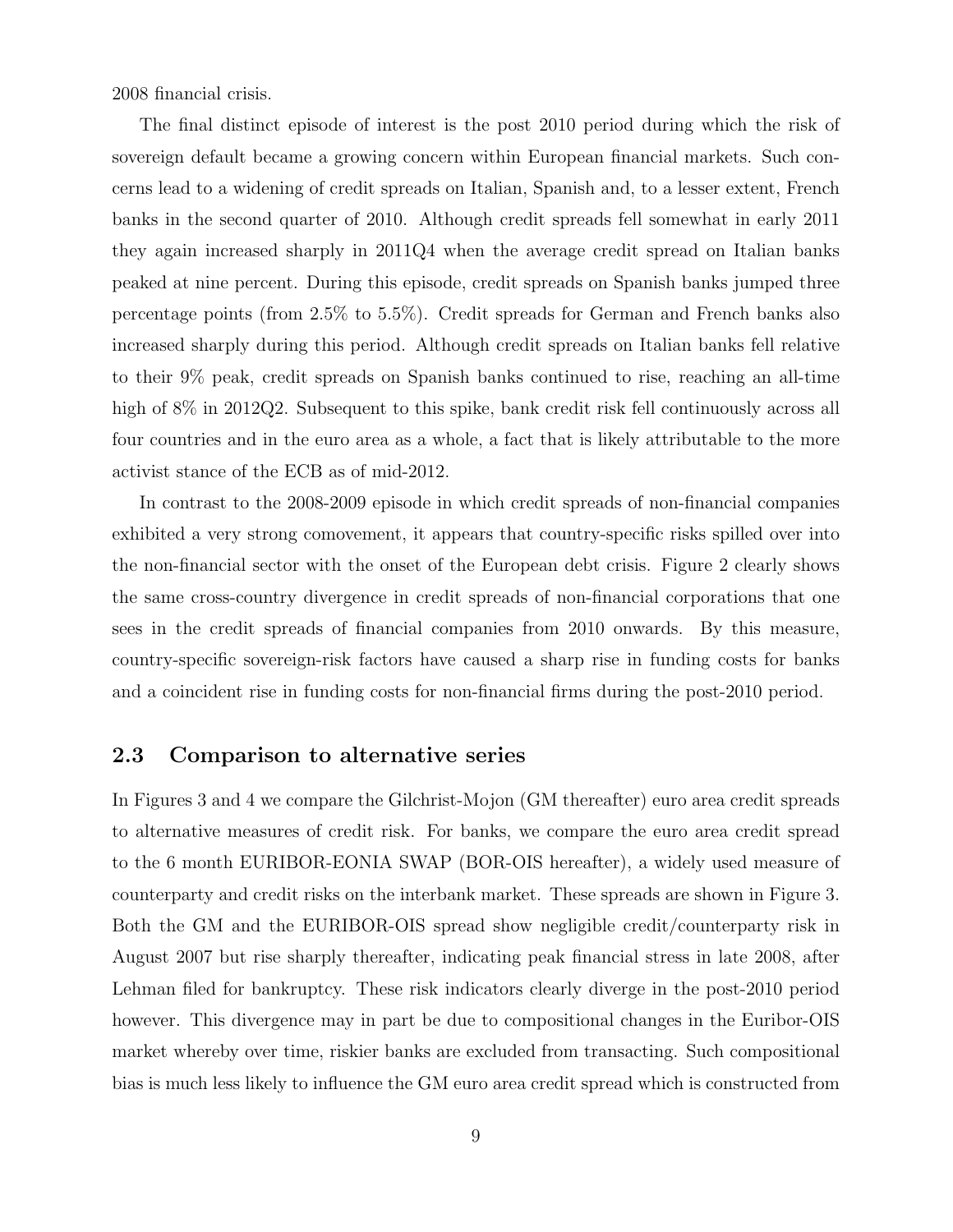longer term securities that include all financial institutions that have issued such securities, not just those that still transact in the Euribor-OIS market. These results suggest that credit spreads constructed from secondary bond prices may provide a more informative measure of overall financial distress than the BOR-OIS spread.

Figure 4 compares the GM euro area credit spread for non-financial firms to the credit spread obtained from retail interest rates on bank loans.<sup>8</sup> To construct a retail credit spread we subtract the 6 month EONIA SWAP rate from the retail interest rate. This is a reasonable benchmark because bank loans still overwhelmingly dominate the external financing of euro area NFCs and such loans are typically granted at a variable interest rate that is indexed to short-term money market interest rates. It is evident from Figure 4 that these two indicators of credit risk for NFCs tend to peak simultaneously in late 2008 and in late 2011. Despite such strong comovement during periods of acute financial distress, these two series diverge in important ways. Most notably, the retail bank credit spread remains persistently elevated relative to the GM bank credit spread in the aftermath of the 2008 financial crisis.

Finally, in Figures 5 and 6, we compare GM spreads and credit default swap rates, country by country. The latter are unweighted averages of CDS rates on banks or non-financial firms for each country. An important difference between GM spreads and CDS rates is that the latter are available for only a small number of issuers (typically only a handful of firms) relative to the cross section used to construct GM spreads. This compositional bias explains why, with the exceptions of French banks in 2011 and Italians NFCs in 2009, our credit spreads are typically higher than CDS rates during episodes of financial stress.

# 3 The Predictive Content of Credit Spreads

We now turn to analyzing the predictive content of credit spreads. We first consider the ability of credit spreads to forecast real activity variables such as GDP, unemployment and industrial production, as well as inflation indices as measured by both headline and core inflation. Because we are primarily interested in business cycle dynamics as opposed to near-term forecasting results we focus on forecasting the growth rate of a given variable at the one-year ahead horizon. In addition, this is the horizon over which credit spreads contain

<sup>8</sup>This retail bank interest rate for new business is published in bottom panel of Table 4.5 in the statistical appendix of the ECB monthly bulletin.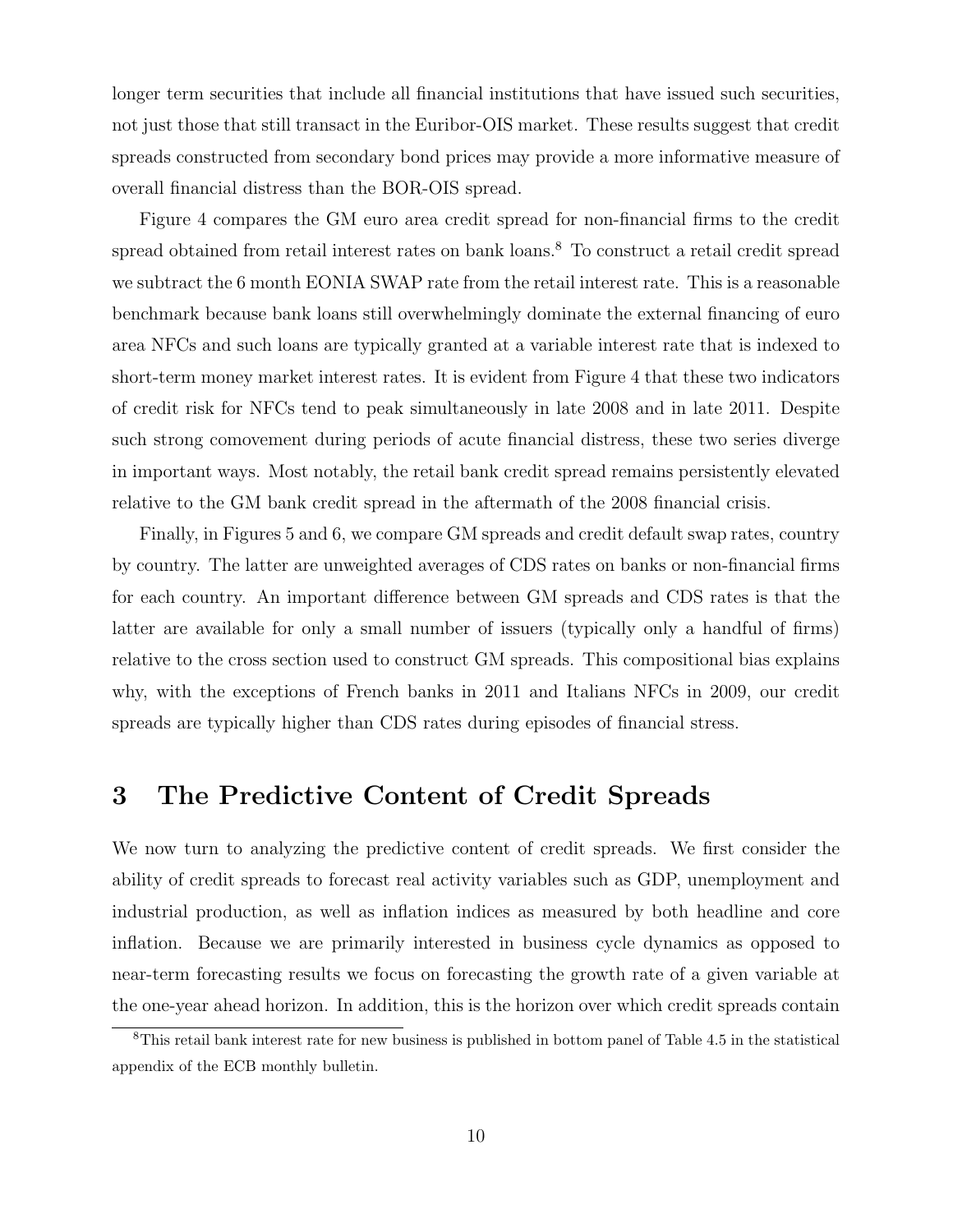the largest gain in forecasting performance for U.S. data, as documented in Gilchrist and Zakrajsek (2012b). We first consider the ability of euro area credit spreads to predict euro area economic activity. Within this framework, we consider both monthly indicators such as industrial production and unemployment as well as quarterly series such as GDP and its individual spending components, consumption, residential and non-residential investment. We then turn to a country-specific analysis and address the question as to whether countryspecific credit spreads help predict country-specific outcomes. We provide a similar analysis for inflation for the euro area and at the country-level. Finally, we extend this analysis to consider the predictive content of credit spreads for the aggregate growth in lending in the euro area as well as the growth rates in lending for each individual country.

### 3.1 Real Economic Activity and Inflation

#### 3.1.1 Methodology

In this section we present empirical results that examine the ability of credit spreads to predict various measures of real economic activity and inflation. Let  $\Delta^h$  log  $Y_{t+h}$  measure the h quarter ahead percent change in a variable of interest.<sup>9</sup> We follow Gilchrist and Zakrajsek (2012b) and specify a forecasting equation of the form:

$$
\Delta^h \log Y_{t+h} = \alpha_o + \alpha_1 r_t + \alpha_2 term_t + \gamma \Delta^h \log Y_t + \beta s_t + \varepsilon_t
$$

where  $r_t$  measures the real interest rate,  $term_t$  measures the term premium and  $s_t$  is the credit spread of interest. The real interest rate is measured as the EONIA rate minus the twelve-month euro area inflation rate. The term spread is measured as the difference in yields on ten-year AAA euro sovereign bonds minus the EONIA. For all forecasting regressions, we report separate results using bank credit spreads and credit spreads for non-financial firms as our measure of  $s_t$ . We first consider the ability of credit spreads to forecast the two most commonly used monthly indicators of economic activity – unemployment and industrial production. We then examine the ability of credit spreads to forecast quarterly GDP and its broad spending components. This section concludes with an analysis of the forecasting power of credit spreads for inflation.

<sup>&</sup>lt;sup>9</sup>When forecasting unemployment we compute the  $h$  quarter ahead change in the unemployment rate rather than the log-difference.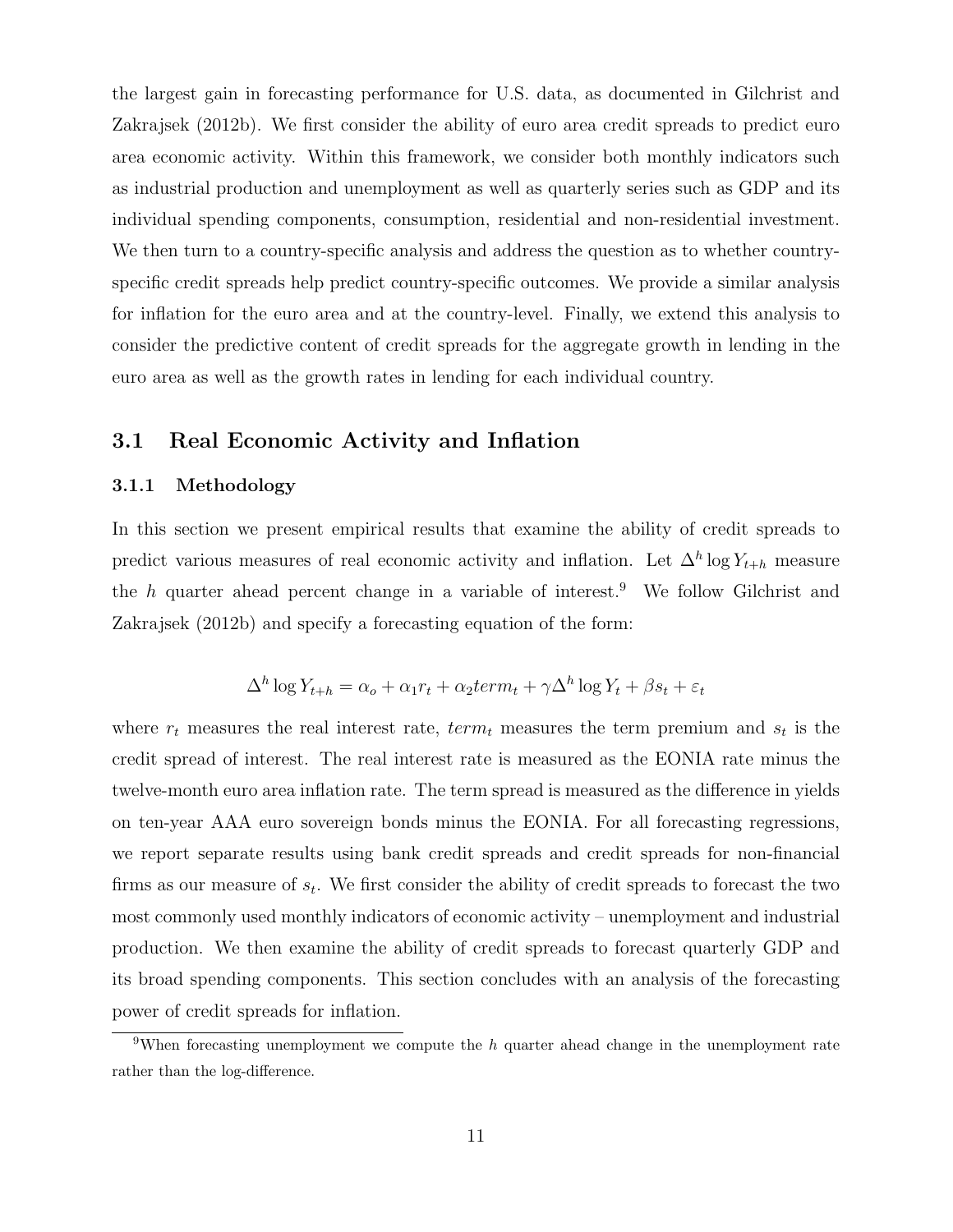#### 3.1.2 Economic Activity Indicators

We begin by reporting forecasting results for the euro area as a whole. We then consider country-specific regressions. Table 2 presents the main estimation results on the predictive content of credit spreads for monthly economic activity as measured by the four-quarter ahead change in euro area unemployment and industrial production. We report regression results that include the real interest rate and the term-spread as a baseline. We then separately add the GM euro area bank credit spread and the NFC credit spread to these baseline regressions.

As shown in Table 2, both the bank credit spread and the non-financial credit spread are highly statistically significant predictors of the four-quarter ahead change in the euro area unemployment rate. These credit spreads are also highly statistically significant predictors of the four-quarter ahead change in euro area industrial production. The coefficient estimates imply an economically significant impact of credit spreads on future economic activity  $- a$ one percentage point rise in bank credit spreads predicts a 0.81 percent rise in the euro area unemployment rate and a 2 percent decline in euro area industrial production. As measured by the in-sample change in R-square the predictive content of credit spreads is large, especially for the euro area unemployment rate where the R-squared increases from 0.31 to 0.71 with the addition of either the bank or non-financial credit spread.

Table 3 presents forecasting results for euro area quarterly GDP and its spending components. The top panel presents estimation results for the full quarterly sample period 2000:Q1 to 2012:Q4. As in Table 2, the estimation again controls for the real interest rate and the term spread with all interest rates and credit spreads measured as of the final month prior to the start of the quarter. Consistent with the results reported in Table 2 for the monthly economic activity series, we find that both bank and NFC credit spreads are highly statistically significant predictors of four-quarter ahead growth in euro area real GDP. The coefficient estimates imply that a one percentage point increase in bank credit spreads predicts a 1.24 percent decline in euro area real GDP. Again, the in-sample gains in fit are substantial. The R-squared increases from 0.31 to 0.46 with the inclusion of the bank credit spread, and to 0.51 with the inclusion of the NFC credit spread.

The remaining columns of Table 3 report estimation results for the individual spending components, consumption, residential investment and non-residential investment. Both bank and NFC credit spreads are robust predictors of the four-quarter ahead growth in con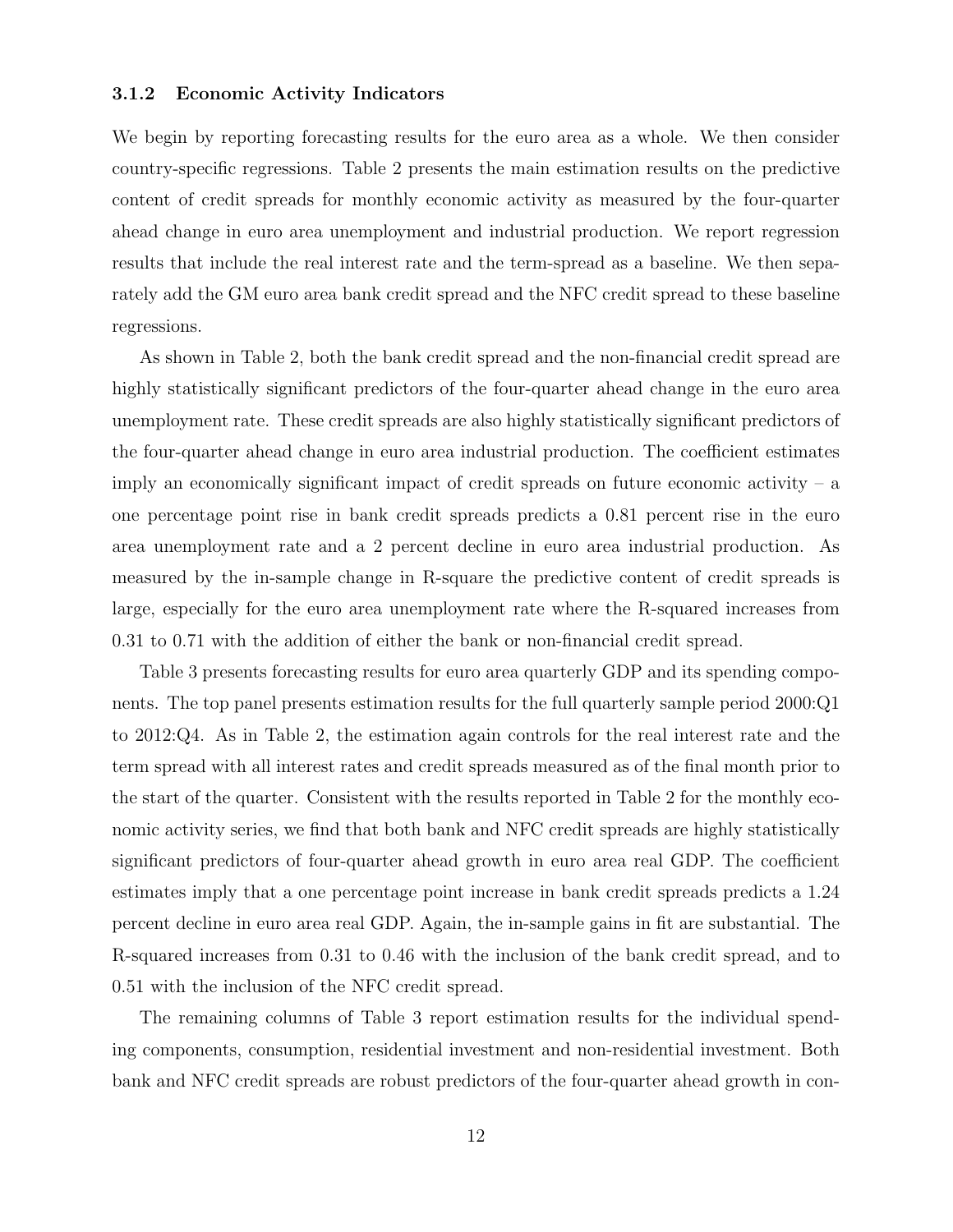sumption and non-residential investment. The improvement in in-sample fit is particularly impressive for non-residential investment where the R-squared increases from 0.26 to 0.53 with the inclusion of the bank credit spread and to 0.56 with the inclusion of the NFC credit spread. Notably, neither series helps predict residential investment over this period. The finding that credit spreads predict non-residential investment is consistent with the forecasting results documented in Gilchrist and Zakrajsek (2012b) for the U.S. The finding that credit spreads also add significant explanatory power for consumption growth is new and specific to European data however.

Given the strong relationship between credit spreads and economic activity during the 2008 financial crisis and subsequent European sovereign debt crisis it is natural to ask whether there is a significant relationship between credit spreads and economic activity prior to these episodes. As a robustness exercise, in the lower panel of Table 3 we report estimation results based on the pre-crisis sample period that covers 2000:Q1 to 2007:Q4. According to the results in the lower panel of Table 3, NFC credit spreads remain statistically significant predictors of four-quarter ahead GDP growth during this time period although the gain in in-sample fit is relatively small. Bank credit spreads no longer forecast GDP growth in the period prior to 2008 however. These results are not surprising given that this relatively short sample contains only one business cycle in which, as discussed above, NFC credit spreads widened but bank credit spreads remained relatively stable. More interestingly, both bank credit spreads and NFC credit spreads continue to predict consumption growth over the pre-crisis sample period. Bank credit spreads also remain a robust predictor of non-residential investment spending during the pre-crisis sample. In contrast, NFC credit spreads lose their forecasting power for non-residential investment when we eliminate the post-crisis period. Overall, these findings imply that bank credit spreads are significant predictors of both consumption and non-residential investment over both the full sample period as well as the pre-crisis sample period.

We now consider the ability of country-specific credit spread indices to forecast countryspecific measures of economic activity. We begin with the three measures of overall economic activity: real GDP, unemployment and industrial production. We then consider forecasting the individual spending components, consumption, residential and non-residential investment, at the country level. Table 4 reports the estimation results for forecasting the yearahead growth in real GDP, unemployment and industrial production for Germany, France,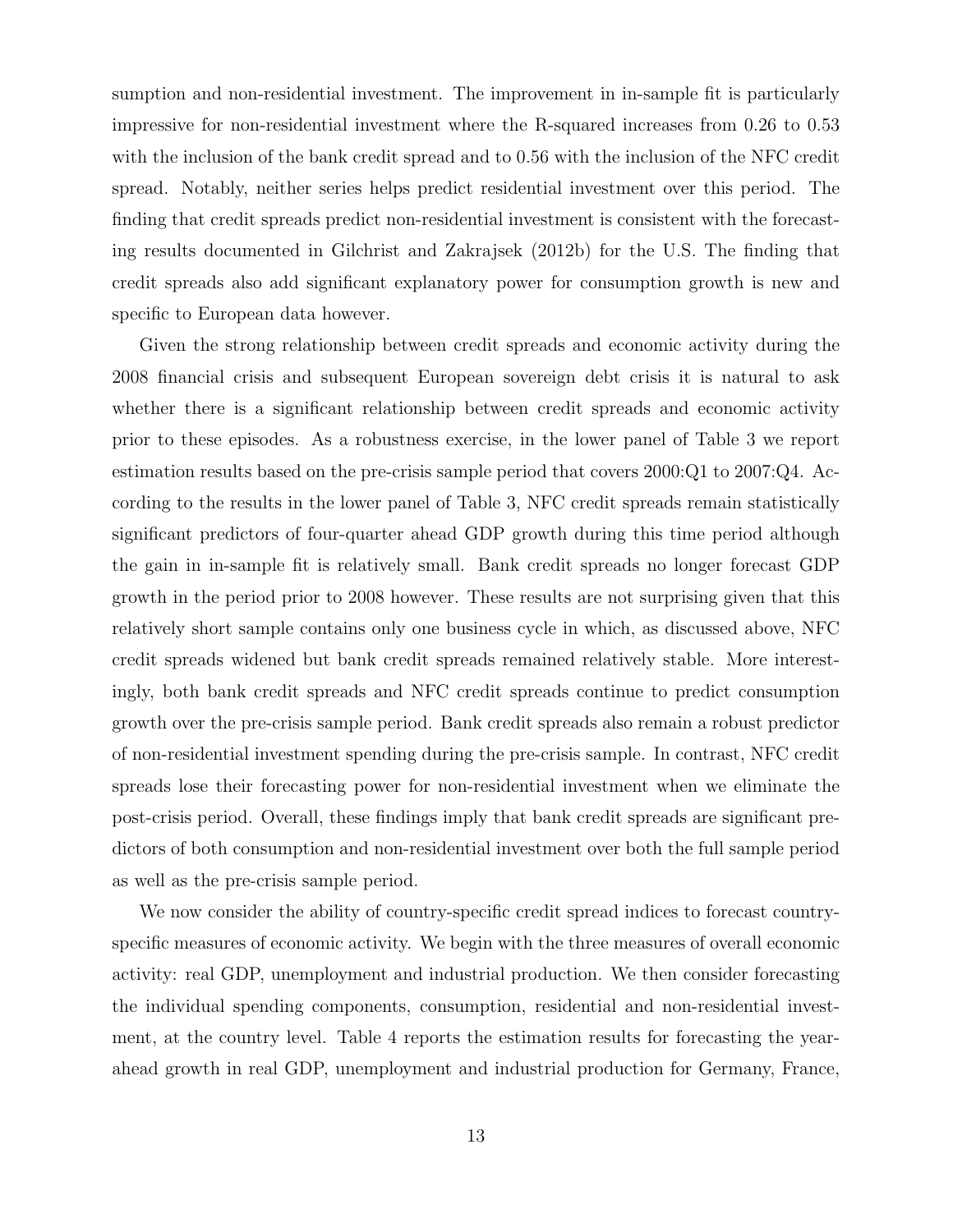Italy and Spain over the full sample period 2000:Q1 to 2012:Q4 while Table 5 reports the estimation results for the individual spending components.

According to the top panel of Table 4, both bank and NFC credit spreads are statistically significant predictors of four-quarter ahead growth in real GDP for France, Italy and Spain. In each case, the gain in in-sample fit is roughly the same with the inclusion of either credit spread. The NFC credit spread is also a statistically significant predictor of four-quarter ahead real GDP growth in Germany, whereas the bank credit spread is only marginally significant (at the 10% but not 5% level). The coefficient estimates imply considerable heterogeneity in the predicted response of GDP growth to changes in credit spreads across countries. For Germany, a one percentage point increase in credit spreads forecasts a 2 percent decline in future real GDP, whereas for Spain, a one percentage point increase in credit spreads forecasts a decline in real GDP on the order of 0.61 to 0.87 percent.

Country-specific credit spreads also contain significant predictive content for the yearahead change in unemployment as documented in the middle panel of Table 4. The NFC credit spread is a statistically significant predictor for unemployment in Germany, France and Italy, where a one percentage point increase in credit spreads is associated with a 0.4 to 0.6 percent rise in future unemployment depending on the country. Bank credit spreads contain the same amount of information as NFC credit spreads for unemployment in France and Italy but have no explanatory power for unemployment in Germany. Although the NFC credit spread helps predict unemployment in Spain, the coefficient is the opposite sign to what is expected however, a clearly anomalous result.

The lower panel of Table 4 reports results for the predictive content of credit spreads for the year-ahead change in industrial production. According to these estimates, both bank and NFC credit spreads are robust predictors of industrial production in Germany and France, while bank credit spreads add marginal explanatory power for industrial production in Italy and Spain. In contrast, NFC credit spreads do not add explanatory power in Italy or Spain. Moreover, although not statistically significant, a rise in Spanish NFC credit spreads again predicts an increase rather than a decrease in economic activity.

To understand the source of the predictive content of credit spreads for economic activity at the country level we again consider the breakdown of GDP into its spending components. These results are reported in Table 5. According to results in the top panel of Table 5, bank credit spreads are statistically significant predictors of consumption growth for France, Italy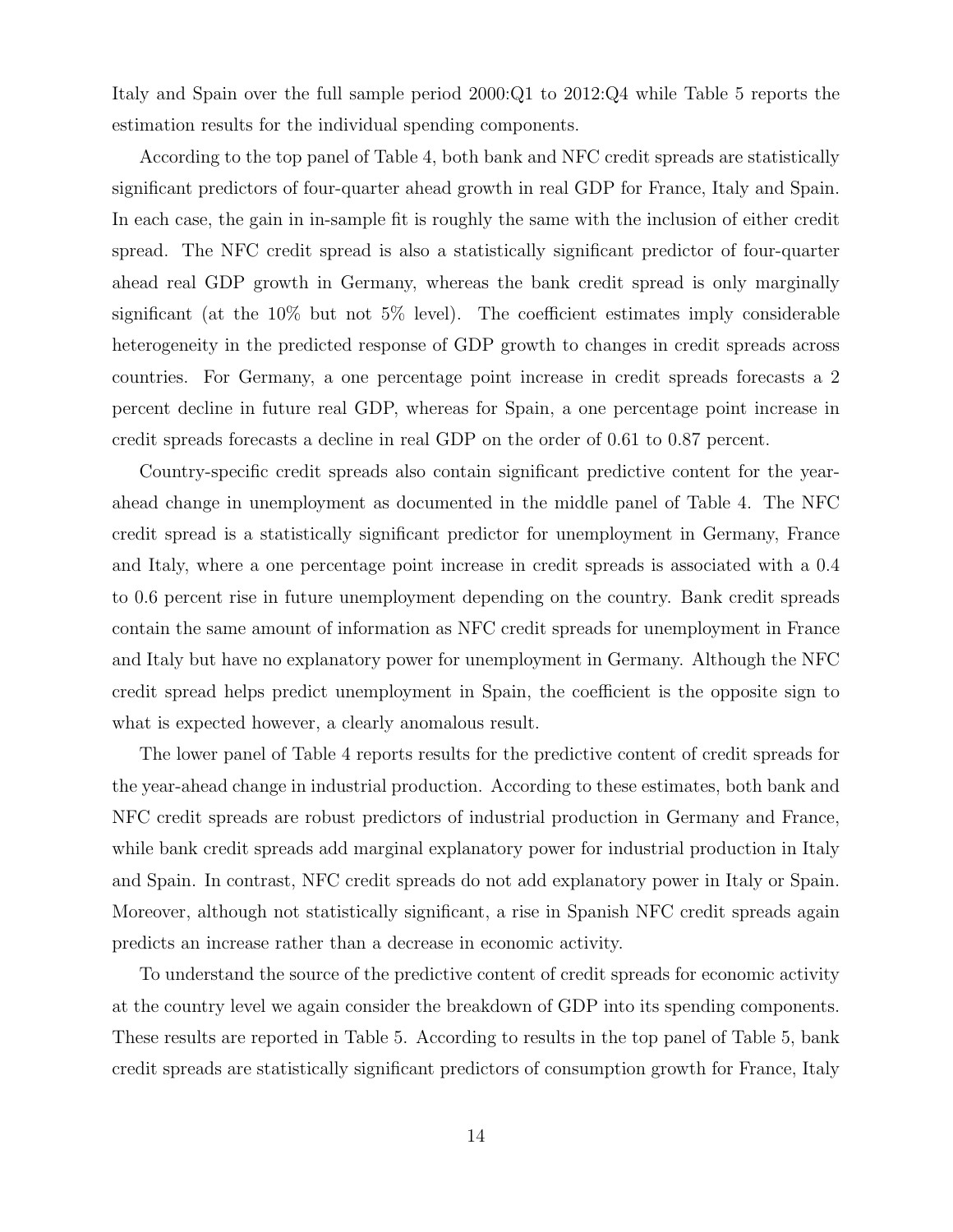and Spain. The coefficient estimates are remarkably uniform across these three countries – a one percentage point increase in bank credit spreads predicts a one percent decline in consumption growth in all three countries. In contrast, a 1 percentage point increase in bank credit spreads predicts a 0.4 percent decline in German consumption growth, moreover the coefficient estimate is not statistically significantly different from zero. In contrast to the coefficient estimates for bank credit spreads, the coefficient estimates of NFC credit spreads on consumption growth vary substantially across countries both in terms of statistical significance and in terms of economic magnitudes. The coefficient estimates range from 0.4 to 1.11 and are statistically significant at the 5% level for Italy, marginally significant for Germany and not significantly different from zero for France and Spain. These results imply that, with the notably exception of Germany, country-level bank credit spreads but not country-level NFC credit spreads are robust predictors of future consumption growth.

We obtain similar results when assessing the predictive content of country-specific credit spreads for non-residential investment. As documented in the lower panel of Table 5, the coefficient on bank credit spreads is statistically significantly different from zero for the yearahead growth in non-residential investment in Germany, France and Spain, and marginally significant in the case of Italy. Again, the predictive content of NFC credit spreads is somewhat weaker and more heterogeneous across countries. NFC credit spreads are statistically significant for Germany and France, marginally significant for Italy, and have no predictive content for Spain. Finally, the middle panel of Table 5 documents that residential investment is not strongly related to country-specific credit spreads, a result that mirrors the findings for the euro area as a whole.

#### 3.1.3 Inflation

We now turn to the predictive content of credit spreads for inflation. Table 6 reports forecasting results for the four-quarter ahead change in headline and core inflation in the euro area. The baseline regressions again include the real EONIA, the term spread and the lagged twelve-month inflation rate as explanatory variables. According to the estimation results, NFC credit spreads are statistically significant predictors of headline inflation. The effect is economically important – a one-percentage point rise in the euro area NFC credit spread predicts a 0.45 percent decline in euro area headline inflation. Although a rise in bank credit spreads also predicts a decline in inflation, the estimated coefficient is not statistically sig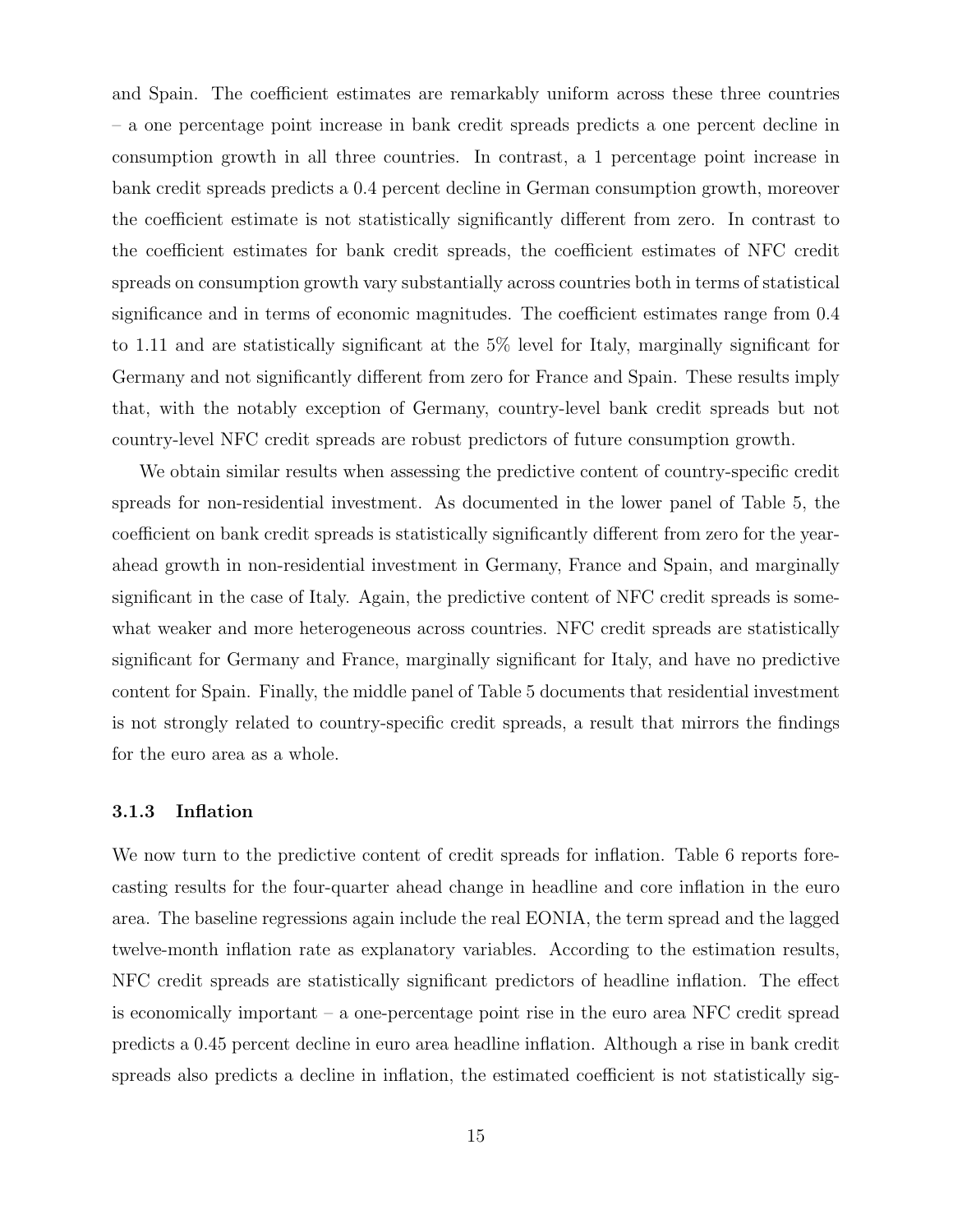nificant. The second two columns of Table 6 report estimation results for predicting core inflation. Neither bank nor NFC credit spreads help predict year-ahead core inflation in the euro area as a whole. Moreover, the estimated coefficients imply a substantially reduced effect of credit spreads on core inflation relative to headline inflation – a one-percentage point rise in either NFC or bank credit spreads predicts a 0.16 percent decline in core inflation. Finally, it is worth noting that the gains in in-sample fit as measured by the change in R-square across specifications reported in Table 6 are in all cases relatively modest. In summary, there is little evidence to suggest that euro area credit spreads are robust predictors of euro area inflation, a result that is also consistent with previous findings for the U.S. as discussed in Gilchrist, Yankov and Zakrajsek (2009).

Table 7 documents the predictive content of country-specific credit spreads for inflation at the country level. At the country level, both bank and NFC credit spreads are strong predictors of headline inflation for Germany, France, and Spain. For these countries, a one-percentage point rise in either bank or NFC credit spreads predicts on the order of a 0.5 percent decline in year-ahead inflation. In contrast, year-ahead inflation in Italy is not systematically related to Italian credit spreads. With the exception of Spain, credit spreads do not add significant explanatory power in predicting year-ahead core inflation however, results that are entirely consistent with the findings for the euro area reported in Table 5. The one clear exception here is Spain where bank credit spreads are a statistically significant predictor of core inflation. In this case, a 1 percentage point increase in Spanish bank credit spreads predicts a 0.45 percent decline in Spanish core inflation. Moreover, the inclusion of the bank credit spread nearly doubles the in-sample fit as measured by the R-square in the Spanish inflation regression.

#### 3.1.4 Summary

On balance these results imply that credit spreads overall, and in particular bank credit spreads, provide substantial predictive content for economic activity as measured by fourquarter changes in the unemployment rate, industrial production and real GDP growth. Some differences emerge across countries: monthly indicators of economic activity in Germany are better explained by non-financial credit spreads while economic activity in Spain is clearly more responsive to bank credit spreads. In terms of individual components of GDP, bank credit spreads do particularly well at forecasting consumption growth and the growth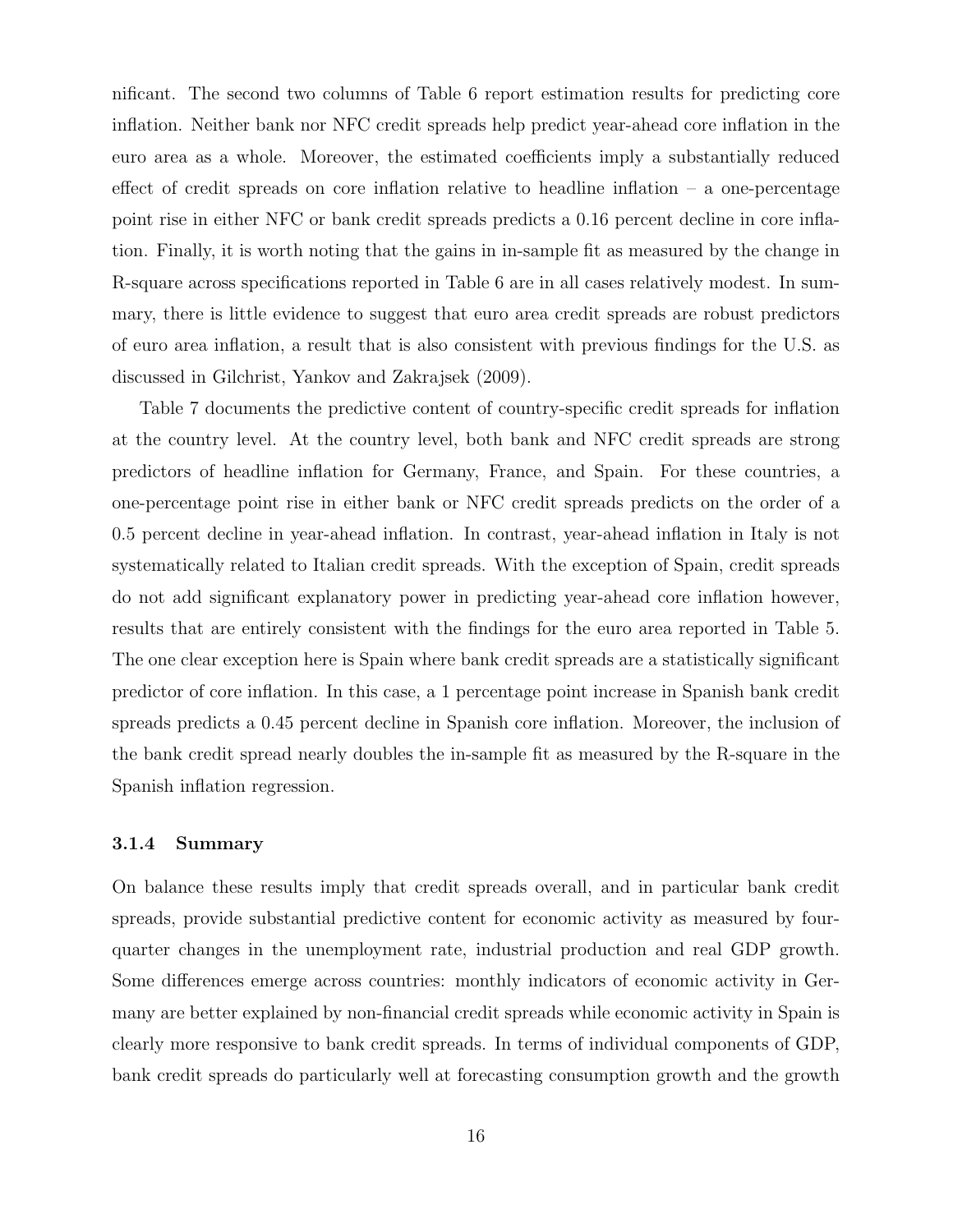in non-residential investment spending over both the full sample period and the 1999-2007 pre-crisis period. Finally, although bank credit spreads add significant explanatory power for predicting headline inflation at the country level, with the exception of Spain, these findings do not carry over to predicting core inflation.

## 3.2 Bank Lending Activity

Our analysis is motivated by the idea that credit spreads may forecast future economic activity because they provide a signal regarding the underlying fundamentals of the real economy and because they provide a measure of credit-supply conditions that directly influences spending behavior by households and the demand for inputs by firms. To the extent that credit spreads provide information about overall credit conditions as well as expected future economic activity, they should also provide information regarding future lending activity. In particular, as emphasized by Gertler and Gilchrist (1993) and Gilchrist and Zakrajsek (2012a), bank lending responds roughly contemporaneously with economic activity over the course of the business cycle.

To study the effect of credit spreads on lending activity we again consider a regression of the form:

$$
\Delta^h \log L_{t+h} = \alpha_o + \alpha_1 r_t + \alpha_2 term_t + \gamma \Delta^h \log L_t + \beta s_t + \varepsilon_t
$$

where  $\Delta^h$  log  $L_{t+h}$  measure the h quarter ahead change in lending volume,  $r_t$  measures the real interest rate,  $term_t$  measures the term premium and  $s_t$  is the credit spread of interest – either bank or non-financial. We separate lending activity into three components – consumer loans, housing loans and loans to non-financial corporations. Table 8 reports the estimation results for each country and lending category.

According to the estimation results, bank credit spreads are statistically significant predictors of euro area loan growth for all three lending categories. A one-percentage point increase in bank credit spreads forecasts a 2.98% decline in consumer loans, a 1.29% decline in housing loans and a 4.55% decline in loans to non-financial corporations. NFC credit spreads also predict euro area consumer and NFC loan growth but do not forecast housing loan growth.

At the country-level, bank credit spreads and NFC credit spreads are significant predictors of the four-quarter ahead change in loan growth for all three loan categories in France and Italy. Credit spreads also provide significant explanatory power for NFC loans in Spain.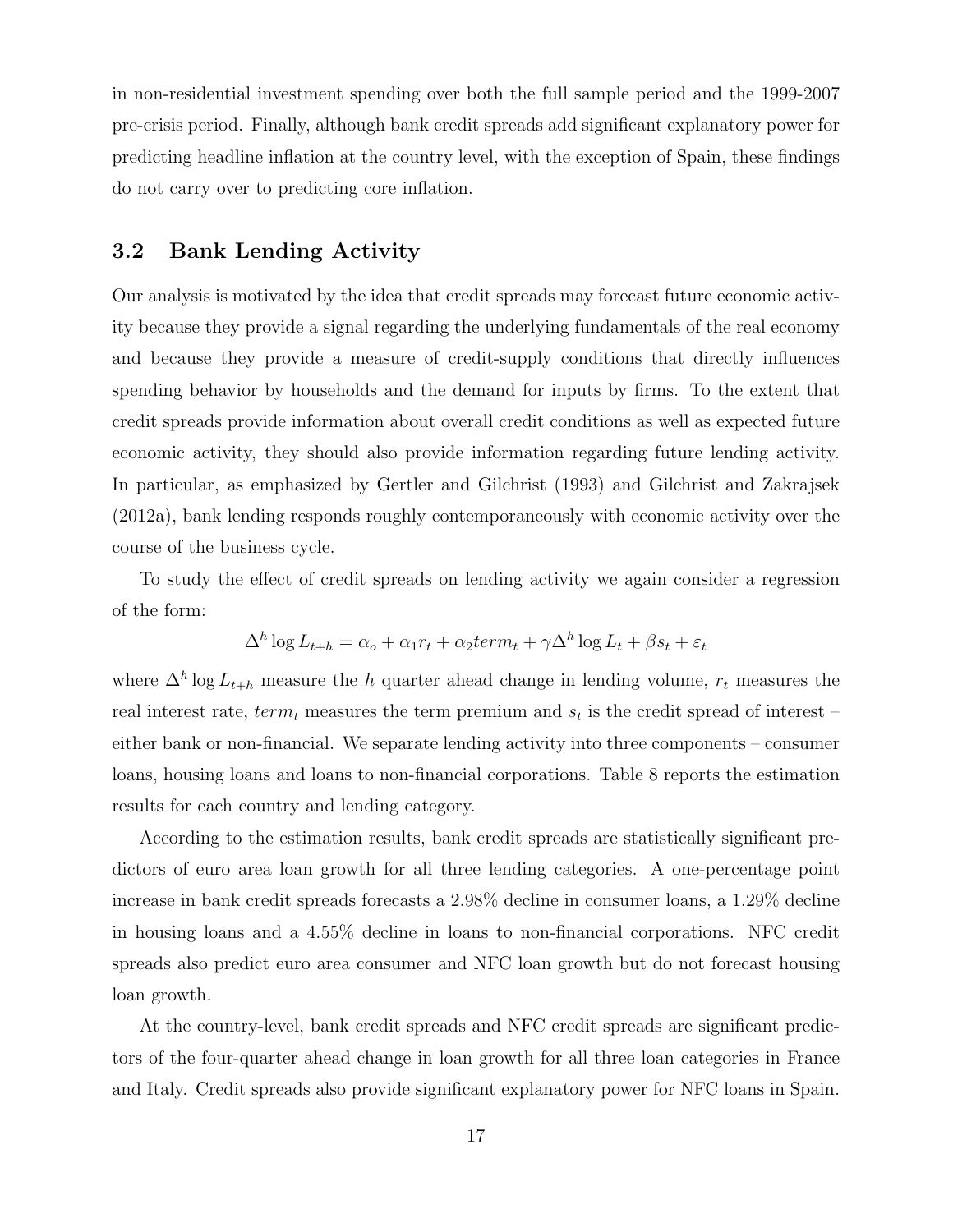The response of loan growth in Germany is at odds with this overall picture however. The four-quarter ahead changes in housing and NFC loans in Germany are insensitive to changes in credit spreads, while in the case of consumer loans, rising credit spreads forecast an increase rather than a decline in future lending. Overall these results imply that credit spreads are robust predictors of loan growth in the euro area as a whole, and in France and Italy but do not uniformly predict loan growth in Spain and have no impact on lending volumes in Germany.

# 4 FAVAR Analysis

In this section we use the factor-augmented vector autoregression (FAVAR) methodology proposed by Bernanke, Boivin and Eliasz (2005) to identify credit shocks and examine their dynamic effect on a large set of macroeconomic variables. The estimation and identification procedure directly follows the methodology of Gilchrist, Yankov and Zakrajsek (2009).

The analysis combines the data on country-specific credit spread indices for banks and non-financial firms with data on euro area and country-specific measures of economic activity, inflation, interest rates and other asset prices. We estimate a FAVAR at the monthly frequency. Accordingly, we use both euro area and country-level growth rates of industrial production and changes in the unemployment rate as measures of real activity. Euro area and country-specific inflation is measured using both headline and core inflation. Thus, for the euro area as a whole and for each country (Germany, France, Italy and Spain) we have two real activity variables and two inflation variables. To this we add three euro area interest rates: the ECB policy rate as measured by the EONIA, the ten-year yield on German Bunds, and the three-month Euribor rate. We also include the five-year yield on sovereign bonds for each country, along with country-specific stock returns based on the overall market, and stock returns for that country's banking sector. These are computed as the log difference in the relevant country-specific stock index. Finally we also include a broad set of asset price information that capture conditions in both euro area and U.S. financial markets. These variables are the stock return on the U.S. S&P 500, the implied volatility from U.S. and European stock options (VIX-USA, VIX-Europe), the U.S. ten-year treasury rate, the logdifference in oil prices measured in U.S. dollars, the log-difference in the US-Euro exchange rate and the realized volatility in the US-Euro exchange rate measured as the standard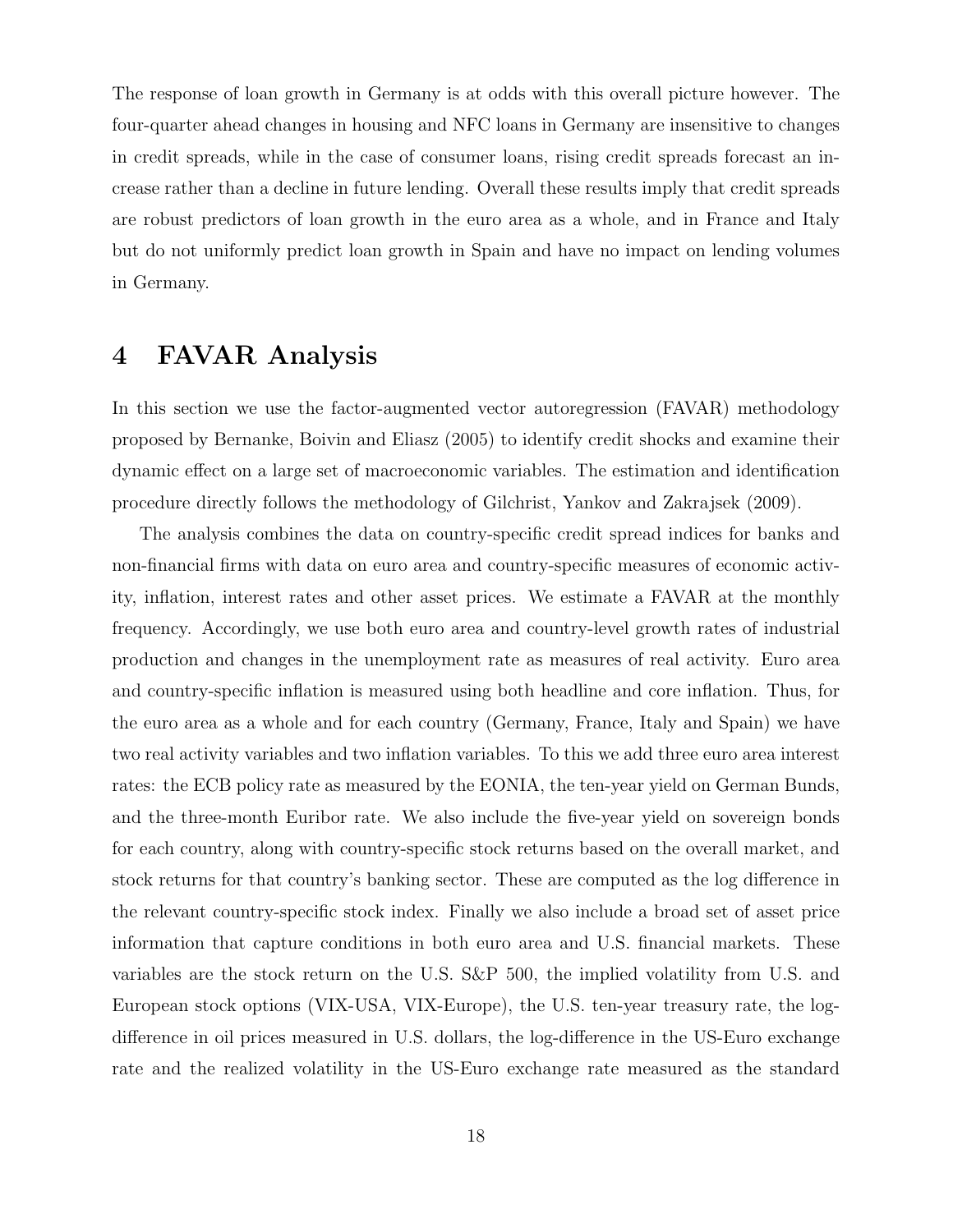deviation of daily rates over the past 30 days.

In sum, these variables encompass euro area and country-specific measures of real activity and inflation, country-specific stock market indices that span financial and non-financial firms, along with both country-specific sovereign yields, euro area interest rates and global asset market indicators that capture exchange rate movements and stock market volatility in both the U.S. and Europe. The remaining eight variables assess conditions in European credit markets as measured by the country-level credit spreads for banks and non-financial firms.

We wish to evaluate the macroeconomic impact of disturbances to credit spreads that are uncorrelated with other real activity and asset price movements. We therefore separate the eight country-specific credit spread variables in  $X_{2,t}$   $(N_2 \times 1)$  and all the rest of the variables in  $X_{1,t}$  ( $N_1 \times 1$ ). We assume that the information content in  $X = [X'_{1,t}, X'_{2,t}]$  ( $N \times T$ ) can be summarized in a small set of unobservable factors  $F_t$  (1  $\times$  k). A subset of these factors  $F_{2,t}$  (1 × k<sub>2</sub>) are factors that are specific to the corporate bond market which we will refer to as credit factors. These credit factors do not contemporaneously influence variables in  $X_{1,t}$ but they influence the corporate bond spreads. The rest of the factors  $F_{1,t}$  ( $1 \times k_1$ ) span the information set contained in the entire dataset. The relationship between the observed variables and the unobserved factors is assumed to be linear and given by the observation equation:

$$
\begin{bmatrix} X_{1,t} \\ X_{2,t} \end{bmatrix} = \begin{bmatrix} \Lambda_{1,1} & \Lambda_{1,2} \\ \Lambda_{2,1} & \Lambda_{2,2} \end{bmatrix} \begin{bmatrix} F'_{1,t} \\ F'_{2,t} \end{bmatrix} + \nu_t
$$

where  $\Lambda =$  $\lceil$  $\overline{1}$  $\Lambda_{1,1}$   $\Lambda_{1,2}$  $\Lambda_{2,1}$   $\Lambda_{2,2}$ 1  $\left(N \times k\right)$  is the matrix of the factor loadings.

The dynamics of the factors are summarized in a vector-autoregression system:

$$
\begin{bmatrix} F'_{1,t} \\ F'_{2,t} \end{bmatrix} = \Phi(L) \begin{bmatrix} F'_{1,t-1} \\ F'_{2,t-1} \end{bmatrix} + \epsilon_t
$$

where  $\Phi(L)$  is a lag-polynomial of finite order p. It is assumed that  $E(\nu_{i,t} \epsilon_{j,t}) = 0$  for all  $i = 1..N$  and  $j = 1..k$  and  $E(\epsilon_{i,t} \epsilon_{l,t}) = 0$  for all  $i \neq l$ . In this form the model is a static representation of a dynamic factor model (Stock and Watson, 2005).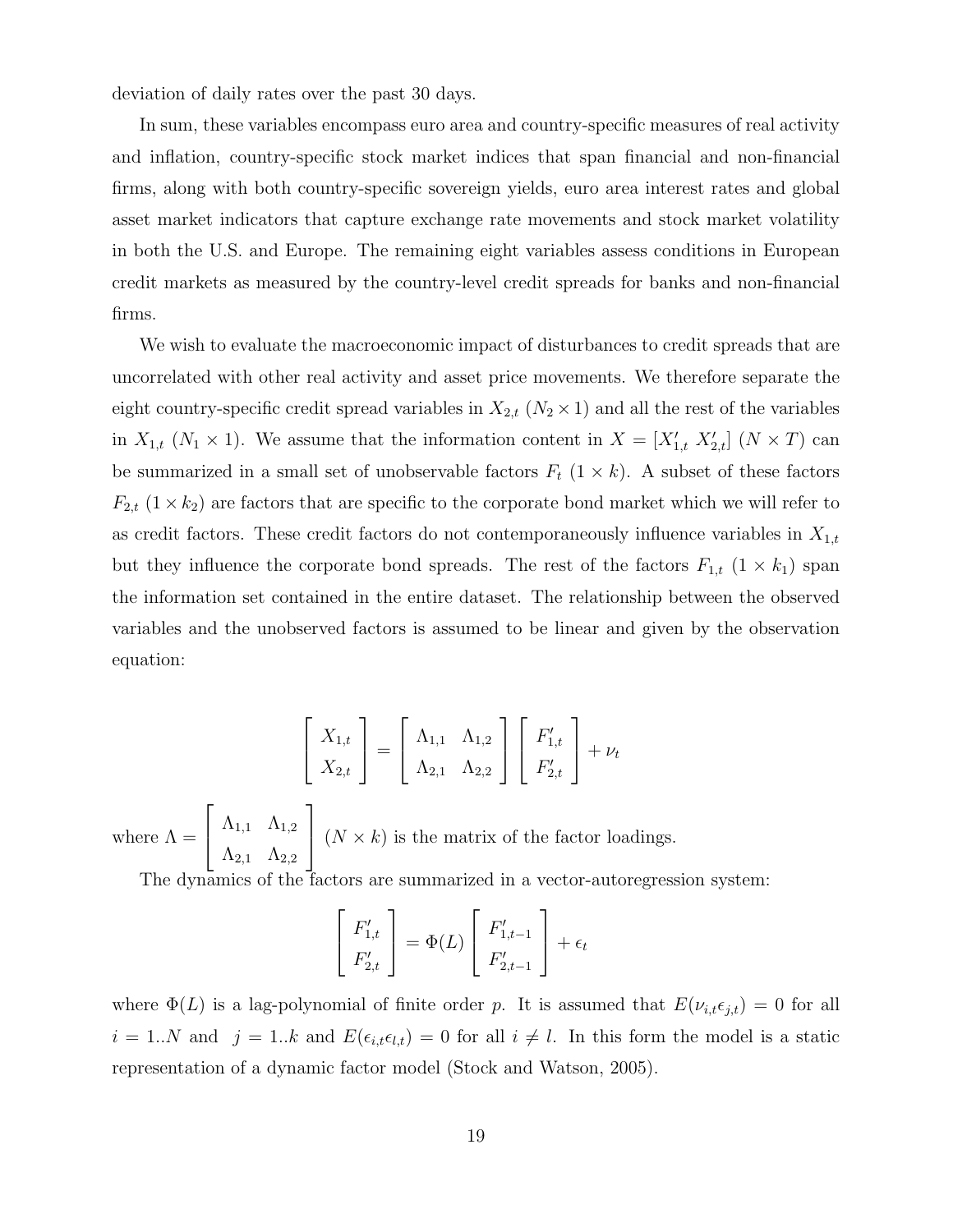To identify the set of credit factors  $F_{2t}$ , we impose the following restrictions on the system of equations. First, we assume that  $\Lambda_{12} = 0$ . This restriction on the factor loading implies that  $F_{1t}$  summarizes all information contained in the information set  $X_{1t}$ . To obtain  $F_{2t}$  we first regress  $X_{2t}$  on  $F_{1t}$  and then obtain the residuals from this regression. We then construct  $F_{2t}$  by estimating the factors from these residuals. Thus, by construction,  $F_{2t}$  summarizes the information contained in  $X_{2t}$  that is orthogonal to the first set of factors, i.e. it contains the information in credit spreads that is orthogonal to the factors that summarize real activity and inflation, interest rates, stock prices and other asset market variables.

We estimate the model using a Gaussian MLE method and Kalman filter to construct the likelihood function. However, when  $N$  is large and in the presence of identifying restrictions this method is computationally demanding. We therefore follow the four-step procedure outlined in GYZ as this is simple to implement while directly imposing the necessary identification restrictions.

We estimate a FAVAR model that allows for four factors in  $F_{1t}$  and two factors in  $F_{2t}$ . The relationship between factors and data can be deduced from their correlation between each data series and each factor. Table 9 reports the correlation between each factor and a subset of the euro area variables. The first factor is highly negatively correlated with euro area stock returns and positively correlated with implied volatility as measured by the euro area VIX. This factor is also negatively correlated with economic activity and positively correlated with both CPI and core inflation, and therefore appears to act like a "supply" shock. The second factor is highly positively correlated with yields on five-year French and German government bonds and negatively correlated with both bank and NFC credit spreads. The third factor is most strongly associated with core inflation while the fourth factor is most strongly associated with industrial production. Roughly speaking the four factors identified in  $F_{1t}$  appear to determine stock market activity, inflation, the level of interest rates, and measures of real economic activity. The first factor in  $F_{2t}$  captures the overall level of credit spreads and has almost no contemporaneous correlation with real activity, inflation or stock returns. This first credit factor is also uncorrelated with yields on French and German five year sovereign bonds but has a strong positive correlation with yields on Italian and Spanish sovereign bonds. The second credit factor exhibits low but varying correlation across a variety of variables and therefore has no obvious economic interpretation.

To understand the importance of credit disruptions on the economy we compute the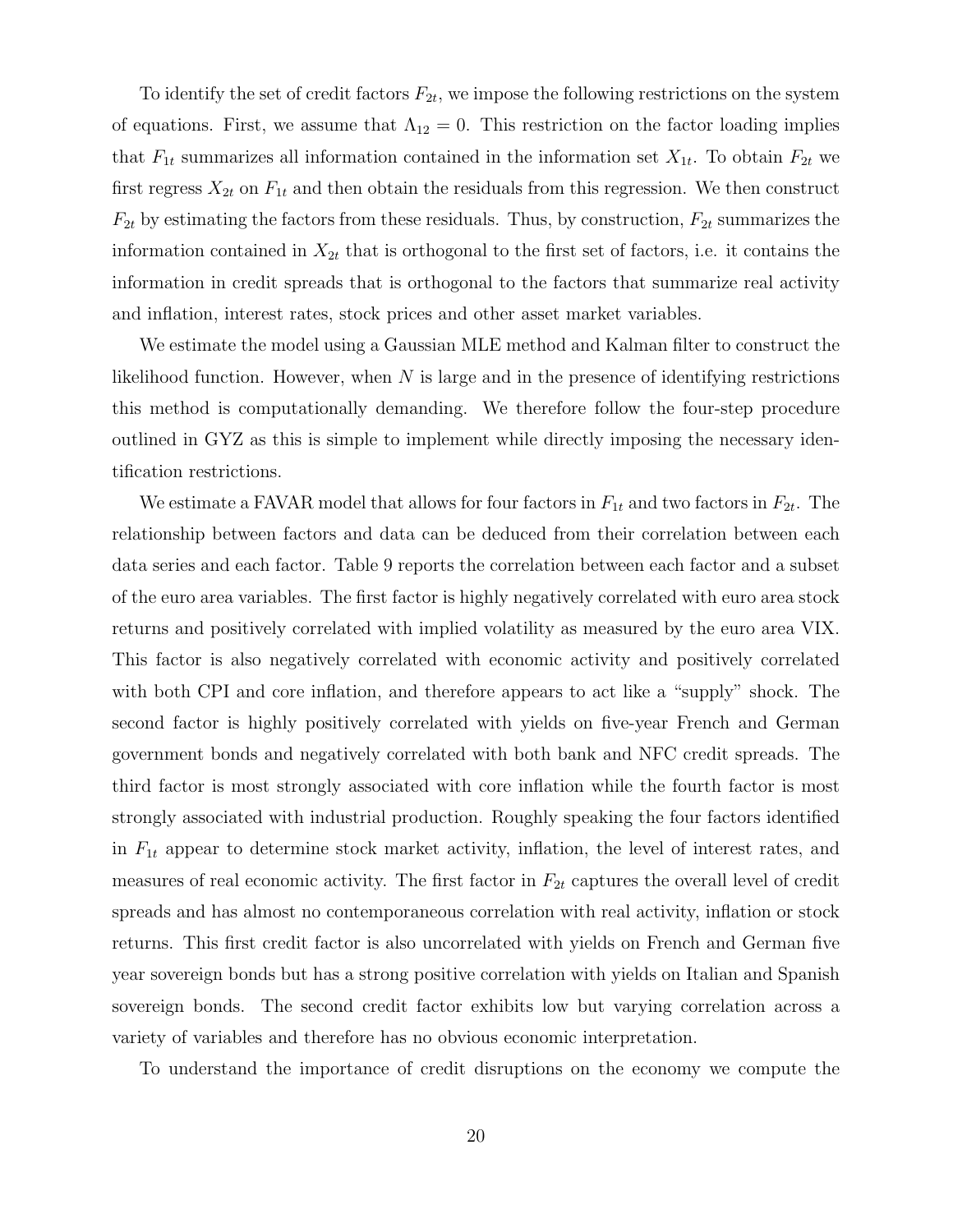impulse response to a one-standard deviation shock to the first credit factor, that is, the first factor in  $F_{2t}$ . The impulse response functions for variables that enter the FAVAR in firstdifferences are cumulated and hence represent the log-deviation from zero at a given horizon (or in the case of unemployment, the percentage point change in the level of unemployment). These variables include industrial production, inflation, unemployment, stock market indices, oil prices and the exchange rate. The interest rate and credit spread responses are already in level terms and hence do not need to be cumulated.

Figures 7 displays the impulse response of a subset of the euro area variables to a shock to the first factor in  $F_{2t}$ . We report bootstrapped 95% confidence bounds along with the mean estimated impulse response. As shown in Figure 7 , the shock to the first credit factor is contractionary and causes euro area unemployment to rise and industrial production and prices to fall. Industrial production declines 0.5% at it's peak contraction approximately eight months after the shock occurs. Both the magnitude and timing of this effect is in line with the estimated effects of a credit shock for the U.S. based on the findings of Gilchrist, Yankov and Zakrajsek (2008). The inflation and unemployment responses are relatively modest however. The peak response of unemployment is 0.05% percent and occurs at the eight month horizon while prices exhibit a 0.07% decline after eighteen months and then appear to level off.

Consistent with the conduct of countercyclical monetary policy, the credit supply shock causes a reduction in short-term interest rates as measured by the EONIA, and a rise in the term spread as measured by the difference between the yield on the ten-year German Bund and the EONIA. The credit supply shock also leads to a sharp increase in risk factors as measured by the implied volatility in both European (VIX ZE) and U.S. (VIX US) stock markets but appears to have a negligible effect on conditions in the interbank market as measured by the BOR-OIS spread. Finally, contractionary credit supply shocks also have very little impact on the U.S./Euro exchange rate.

Figure 8 displays the impulse responses of industrial production, unemployment and core inflation to the credit supply shock across the four countries. The effect of the credit supply shock on industrial production is relatively uniform across countries and very similar to the results obtained for the euro area reported in Figure 7 – industrial production contracts by roughly 0.5 percent at its peak response. The response of core inflation and unemployment is also similar in Germany, France and Italy but clearly more pronounced in Spain where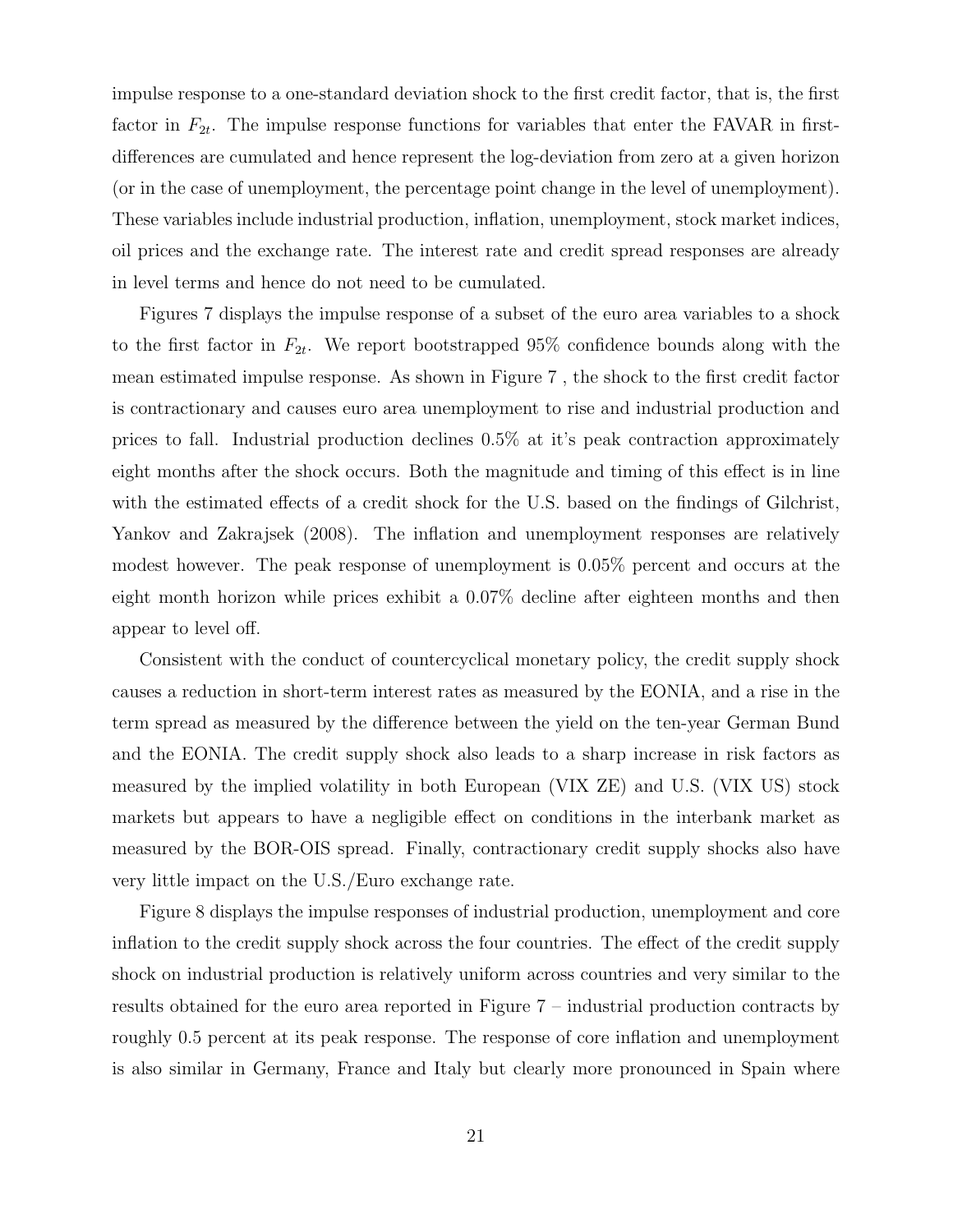the increase in unemployment and the fall in prices is roughly double the response that is observed in the other three countries.

Figure 9 displays the country-specific impulse responses to the overall stock market, fiveyear sovereign bond yields and the bank credit spreads. The credit shock causes a 3 percent decline in the stock markets across all four countries. This decline is eventually reversed however so that credit shocks lead to an immediate fall in stock returns but do not have a lasting impact on the level of asset prices. Yields on five-year bonds also decline by a modest five basis points. There is a differential effect on Italian and Spanish sovereign yields relative to German yields in that Italian and Spanish yields do not fall quite as much as German yields but the effect is quantitatively small. This implies that credit shocks that are contemporaneously orthogonal to sovereign yields do not cause a substantial future increase in sovereign spreads of the riskier countries.

The lower panel of Figure 9 displays the effect of the credit supply shock on bank credit spreads. By construction, credit spreads respond contemporaneously to the credit shock. The size of the credit spread increase varies between 0.1 percentage points for German and French banks to 0.2 to 0.25 percentage points for Spanish and Italian banks respectively.<sup>10</sup> Overall, these results imply that a credit shock that elicits a 0.1 to 0.2 percentage point increase in euro area credit spreads results in a 0.5 percent decline in industrial production, a 3 percent decline in broad measures of stock returns and more moderate effects on inflation and unemployment.

Although not shown, we have also computed the fraction of the variance associated with the shock to the first credit factor for the euro area and country-specific variables displayed in Figures 7-9. Upon impact, the shock to the first credit factor accounts for 85% of the variation in bank credit spreads in Germany, 90% of the variation in France, 70% of the variation in Italy and 45% of the variation in Spain. This is consistent with the notion that shocks originating in the credit markets are the primary driving force for credit spreads in Germany, France and Italy but that credit spreads in Spain are more strongly influenced by other macroeconomic events that are already captured in the real activity and asset price data included in  $X_{1t}$ . These credit shocks also account for an important fraction of the variation in economic activity and asset prices  $-20\%$  of the variation in country-specific

<sup>10</sup>Although not reported, we observe a similar reaction of NFC credit spreads. Bank stock returns also respond in a very similar manner to the broad stock indices displayed in Figure 9.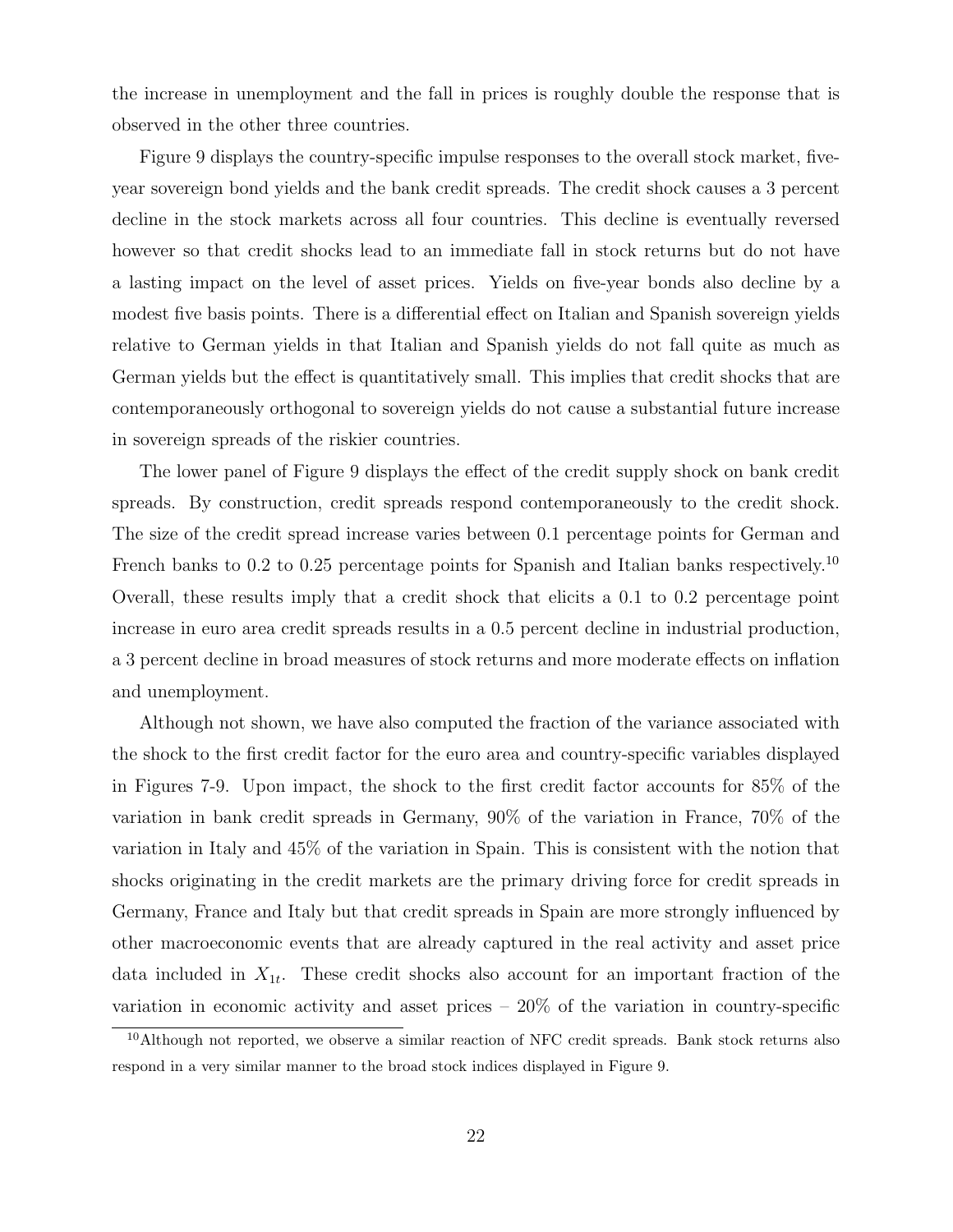industrial production and stock returns at the peak horizon – and a more modest but not insignificant fraction of the variation in euro area interest rates –between 10 to 15% of the variation at peak the peak horizon. Finally, although credit shocks account for only 5% of the variation in German and French long-term yields they account for 15% of the variation in Italian and Spanish long-term yields.

# 5 Conclusion

This paper provides new indices that measure financial conditions in the euro area using credit spreads obtained from secondary market prices of debt securities issued by both banks and non-financial firms. The evolution of these series over time highlight the increasing fragmentation of the European financial system along national lines as the sovereign debt crisis has emerged since 2010. Consistent with the view that a deterioration in financial conditions has real economic consequences, we document that these financial indices have substantial predictive content for economic activity variables such as industrial production, unemployment and real GDP for the euro-area as a whole and for individual countries in the euro-zone. Moreover, credit spreads also contain substantial predictive content for the volume of loans outstanding. These findings are further supported by FAVAR analysis that shows that financial disruptions as measured by shocks to credit spreads that are contemporaneously uncorrelated with real activity and other asset prices cause significant contractions in future output. Overall these results imply that European bond markets provide robust signals regarding future economic activity via the movement in credit spreads for both banks and non-financial firms.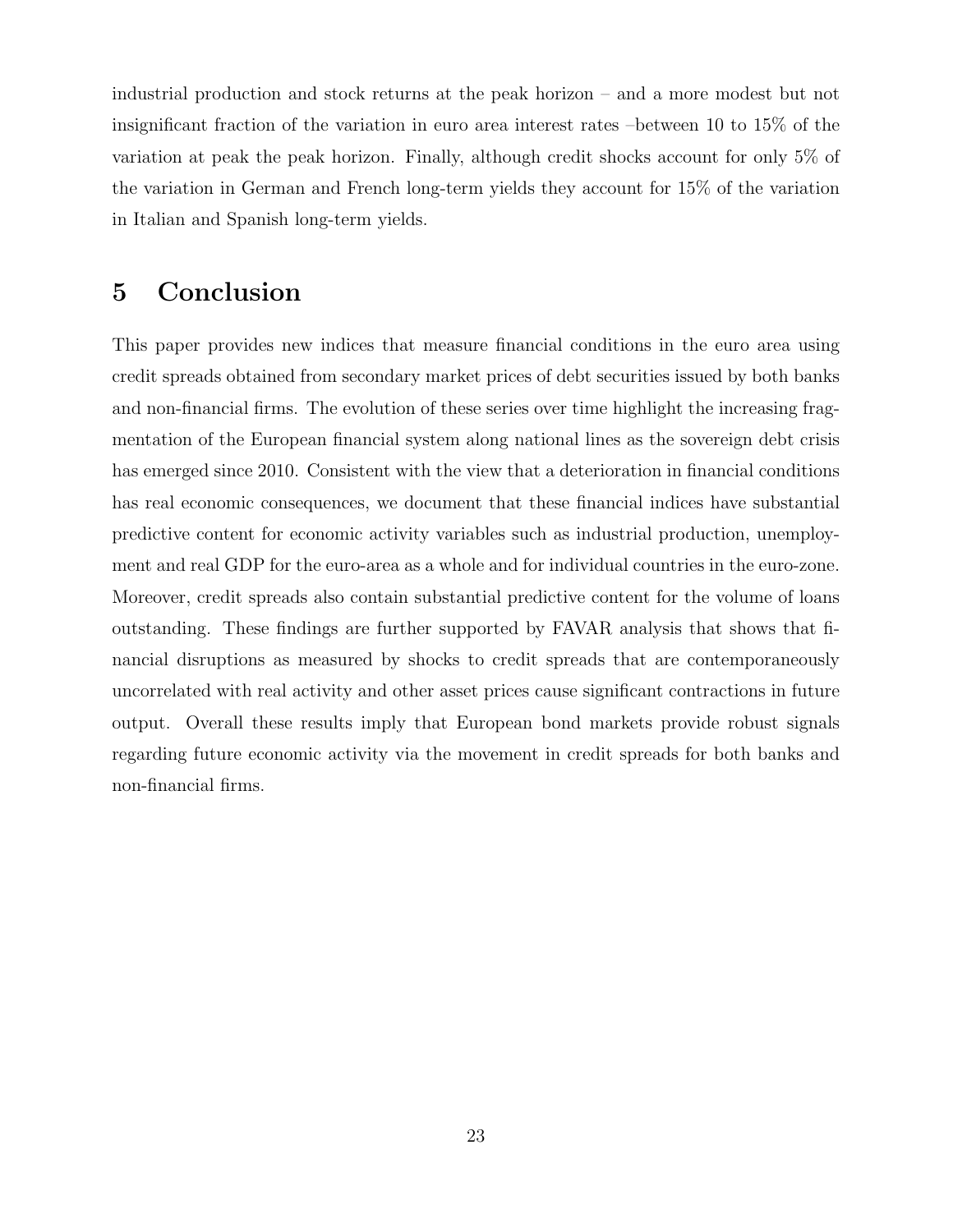# References

Albertazzi, U., Ropele, T., Sene, G., Signoretti, F. M. (2012), "The impact of the sovereign debt crisis on the activity of Italian banks," Bank of Italy, Occasional Papers No. 133.

Angeloni, Ignazio, Anil Kashyap, Benoit Mojon and Daniele Terlizesse (2003): "Monetary Policy Transmission in the Euro area: Where do we Stand?," Monetary Policy Transmission in the Euro area, Cambridge University Press, 383-412.

Battistini Niccolo, Marco Pagano and Saverio Simonelli (2013), "Systemic Risk and Home Bias in the Euro Area," mimeo.

Bernanke, Ben S. and Jean Boivin (2003), "Monetary policy in a data-rich environment," Journal of Monetary Economics, vol. 50(3), pages 525-546, April.

Bernanke, Ben S., Jean Boivin and Piotr S. Eliasz (2005), "Measuring the Effects of Monetary Policy: A Factor-augmented Vector Autoregressive (FAVAR) Approach," The Quarterly Journal of Economics, 120(1), 387-422.

Bernanke Ben S., Mark Gertler and Simon Gilchrist (1999), "The Financial Accelerator in a Quantitative Business Cycle Framework," The Handbook of Macroeconomics, Elsevier Science B.V, editor John B.Taylor and Michael Woodford, 1341-1393.

Biais, Bruno, Fany Declerck, James Dow, Richard Portes and Elu von Thadden (2006), "European Corporate Bond Markets: transparency, liquidity, efficiency," CEPR.

Bleaney Michael, Paul Mizen and Veronica Veleanu (2012), "Credit Spreads as Predictors of Economic Activity in 8 European Countries," Working Paper, University of Nottingham.

de Bondt, G., A. Maddaloni, A., and J.L. Peydró, , S. Scopel (2010), "The euro area Bank Lending Survey matters: empirical evidence for credit and output growth," ECB Working Paper Series No. 1160.

Brunnermeier Markus K. (2009), "Deciphering the Liquidity and Credit Crunch of 2007-08," Journal of Economic Perspectives, 23, 77-100.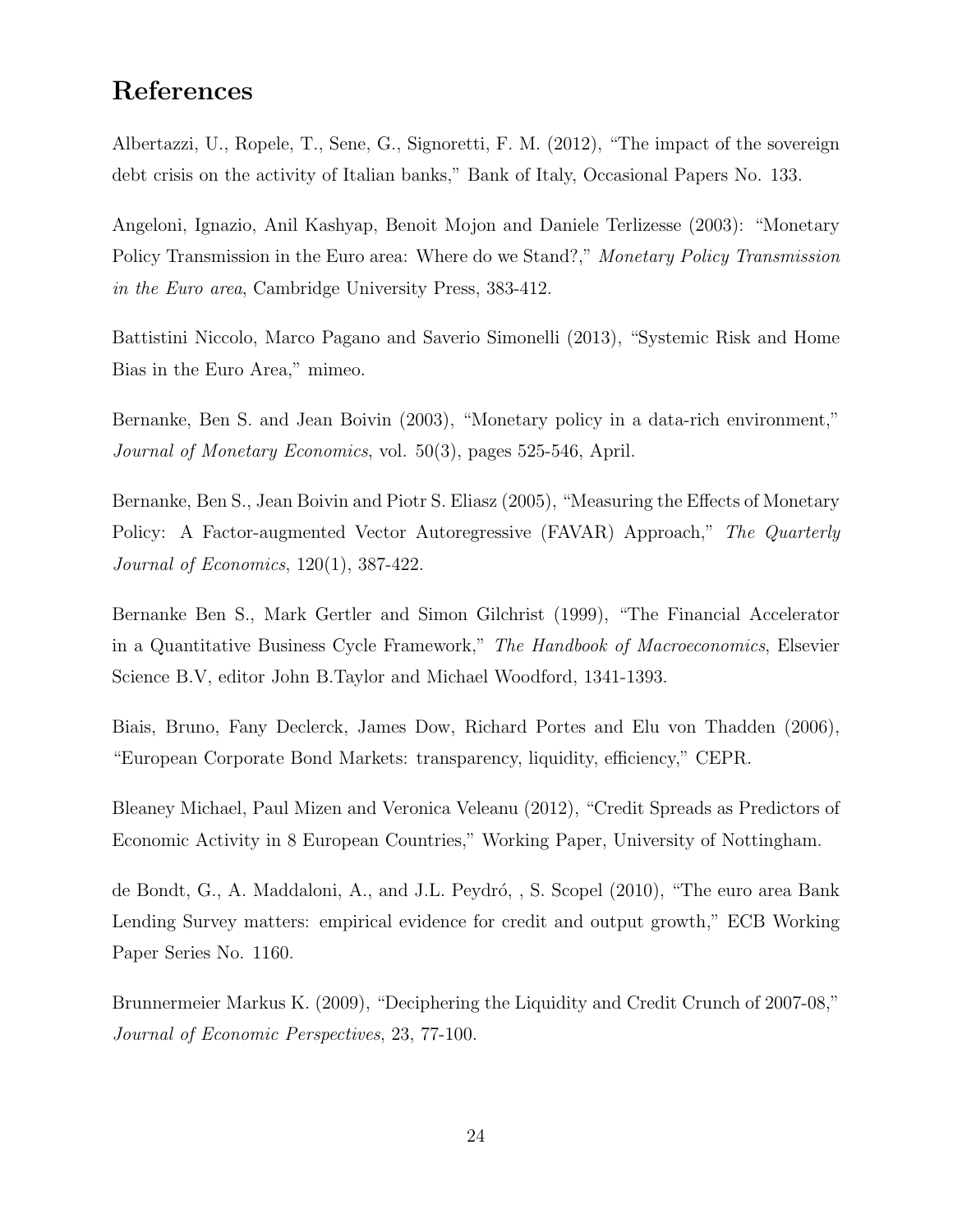Ciccarelli Matteo, Angela Maddaloni and Jose-Luis Peydro (2010), "Trusting the Bankers: A New Look at the Credit Channel of Monetary Policy," European Central Bank Working Paper No. 1228.

Del Giovane, P., G. Eramo, and A. Nobili (2011). "Disentangling demand and supply in credit developments: a survey-based analysis for Italy," *Journal of Banking*  $\mathcal C$  *Finance*, 35, 2719-2732.

Del Giovane, Paolo, Andrea Nobili and Federico M. Signoretti (2013), "Supply tightening or lack in demand: Is the sovereign debt crisis different from Lehman?," Banca d'Italia mimeo.

Ehrmann Michael, Leo Gambarcorta, Jorge Matinez-Pages, Patrick Sevestre and Andreas Worms (2003), "Financial Systems and the Role of Banks in Monetary Policy Transmission in the Euro Area," Monetary Policy Transmission in the Euro area, Cambridge University Press, 235-269.

Estrella, Arturo and Gikas A. Hardouvelis (1991), "The Term Structure as a Predictor of Real Economic Activity," *Journal of Finance*, vol. 46(2), pages 555-76, June.

Estrella, Arturo and Frederic S. Mishkin (1998), "Predicting U.S. Recessions: Financial Variables As Leading Indicators," The Review of Economics and Statistics, vol. 80(1), pages 45-61, February.

Friedman, Benjamin M and Kuttner, Kenneth N (1992). "Money, Income, Prices, and Interest Rates," American Economic Review, vol. 82(3), pages 472-92, June.

Friedman Benjamin M and Kenneth N. Kuttner (1993). "Economic Activity and the Shortterm Credit Markets: An Analysis of Prices and Quantities," Brookings Papers on Economic Activity, vol. 24(2), pages 193-284.

Gertler, Mark and Simon Gilchrist (1993), "The Role of Credit Market Imperfections in the Monetary Transmission Mechanism: Argument and Evidence," Scandinavian Journal of Economics, Vol. 95, 1993, 43-64.

Gertler, Mark and Cara S. Lown (1999), "The Information in the High-Yield Bond Spread for the Business Cycle: Evidence and Some Implications," Oxford Review of Economic Policy, vol. 15(3), pages 132-50.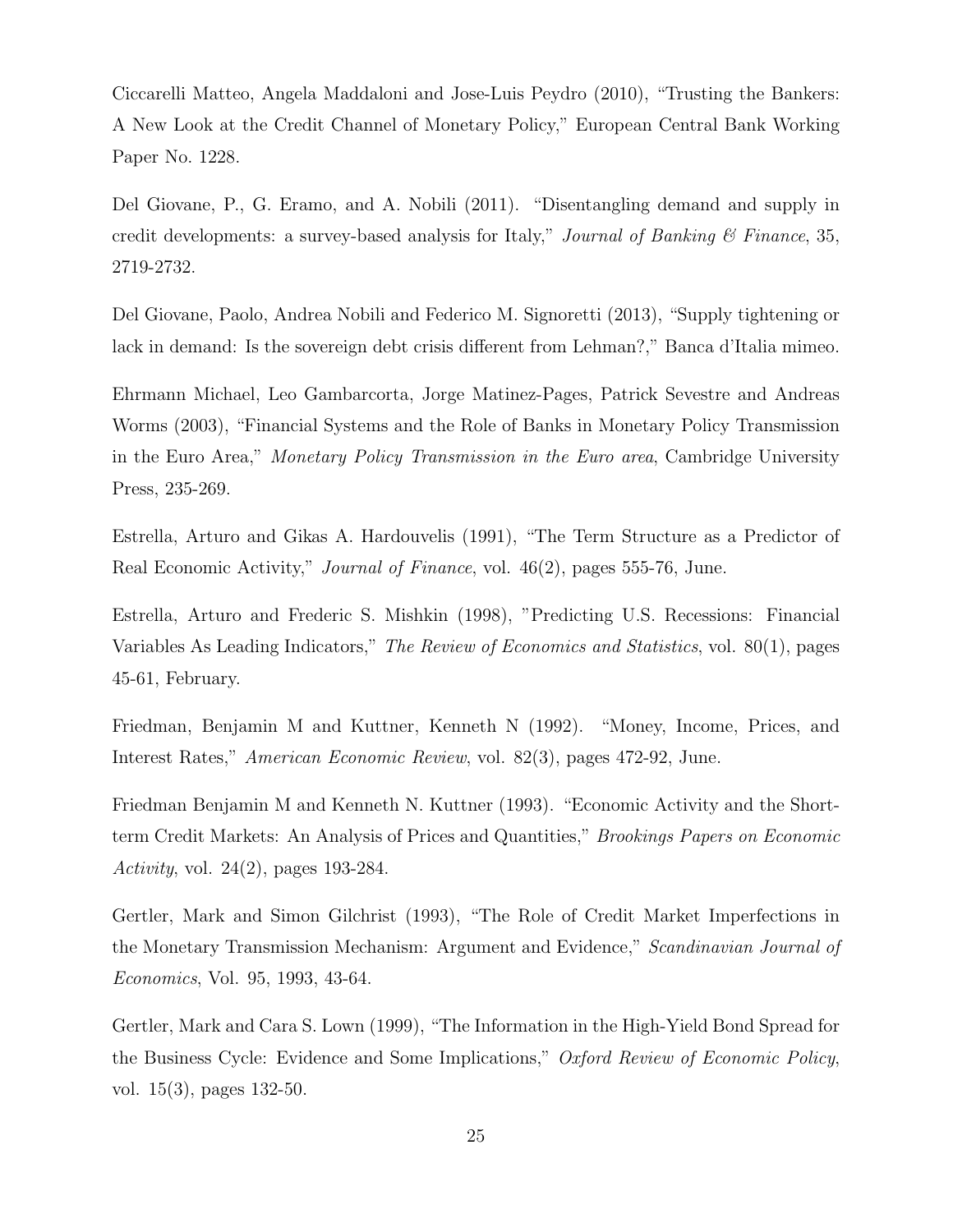Gilchrist Simon, Vladimir Yankov and Egon Zakrajsek (2009), "Credit Market Shocks and Economic Fluctuations: Evidence From Corporate Bond and Stock Markets," Journal of Monetary Economics, 56, 471-493.

Gilchrist, Simon and Egon Zakrajsek (2012a), "Bank Lending and Credit Supply Shocks" in Approaches to the Evolving World Economy. The Proceedings of the 16th World Congress of the International Economic Association Vol. III: The Global Macro Economy and Finance. Edited by Franklin Allen, Masahiko Aoki, Nobuhiro Kyotaki, Richard Gordon and Joseph Stiglizt.

Gilchrist Simon and Egon Zakrajsek (2012b), "Credit Spreads and Business Cycle Fluctuations," American Economic Review, 102(4), 1692-1720.

Hempell Hannah and Cristoffer Kok Sorensen (2010), "The impact of supply constraints on bank lending in the euro area - crisis induced crunching?," European Central Bank Working Paper No. 1262.

Lacroix Renaud and Jeremi Montornès, (2009), "Analyse de la portée des résultats du Bank Lending Survey au regard des données de crédit," Bulletin de la Banque de France 178, Q4

Panetta, F., Signoretti, F.M.(2010), "Credit demand and supply in Italy during the financial crisis". Occasional Papers No. 63, Bank of Italy.

Vuillemey, Guillaume and Tuomas Peltonen (2013), "Sovereign Credit Events and their Spillovers- the Interplay Between Sovereign Bonds and CDS Holdings," ECB mimeo.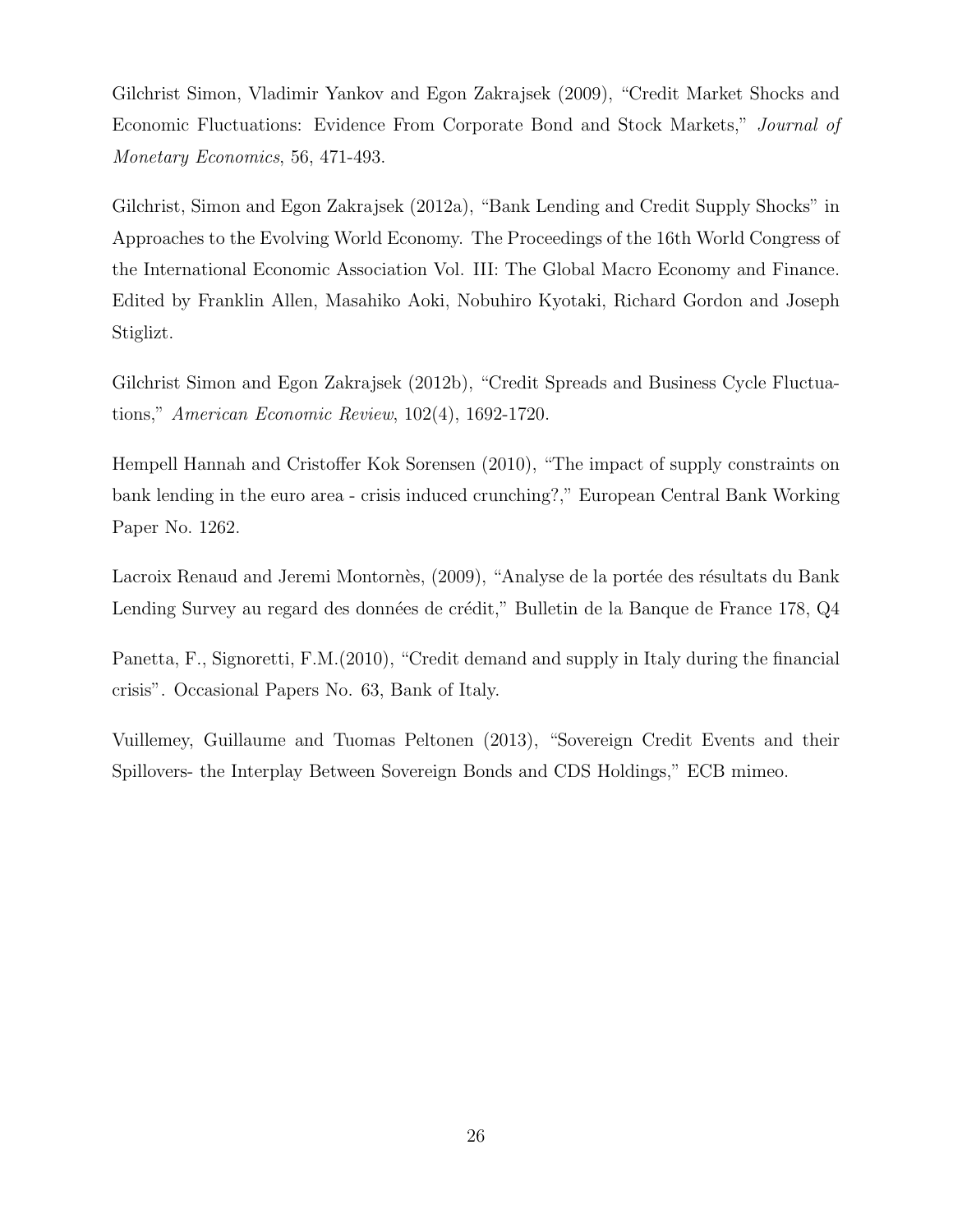# Data appendix

Our database is constructed from extracts of datastream for bonds prices, yield to maturity, duration, maturity, size of issuance, currency of issuance, ABS status, ect... However, because the characteristics of the bonds were frequently missing, where necessary, we also extracted bond characteristics from dealogic and Bloomberg. From this data set we constructed a sub-sample of non-floating rate, non-callable, non-collaterizable bonds that are denominated in euros. The full data set along with details of the subsample are described in Table A1. From this dataset, we have also excluded outliers as follows: bonds with spreads above 30% or less than -5%; bonds with duration or maturity greater than 30 years, or bonds with maturity less than two years. We also exclude observations for which the size of issuance is not reported.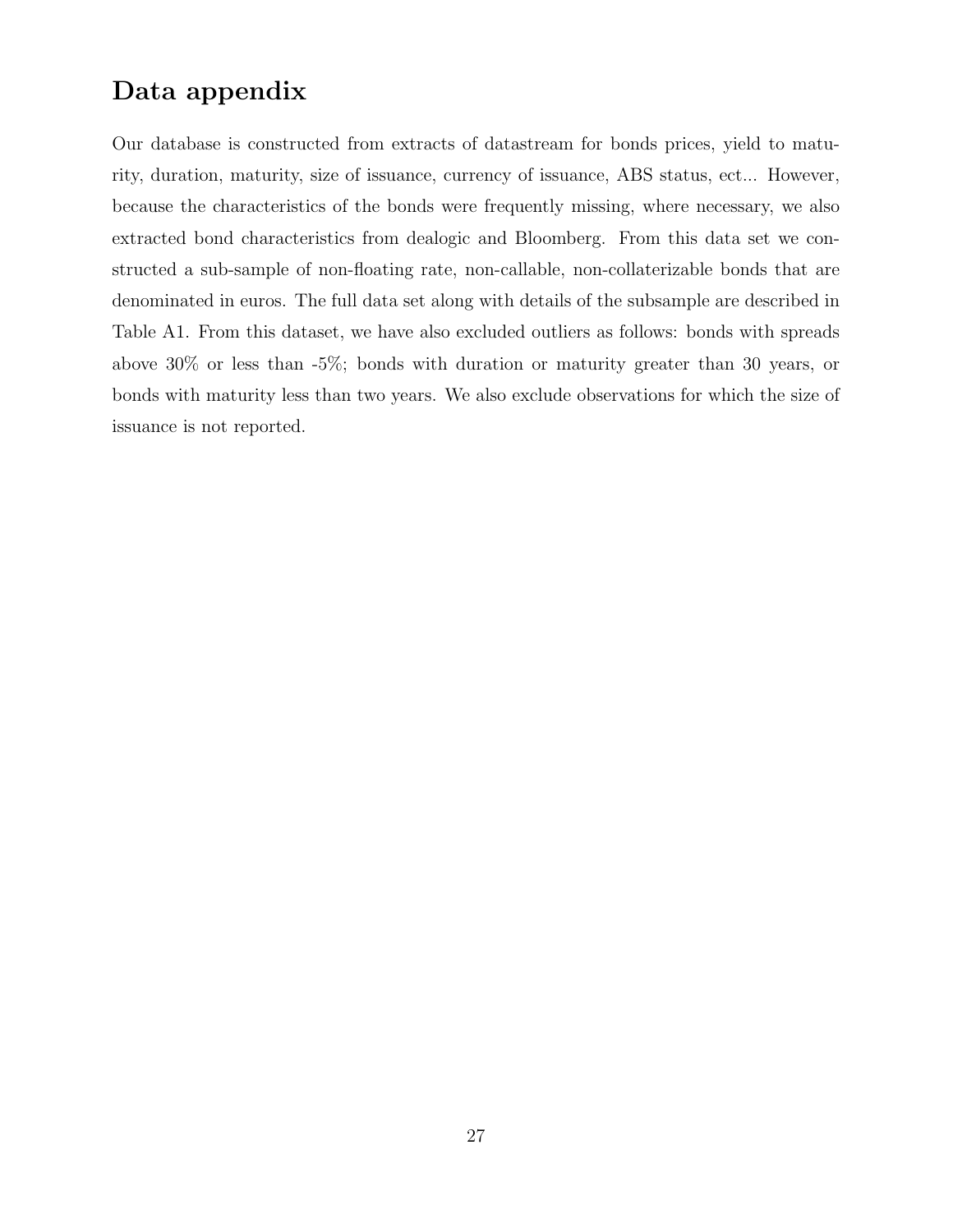

Figure 1: Euro area corporate credit spreads for banks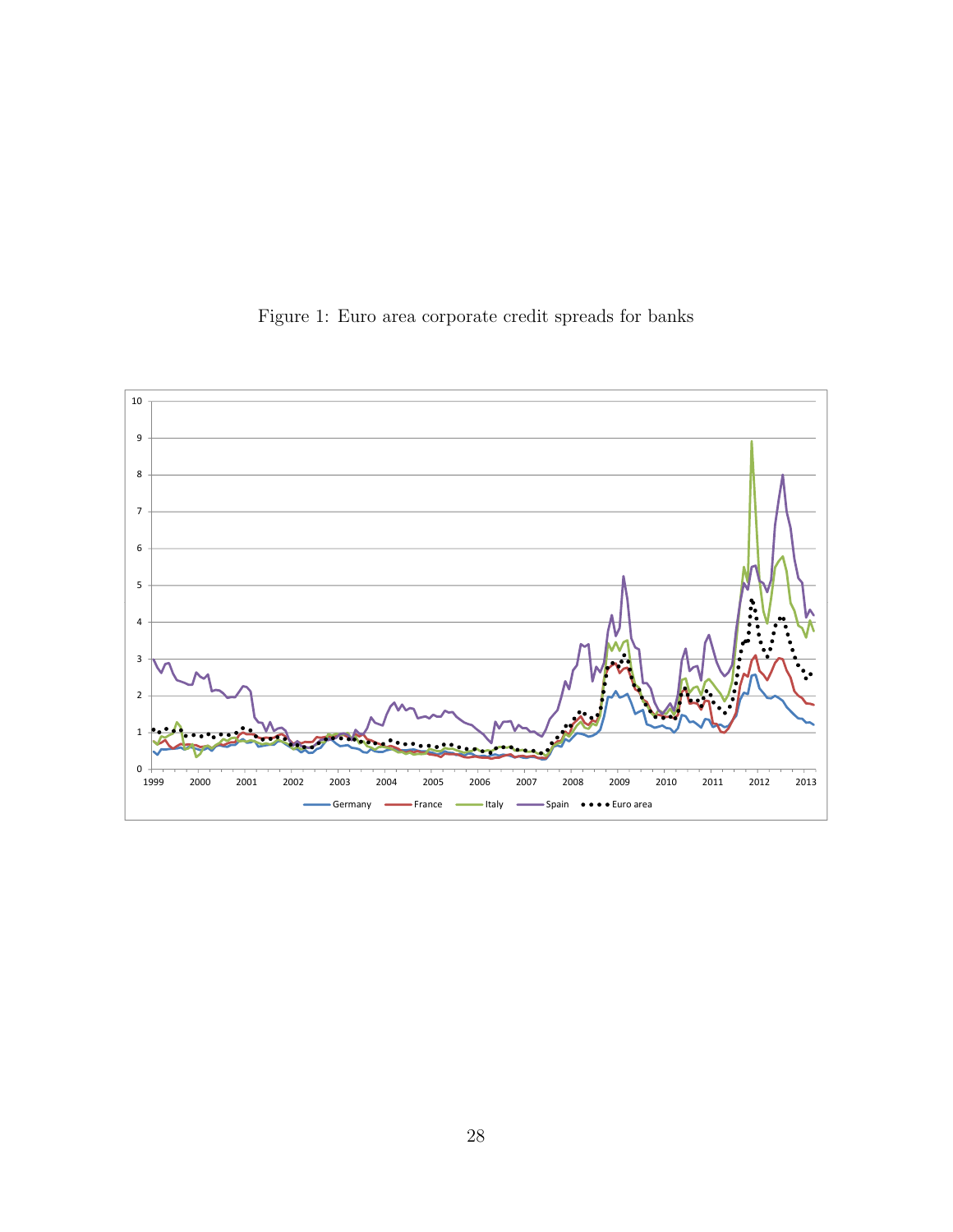

Figure 2: Euro area corporate credit spreads for NFCs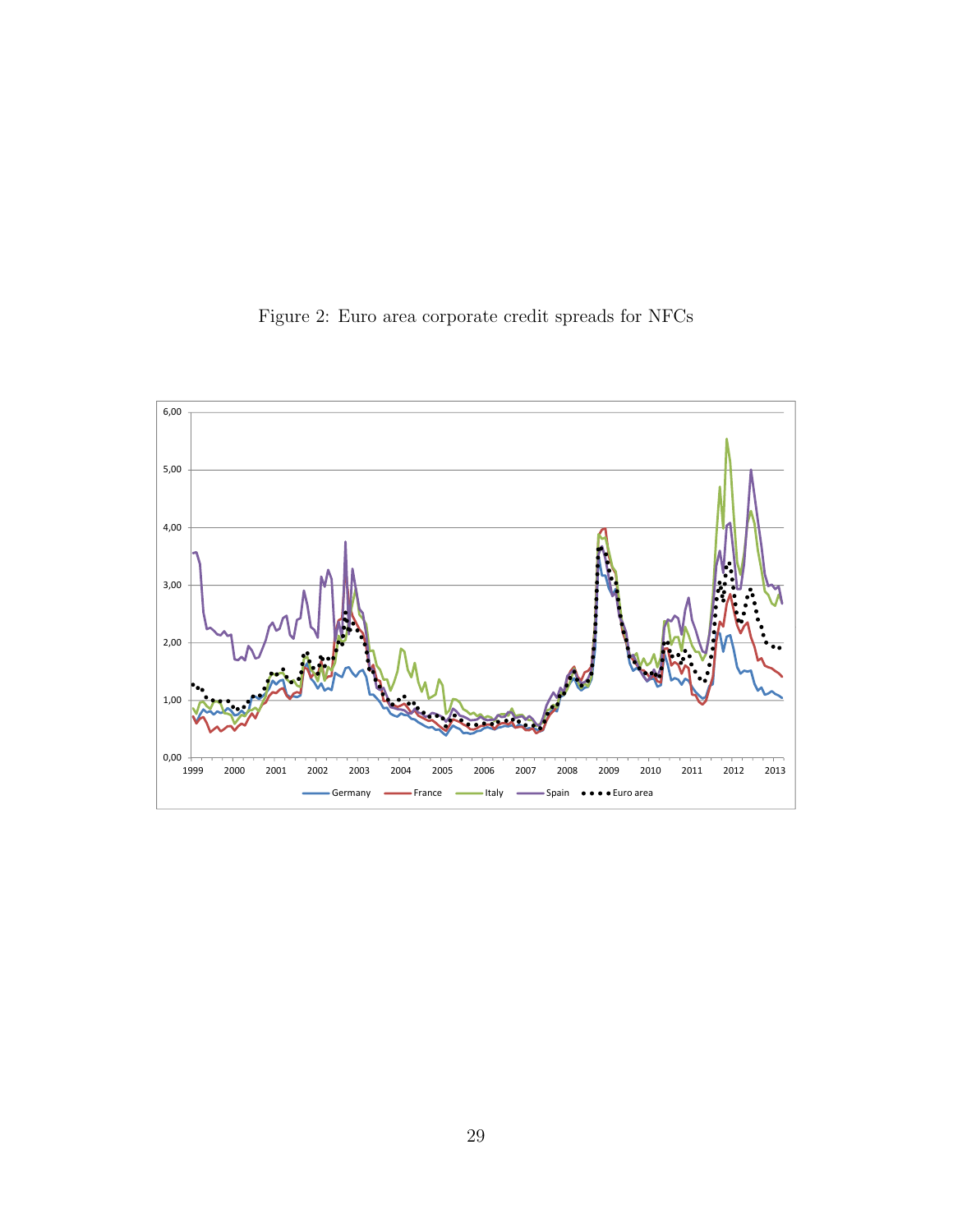

Figure 3: Credit spreads for euro area banks compared to BOR-OIS Spread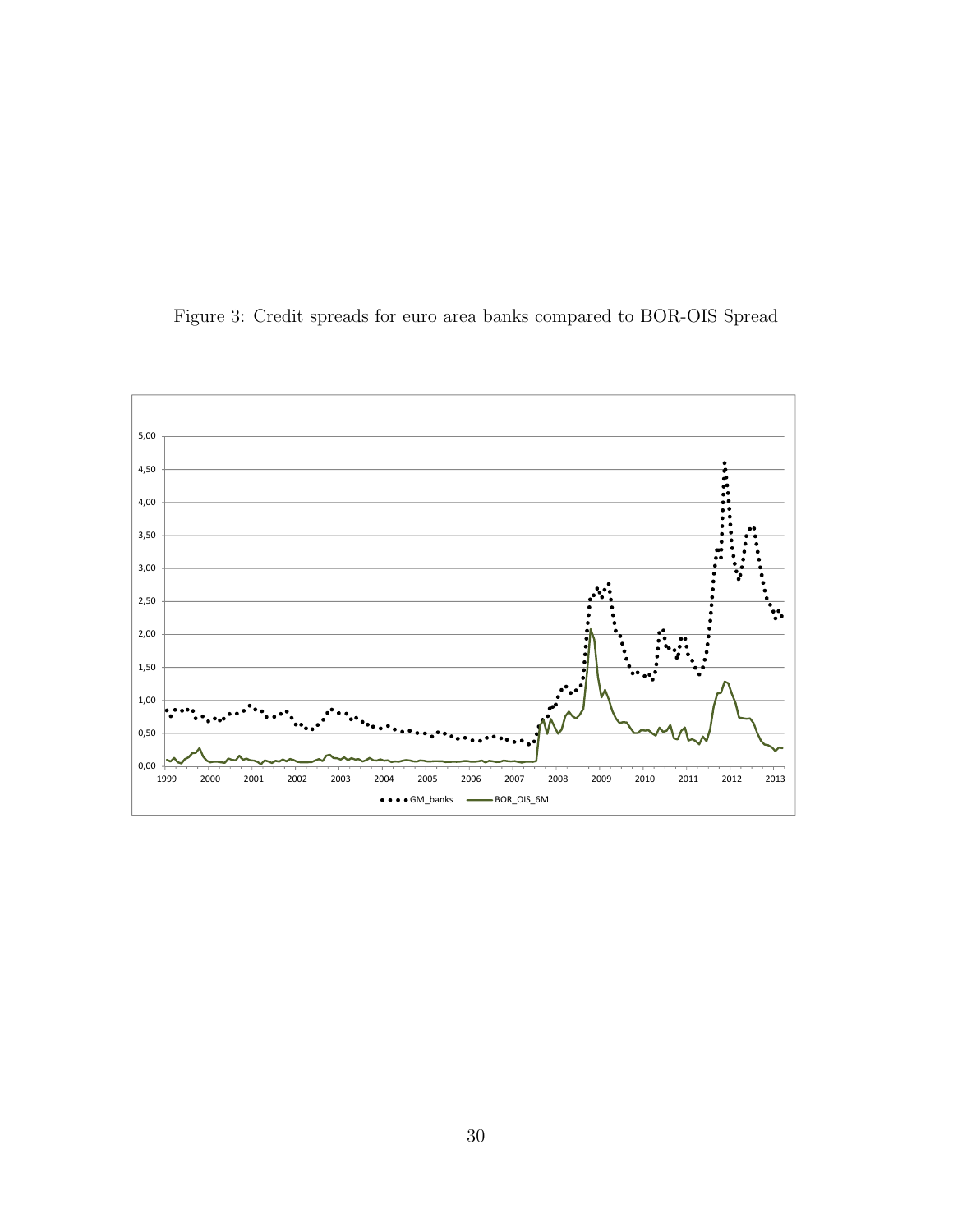

Figure 4: Credit spreads for euro area NFCs compared to retail lending rates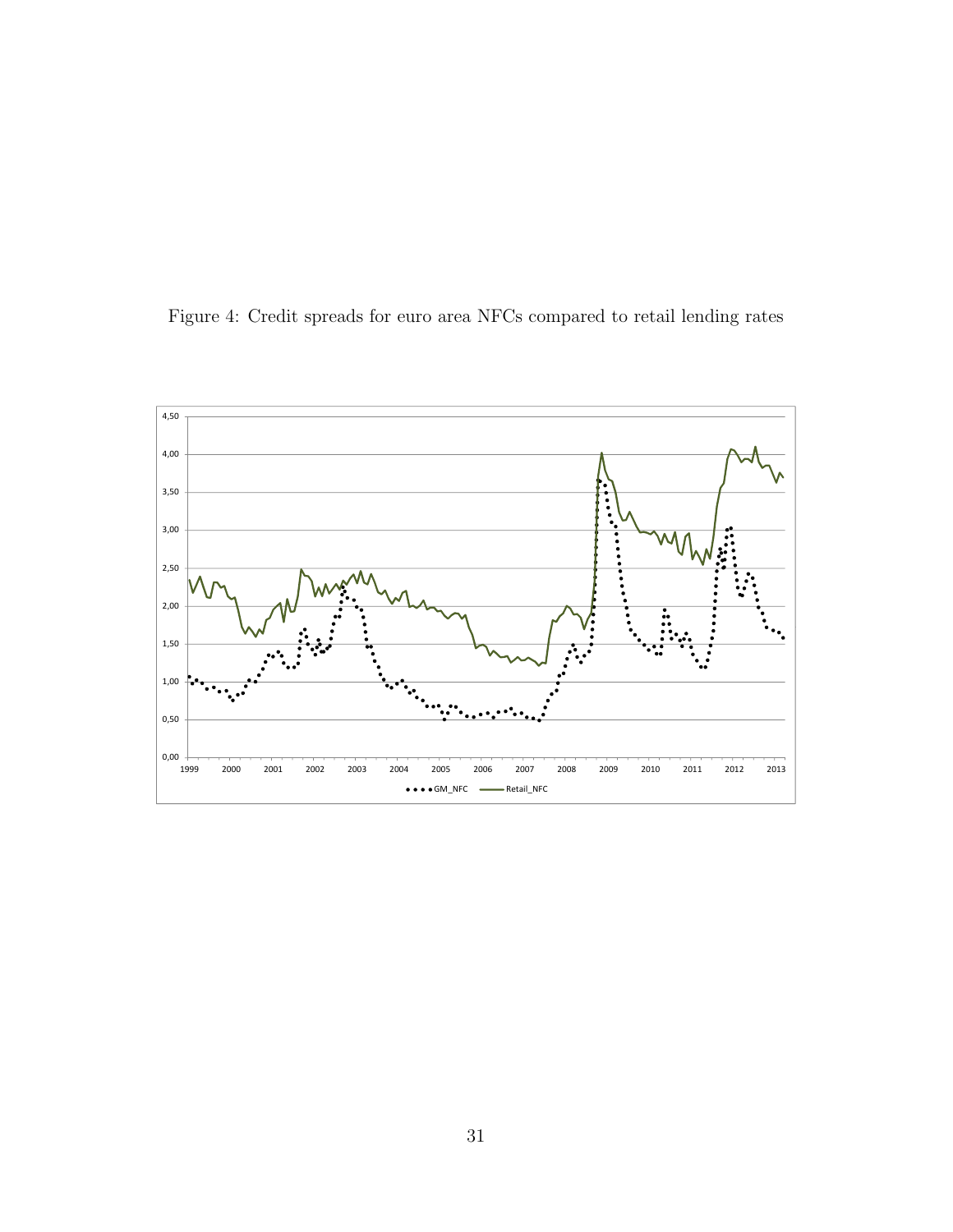

Figure 5: GM Bank credit spreads versus CDS rates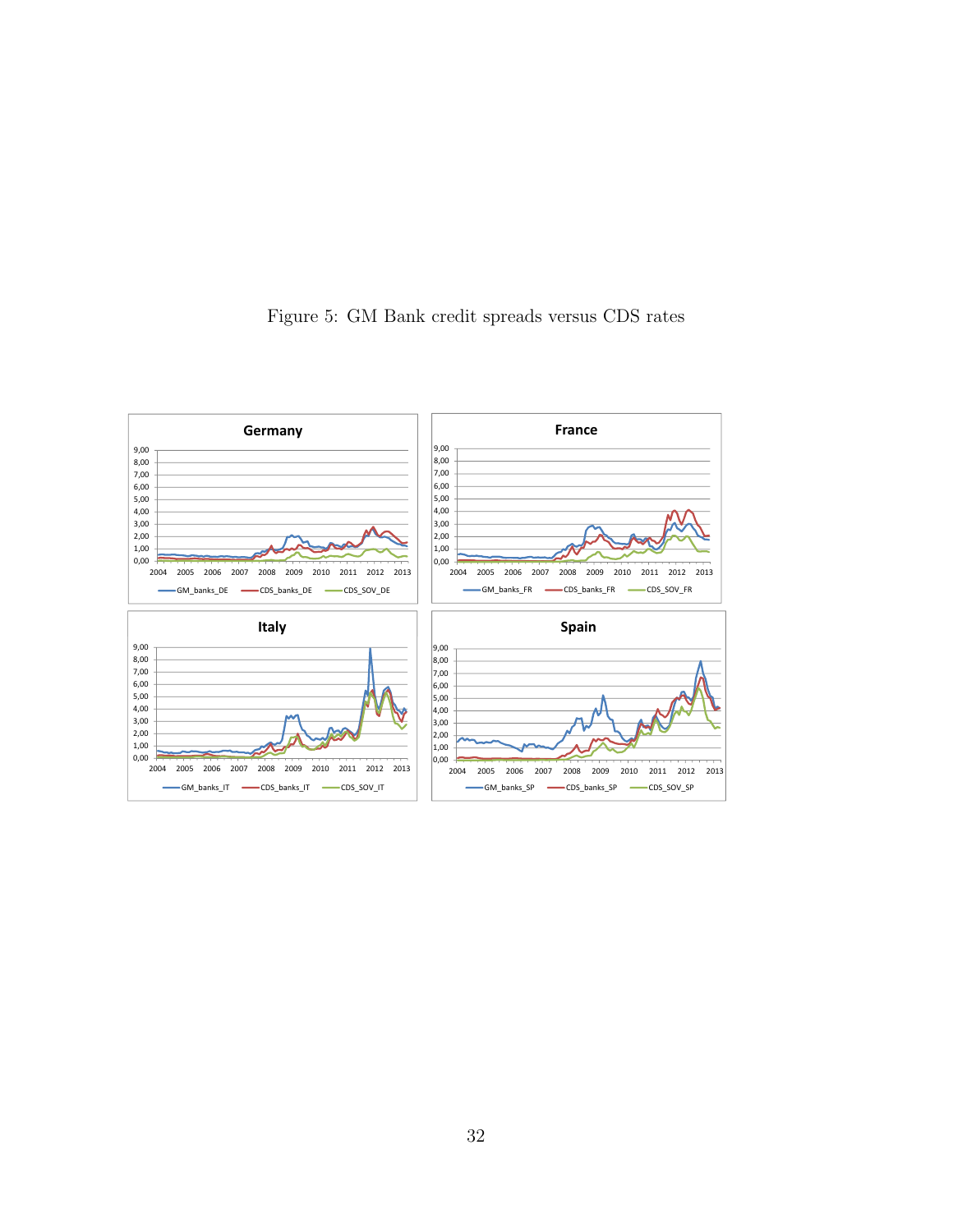

Figure 6: GM NFC credit spreads versus CDS rates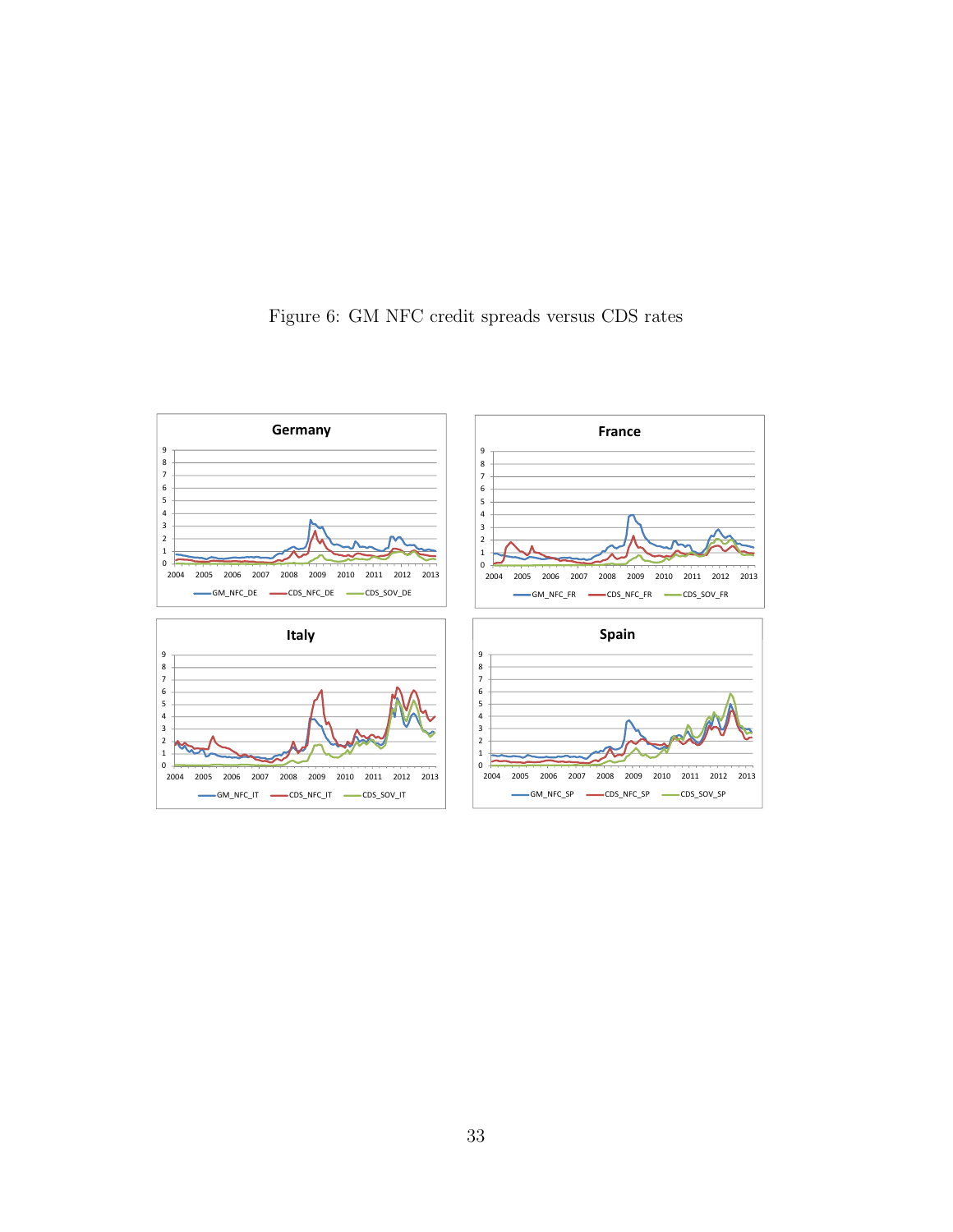

Figure 7: Impulse response: euro area real and financial variables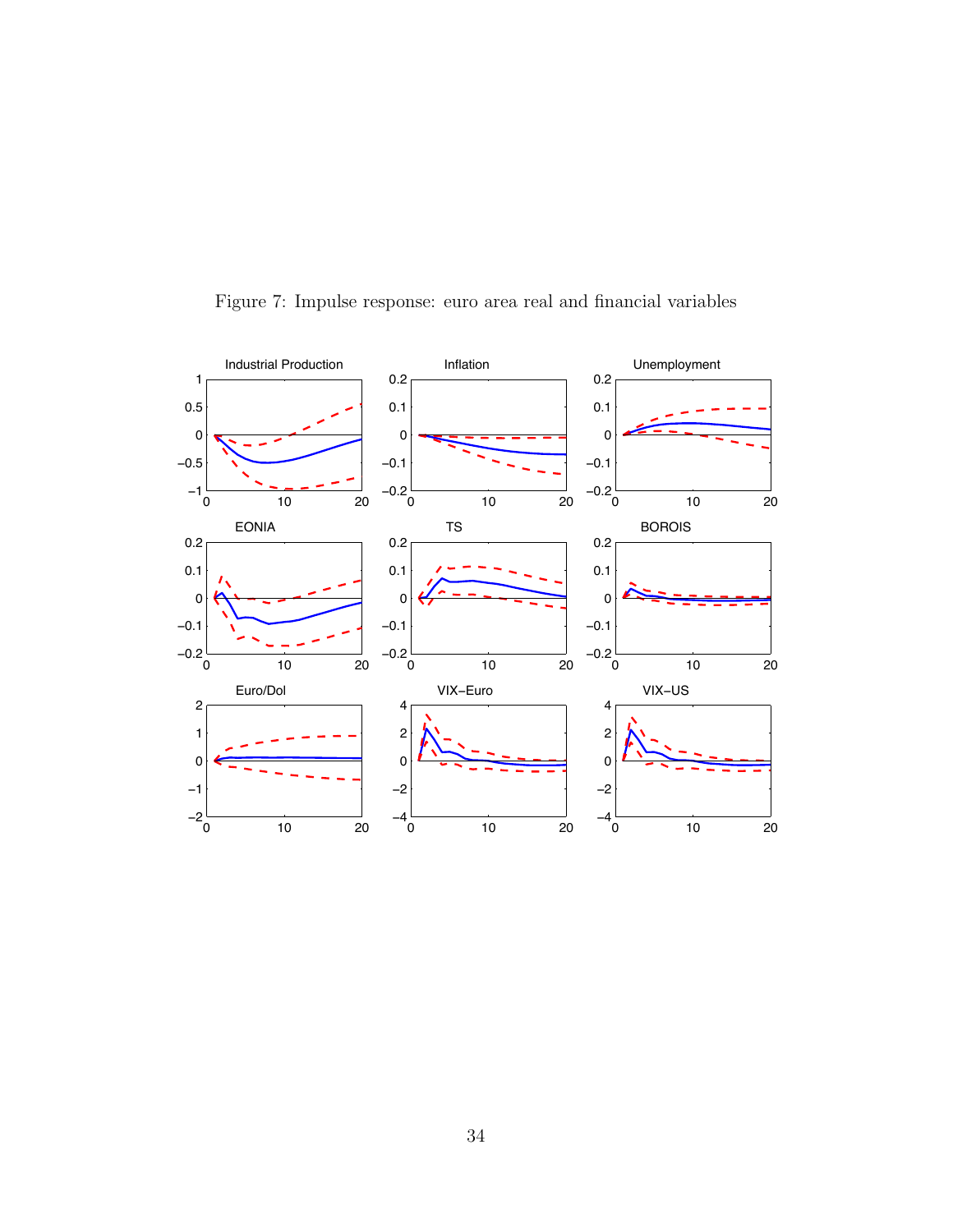

Figure 8: Impulse response: country-specific real activity and inflation.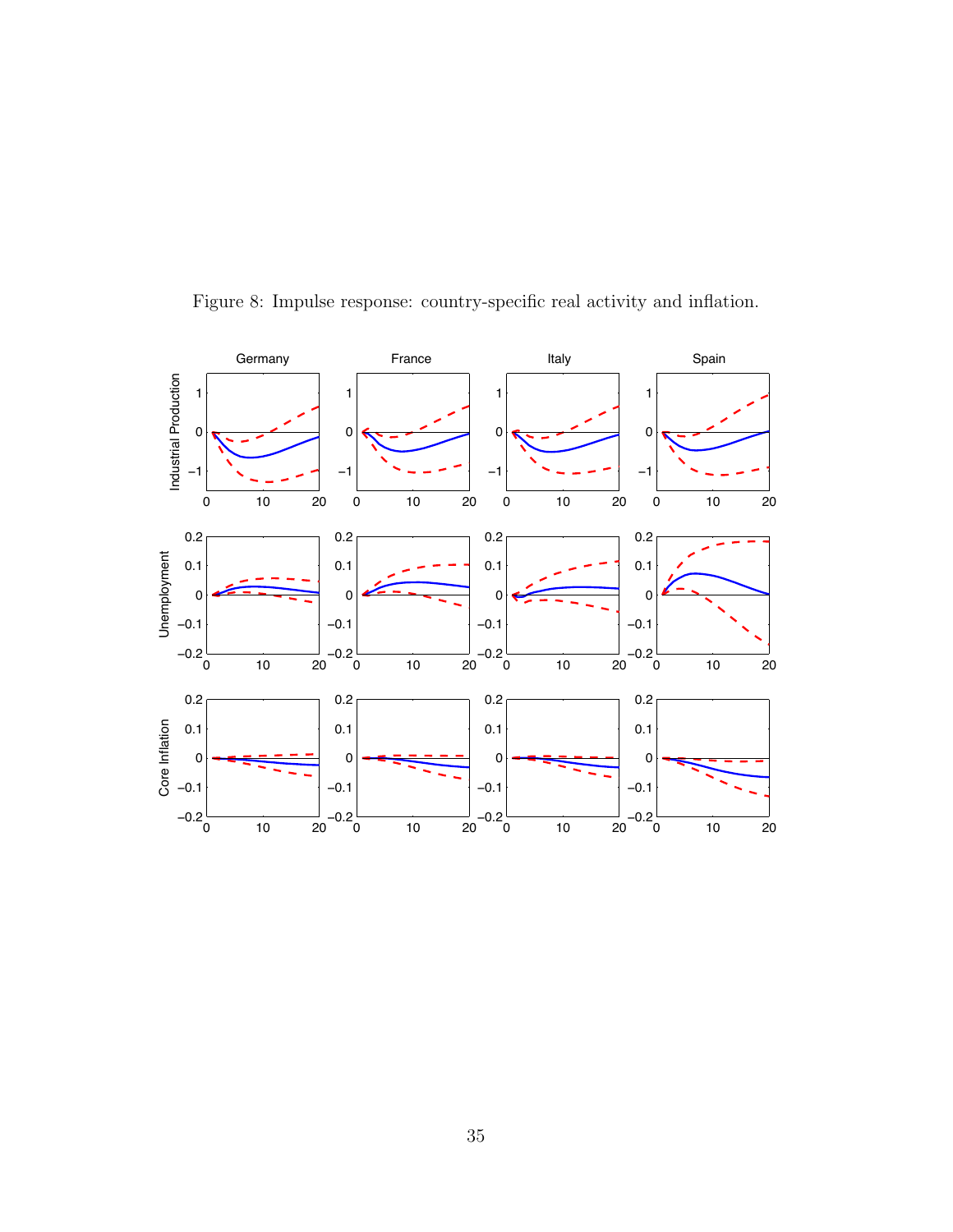

Figure 9: Impulse response: country-specific financial variables.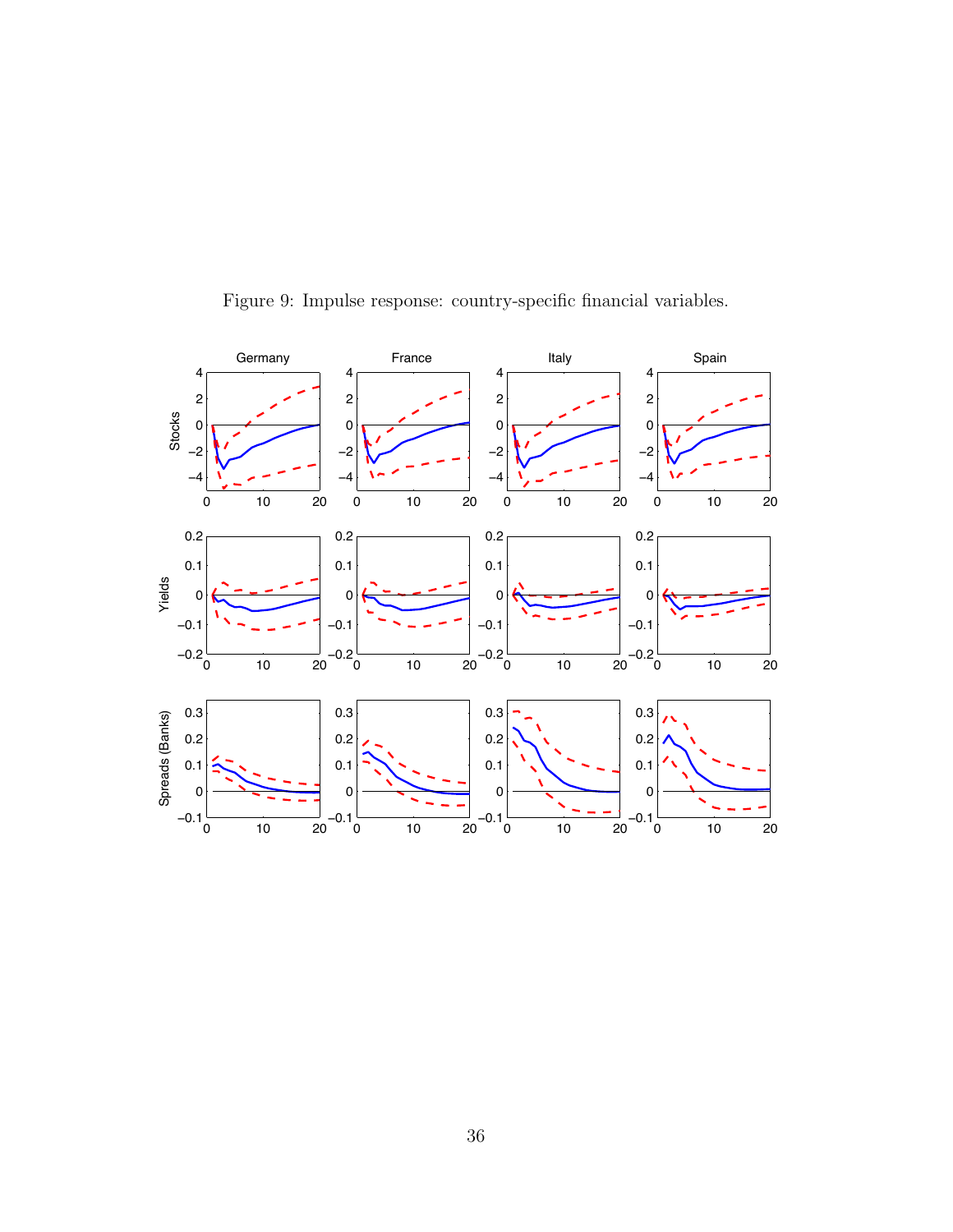## **Table 1: Descriptive statistics of the micro data used to build the indices**

| <b>Banks</b>                         |        |         |        |        |              |        |        |        |        |                |        |        |
|--------------------------------------|--------|---------|--------|--------|--------------|--------|--------|--------|--------|----------------|--------|--------|
|                                      |        | Germany |        |        | France       |        |        | Italy  |        |                | Spain  |        |
| Number of observations               |        | 27860   |        |        | 11573        |        |        | 8889   |        |                | 2774   |        |
| Number of securities                 |        | 867     |        |        | 241          |        |        | 296    |        |                | 69     |        |
| Number of securities in May 2012     |        | 561     |        |        | 122          |        |        | 166    |        |                | 35     |        |
| Number of securities in June 2005    |        | 191     |        |        | 67           |        |        | 32     |        |                | 16     |        |
| Number of securities in January 1999 |        | 34      |        |        | 30           |        |        | 22     |        |                | 10     |        |
| Total number of issuers              |        | 66      |        |        | 40           |        |        | 47     |        |                | 26     |        |
|                                      | mean   | median  | sd     | mean   | median       | sd     | mean   | median | sd     | mean           | median | sd     |
| Mkt value of issue (\$ thousands)    | 333881 | 120875  | 587179 | 498888 | 279601       | 578111 | 570700 | 307093 | 653037 | 342691         | 200000 | 423537 |
| Maturity at issue (yrs.)             | 6.6    | 5       | 3.9    | 9.5    | 10           | 3.3    | 7.7    | 8      | 3.5    | 9.8            | 10     | 6.5    |
| Remaining maturity                   | 4.1    | 3.5     | 2.9    | 4.8    | 5            | 6.7    | 4.4    | 3.4    | 3.2    | 3.3            | 2.5    | 2.5    |
| Duration (years)                     | 3.4    | 2.9     | 2.1    | 4.4    | 4.3          | 2.4    | 3.7    | 3.3    | 2.3    | 5              | 3.9    | 3.7    |
| Domestic sovereign ZCY               | 2.3    | 2.4     | 1.4    | 3.1    | 3.2          | 1.2    | 3.6    | 3.5    | 1.2    | 3.7            | 3.8    | 1.1    |
| German sovereign ZCY                 | 2.3    | 2.4     | 1.4    | 3      | 3.2          | 1.4    | 2.3    | 2.2    | 1.5    | 2.2            | 2.2    | 1.7    |
| Spread / German sov. ZCY             | 1.6    | 1.3     | 1.9    | 1.4    | 0.9          | 1.6    | 2.4    | 1.7    | 2.8    | 2.5            | 2.5    | 2.4    |
| <b>Non financial corporations</b>    |        |         |        |        |              |        |        |        |        |                |        |        |
|                                      |        | Germany |        |        | France       |        |        | Italy  |        |                | Spain  |        |
| Number of observations               |        | 15471   |        |        | 13696        |        |        | 6702   |        |                | 2695   |        |
| Number of securities                 |        | 333     |        |        | 283          |        |        | 139    |        |                | 39     |        |
| Number of securities in May 2012     |        | 188     |        |        | 142          |        |        | 62     |        |                | 22     |        |
| Number of securities in June 2005    |        | 98      |        |        | 98           |        |        | 44     |        |                | 19     |        |
| Number of securities in January 1999 |        | 14      |        |        | 16           |        |        | 4      |        |                | 4      |        |
| Total number of issuers              |        | 112     |        |        | 88           |        |        | 62     |        |                | 22     |        |
|                                      | mean   | median  | sd     | mean   | median       | sd     | mean   | median | sd     | mean           | median | sd     |
| Mkt value of issue (\$ thousands)    | 907783 | 672495  | 767060 | 798285 | 708968       | 561291 | 891480 | 753742 | 736147 | 517025         | 494007 | 411515 |
| Maturity at issue (yrs.)             | 7.8    | 7       | 4.5    | 8.5    | 7            | 3.7    | 9.2    | 7      | 6      | 11.8           | 10     | 7      |
| Remaining maturity (yrs)             | 4.4    | 4       | 5.9    | 5.2    | 4.5          | 3.4    | 5      | 4.3    | 10.2   | 5.5            | 5.3    | 3.1    |
| Duration (years)                     | 4      | 3.5     | 2.6    | 4.3    | 4            | 2.4    | 5.1    | 4      | 3.7    | 5.4            | 5      | 3.2    |
| Domestic sovereign ZCY               | 2.6    | 2.7     | 1.3    | 3      | 3.1          | 1.1    | 3.8    | 3.8    | 1.1    | 3.7            | 3.8    | 0.9    |
| German sovereign ZCY                 | 2.6    | 2.7     | 1.3    | 2.9    | 3            | 1.2    | 3.1    | 3.2    | 1.2    | 3.1            | 3.3    | 1.2    |
| Spread / German sov. ZCY             | 1.4    | 1.1     | 1.3    | 1.4    | $\mathbf{1}$ | 1.7    | 2.2    | 1.6    | 2.4    | $\overline{2}$ | 1.5    | 2.1    |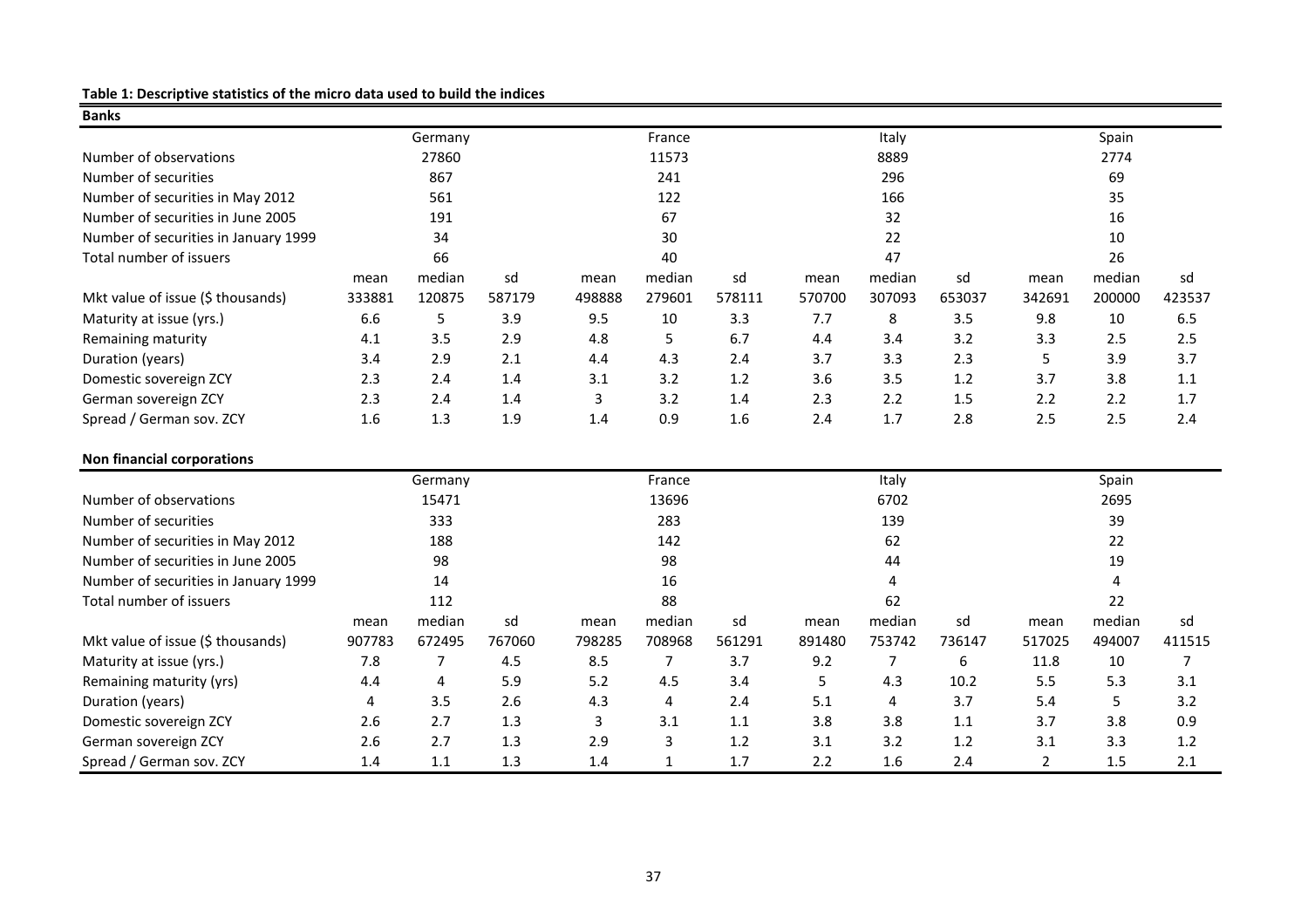|                    |      |              | <b>Unemployment rate</b> |              |              | Industrial production |              |
|--------------------|------|--------------|--------------------------|--------------|--------------|-----------------------|--------------|
| Real eonia         | Coef | $-0.51$      | $-0.34$                  | $-0.43$      | 2.13         | 1.08                  | 1.56         |
|                    | std  | $(0.12)$ *** | $(0.09)$ ***             | $(0.09)$ *** | $(0.80)$ *** | (0.95)                | $(0.89)$ *   |
| Term spread        | Coef | 0.11         | 0.20                     | 0.05         | 4.99         | 4.53                  | 4.53         |
|                    | std  | (0.19)       | $(0.11)^*$               | (0.09)       | $(1.54)$ *** | $(1.57)$ ***          | $(1.62)$ *** |
| Bank credit spread | Coef |              | 0.82                     |              |              | $-2.46$               |              |
|                    | std  |              | $(0.10)$ ***             |              |              | $(1.04)$ **           |              |
| NFC credit spread  | Coef |              |                          | 0.81         |              |                       | $-2.64$      |
|                    | std  |              |                          | $(0.10)$ *** |              |                       | $(1.02)$ **  |
| R <sub>2</sub>     |      | 0.31         | 0.72                     | 0.74         | 0.38         | 0.45                  | 0.45         |

**Table 2: Credit spreads and euro area economic activity (monthly series)**

The sample includes 166 observations from January 1999 to October 2013 for the unemployment rate and 153 observations, from January 2000 to September 2013 for year-over-year changes in the log of industrial production.

Real eonia is the eonia interest rate minus HICP inflation over the prior 12 months. Term spread is the difference between the euro area AAA ten year interest rate and the 3 month swap eonia.

The table reports the estimated coefficient and standard error of the 12th lag of each financial variable in regressions of unemployment or industrial production on their own 12th lag and a constant. All standard errors are computed using a Newey-West correction for serial correlation in errors.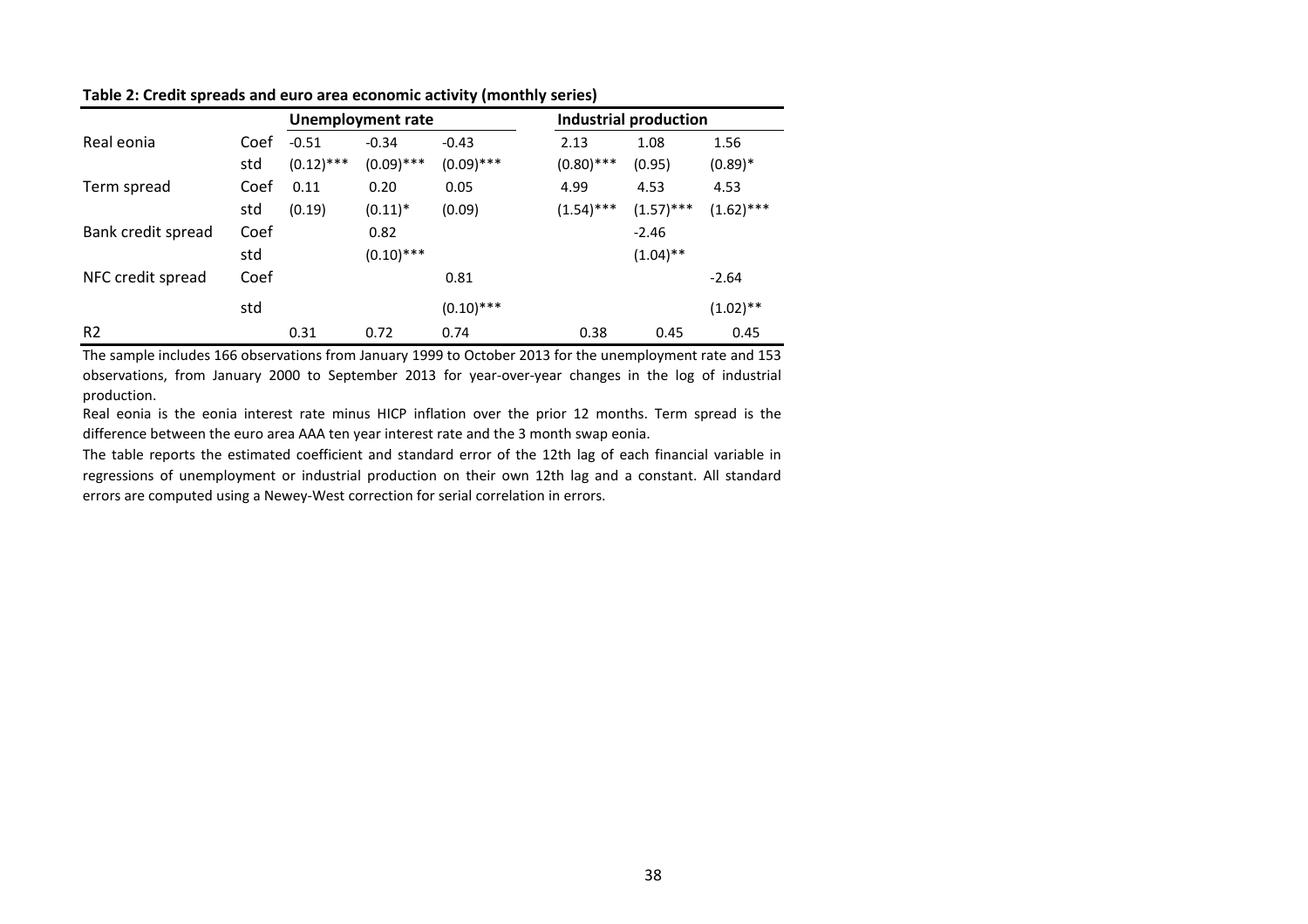|                    |      | <b>GDP</b> |             |              | <b>Consumption</b> |              |                                        |        | <b>Residential Investment</b> |                                        |            | Non Res. Investment |              |
|--------------------|------|------------|-------------|--------------|--------------------|--------------|----------------------------------------|--------|-------------------------------|----------------------------------------|------------|---------------------|--------------|
| Real eonia         | Coef | 0.73       | 0.31        | 0.59         | 0.49               | 0.31         | 0.53                                   | 0.85   | 0.21                          | 0.73                                   | 2.07       | 0.47                | 1.36         |
|                    | std  | $(0.43)*$  | (0.45)      | (0.37)       | $(0.20)$ **        | $(0.16)^*$   | $(0.14)$ ***                           | (0.60) | (0.89)                        | (0.70)                                 | (1.30)     | (1.08)              | (1.01)       |
| Term spread        | Coef | 1.92       | 1.74        | 1.80         | 0.80               | 0.70         | 0.79                                   | 4.30   | 4.04                          | 4.27                                   | 5.45       | 4.55                | 4.35         |
|                    | std  | $(1.01)^*$ | $(0.95)^*$  | $(0.92)*$    |                    |              | $(0.25)$ *** $(0.22)$ *** $(0.21)$ *** |        |                               | $(1.14)$ *** $(1.32)$ *** $(1.22)$ *** | $(3.01)^*$ | $(2.62)*$           | (2.63)       |
| Bank credit spread | Coef |            | $-1.24$     |              |                    | $-0.86$      |                                        |        | $-1.63$                       |                                        |            | $-4.38$             |              |
|                    | std  |            | $(0.52)$ ** |              |                    | $(0.22)$ *** |                                        |        | (1.07)                        |                                        |            | $(1.15)$ ***        |              |
| NFC credit spread  | Coef |            |             | $-1.64$      |                    |              | $-0.85$                                |        |                               | $-1.03$                                |            |                     | $-5.29$      |
|                    | std  |            |             | $(0.51)$ *** |                    |              | $(0.26)$ ***                           |        |                               | (1.11)                                 |            |                     | $(1.20)$ *** |
| R <sub>2</sub>     |      | 0.31       | 0.46        | 0.52         | 0.50               | 0.68         | 0.65                                   | 0.61   | 0.65                          | 0.63                                   | 0.26       | 0.53                | 0.57         |

#### **Table 3a: Credit spreads and euro area economic activity (quarterly series), Full sample**

The sample includes 48 observations, from 2000 Q1 to 2012 Q4 for year-over-year changes in the log of GDP and its spending components. Financial variables are dated as of the final month of the quarter. See notes from Table 2 for a description of variables and estimation procedure.

#### **Table 3b: Credit spreads and economic activity (quarterly series) Euro zone, prior to 2008**

|                    |      | <b>GDP</b> |         |                                        | Consumption |                       | <b>Residential Investment</b> |         |         | <b>Non Res. Investment</b>             |         |                          |              |
|--------------------|------|------------|---------|----------------------------------------|-------------|-----------------------|-------------------------------|---------|---------|----------------------------------------|---------|--------------------------|--------------|
| Real eonia         | Coef | $-1.01$    | $-0.95$ | $-0.74$                                | $-0.29$     | $-0.06$               | $-0.03$                       | $-3.63$ | $-3.41$ | $-3.67$                                | $-2.76$ | $-1.27$                  | $-2.59$      |
|                    | std  |            |         | $(0.14)$ *** $(0.15)$ *** $(0.17)$ *** |             | $(0.08)$ *** $(0.08)$ | (0.09)                        |         |         | $(0.49)$ *** $(0.52)$ *** $(0.53)$ *** |         | $(0.54)$ *** $(0.54)$ ** | $(0.52)$ *** |
| Term spread        | Coef | $-0.60$    | $-0.56$ | $-0.53$                                | 0.02        | 0.22                  | 0.17                          | $-2.25$ | $-2.12$ | $-2.30$                                | $-1.48$ | $-0.41$                  | $-1.47$      |
|                    | std  | (0.38)     | (0.38)  | (0.38)                                 | (0.12)      | $(0.10)$ **           | (0.11)                        |         |         | $(0.78)$ *** $(0.69)$ *** $(0.79)$ *** | (1.06)  | (1.06)                   | (1.08)       |
| Bank credit spread | Coef |            | $-0.36$ |                                        |             | $-1.42$               |                               |         | $-1.88$ |                                        |         | $-9.06$                  |              |
|                    | std  |            | (0.61)  |                                        |             | $(0.54)$ **           |                               |         | (2.17)  |                                        |         | $(3.41)$ **              |              |
| NFC credit spread  | Coef |            |         | $-0.57$                                |             |                       | $-0.60$                       |         |         | 0.25                                   |         |                          | $-0.50$      |
|                    | std  |            |         | $(0.20)$ ***                           |             |                       | $(0.15)$ ***                  |         |         | (0.61)                                 |         |                          | (1.05)       |
| R <sub>2</sub>     |      | 0.73       | 0.73    | 0.75                                   | 0.36        | 0.47                  | 0.53                          | 0.73    | 0.73    | 0.73                                   | 0.70    | 0.80                     | 0.71         |

The sample includes 28 observations, from 2000 Q1 to 2007 Q4 for year-over-year changes in the log of GDP and its spending components. Financial variables are dated as of the final month of the quarter. See notes from Table 2 for a description of variables and estimation procedure.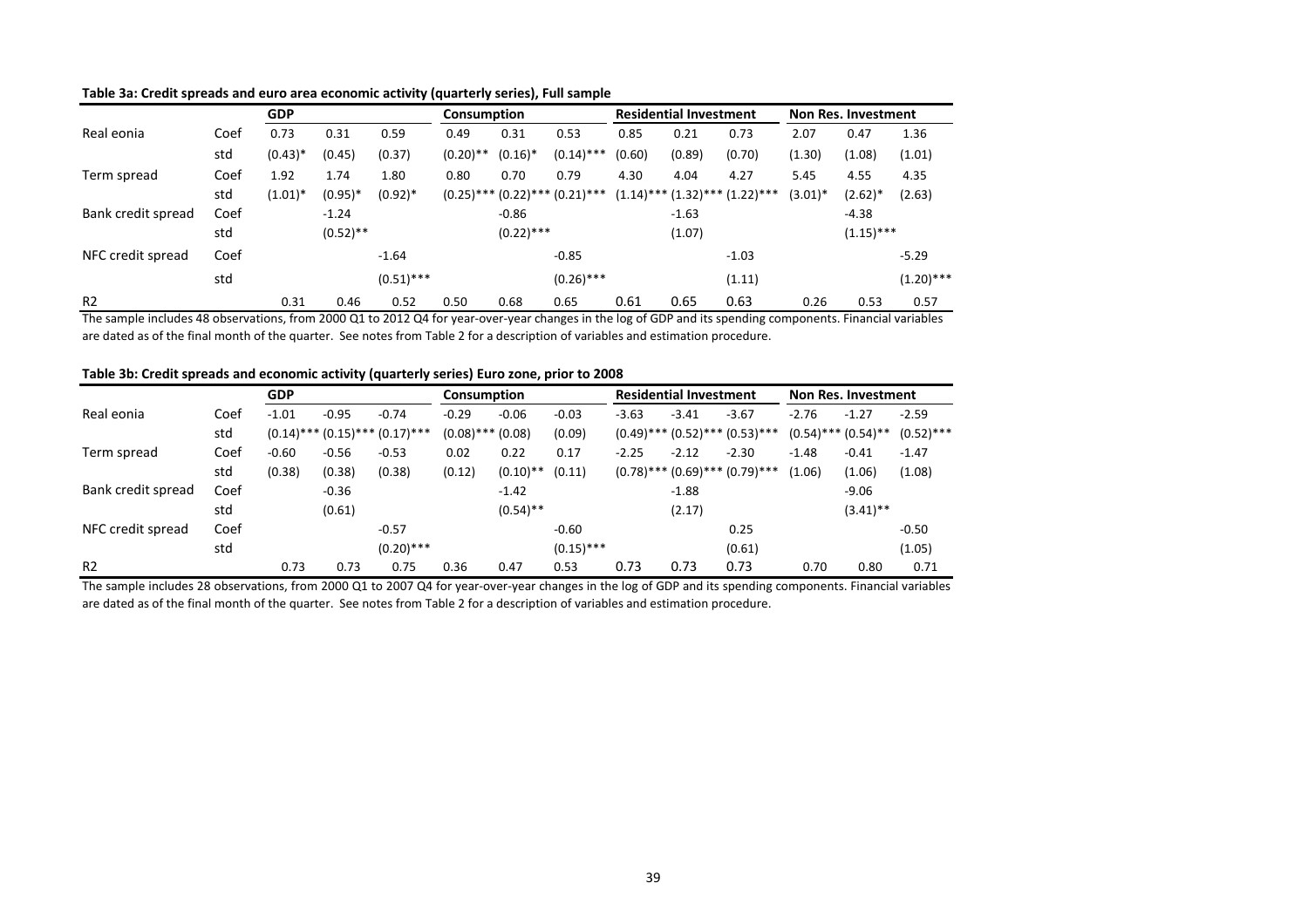#### **Table 4: Credit spreads and national economic activity**

| <b>GDP</b> (4 quarters changes in the log level)        |      |         |           |                                        |             |              |                                        |                       |                          |              |            |                           |                                        |
|---------------------------------------------------------|------|---------|-----------|----------------------------------------|-------------|--------------|----------------------------------------|-----------------------|--------------------------|--------------|------------|---------------------------|----------------------------------------|
|                                                         |      | Germany |           |                                        | France      |              |                                        | Italy                 |                          |              | Spain      |                           |                                        |
| Real eonia                                              | Coef | 0.30    | $-0.10$   | 0.28                                   | 0.45        | 0.22         | 0.42                                   | 0.93                  | 0.44                     | 0.51         | 0.47       | 0.27                      | 0.51                                   |
|                                                         | std  | (0.61)  | (0.54)    | (0.49)                                 | (0.30)      | (0.26)       | (0.26)                                 | $(0.36)$ **           | (0.46)                   | (0.43)       | $(0.26)$ * | (0.22)                    | $(0.20)$ **                            |
| Term spread                                             | Coef | 1.58    | 1.69      | 1.83                                   | 1.57        | 1.45         | 1.53                                   | 2.16                  | 1.95                     | 2.07         | 1.99       | 1.70                      | 2.04                                   |
|                                                         | std  | (1.25)  | (1.12)    | $(1.04)^*$                             | $(0.71)$ ** | $(0.60)$ **  | $(0.67)$ **                            | $(0.83)$ **           | $(0.90)$ **              | $(0.87)$ **  |            | $(0.66)$ *** $(0.58)$ *** | $(0.67)$ ***                           |
| Bank credit spread                                      | Coef |         | $-1.96$   |                                        |             | $-1.23$      |                                        |                       | $-0.72$                  |              |            | $-0.85$                   |                                        |
|                                                         | std  |         | $(0.99)*$ |                                        |             | $(0.36)$ *** |                                        |                       | $(0.33)$ **              |              |            | $(0.17)$ ***              |                                        |
| NFC credit spread                                       | Coef |         |           | $-2.10$                                |             |              | $-0.89$                                |                       |                          | $-1.04$      |            |                           | $-0.60$                                |
|                                                         | std  |         |           | $(0.85)$ **                            |             |              | $(0.35)$ **                            |                       |                          | $(0.45)$ **  |            |                           | $(0.29)$ **                            |
| R <sub>2</sub>                                          |      | 0.18    | 0.29      | 0.37                                   | 0.39        | 0.57         | 0.51                                   | 0.39                  | 0.48                     | 0.50         | 0.67       | 0.77                      | 0.72                                   |
| <b>Unemployment rate</b>                                |      |         |           |                                        |             |              |                                        |                       |                          |              |            |                           |                                        |
|                                                         |      | Germany |           |                                        | France      |              |                                        | Italy                 |                          |              | Spain      |                           |                                        |
| Real eonia                                              | Coef | 0.30    | 0.35      | 0.29                                   | $-0.38$     | $-0.30$      | $-0.32$                                | $-0.41$               | 0.01                     | $-0.09$      | $-0.00$    | $-0.03$                   | 0.17                                   |
|                                                         | std  |         |           | $(0.11)$ *** $(0.11)$ *** $(0.10)$ *** | $(0.06)$ ** |              | $*(0.05)$ *** $(0.05)$ ***             | $(0.18)$ **           | (0.13)                   | (0.15)       | (0.28)     | (0.28)                    | (0.24)                                 |
| Term spread                                             | Coef | 0.15    | 0.15      | 0.11                                   | 0.11        | 0.02         | $-0.02$                                | $-0.15$               | 0.02                     | $-0.03$      | $-1.95$    | $-1.63$                   | $-2.21$                                |
|                                                         | std  | (0.18)  | (0.18)    | (0.17)                                 | (0.13)      | (0.09)       | (0.09)                                 | (0.19)                | (0.09)                   | (0.11)       |            |                           | $(0.56)$ *** $(0.44)$ *** $(0.58)$ *** |
| Bank credit spread                                      | Coef |         | 0.33      |                                        |             | 0.44         |                                        |                       | 0.55                     |              |            | 0.62                      |                                        |
|                                                         | std  |         | (0.31)    |                                        |             | $(0.08)$ *** |                                        |                       | $(0.09)$ ***             |              |            | (0.42)                    |                                        |
| NFC credit spread                                       | Coef |         |           | 0.56                                   |             |              | 0.42                                   |                       |                          | 0.60         |            |                           | $-0.68$                                |
|                                                         | std  |         |           | $(0.22)$ **                            |             |              | $(0.06)$ ***                           |                       |                          | $(0.12)$ *** |            |                           | $(0.36)*$                              |
| R <sub>2</sub>                                          |      | 0.11    | 0.12      | 0.19                                   | 0.70        | 0.81         | 0.83                                   | 0.33                  | 0.63                     | 0.54         | 0.38       | 0.41                      | 0.41                                   |
| Industrial production (12 months changes in log levels) |      |         |           |                                        |             |              |                                        |                       |                          |              |            |                           |                                        |
|                                                         |      | Germany |           |                                        | France      |              |                                        | Italy                 |                          |              | Spain      |                           |                                        |
| Real eonia                                              | Coef | 1.44    | $-0.19$   | 0.76                                   | 1.48        | 0.88         | 1.19                                   | 3.17                  | 2.02                     | 2.30         | 0.07       | $-0.71$                   | 0.08                                   |
|                                                         | std  | (0.98)  | (0.86)    | (0.84)                                 | $(0.57)$ ** | $(0.53)*$    | $(0.59)$ **                            | $(0.81)$ *** $(1.24)$ |                          | $(1.35)^*$   | (0.73)     | (0.80)                    | (0.67)                                 |
| Term spread                                             | Coef | 5.61    | 5.12      | 5.25                                   | 4.08        | 3.81         | 3.74                                   | 5.77                  | 5.10                     | 5.27         | 2.27       | 1.95                      | 2.23                                   |
|                                                         | std  |         |           | $(1.85)$ *** $(1.71)$ *** $(1.71)$ *** |             |              | $(1.25)$ *** $(1.14)$ *** $(1.28)$ *** |                       | $(1.73)$ *** $(1.98)$ ** | $(2.06)$ **  | (1.79)     | (1.76)                    | (1.68)                                 |

std (1.15)\*\*\* (0.67)\*\*\* (1.26) (0.98) R2 0.38 0.48 0.50 0.37 0.47 0.43 0.36 0.40 0.39 0.24 0.30 0.27 The sample includes 166 observations from January 1999 to October 2013 for the unemployment rate, 153 observations, from January 2000 to September 2013 for year-over-year changes in the log of industrial production and 48 quarterly observations, from 2001 Q1 to 2012 Q4 for year-overyear changes in the log of GDP.

NFC credit spread Coef -4.79 -1.77 -1.70 -1.70 -1.70 1.49

std (1.45)\*\*\* (0.72)\*\*\* (0.86)\* (0.86)\* (1.18)\*

Bank credit spread Coef -5.77 -2.58 -2.58 -1.45 -2.25

Bank and NFC credit spreads are country-specific indices as described in the text.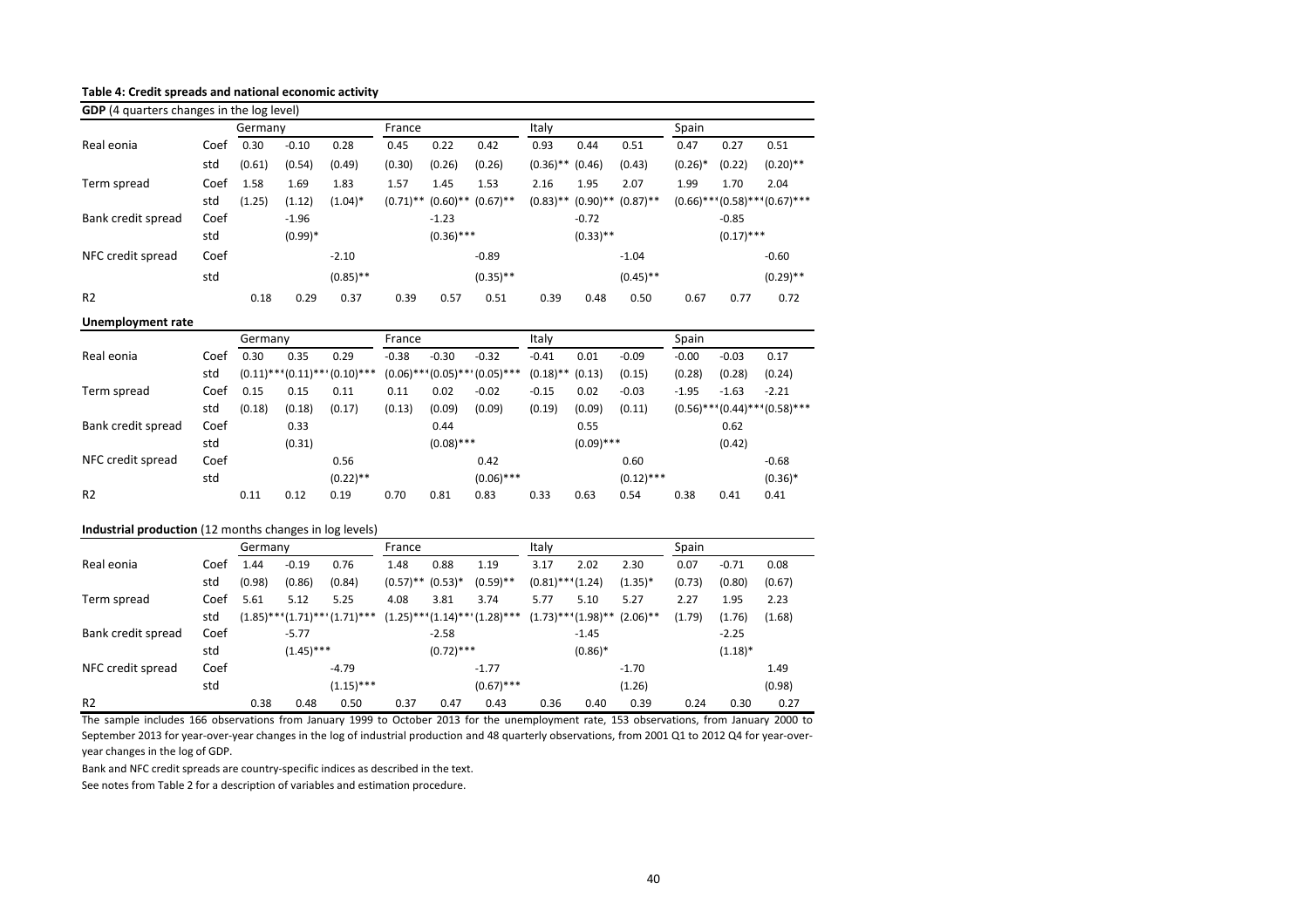**Table 5: Credit spreads and national GDP components** 

| Consumption                   |      |             |             |             |             |                        |                         |             |                       |             |                        |             |                         |
|-------------------------------|------|-------------|-------------|-------------|-------------|------------------------|-------------------------|-------------|-----------------------|-------------|------------------------|-------------|-------------------------|
|                               |      | Germany     |             |             | France      |                        |                         | Italy       |                       |             | Spain                  |             |                         |
| Real eonia                    | Coef | $-0.19$     | $-0.25$     | $-0.16$     | 0.33        | 0.35                   | 0.40                    | 0.99        | 0.38                  | 0.60        | 0.79                   | 0.49        | 0.82                    |
|                               | std  | (0.18)      | (0.17)      | (0.16)      | (0.17)      | $(0.14)^*$             | $(0.16)^*$              | $(0.43)*$   | (0.26)                | $(0.29)*$   | $(0.29)$ ** $(0.28)$   |             | $(0.26)$ **             |
| Term spread                   | Coef | 0.06        | 0.13        | 0.18        | 0.44        | 0.56                   | 0.53                    | 1.26        | 1.03                  | 1.21        | 1.62                   | 1.40        | 1.64                    |
|                               | std  | (0.14)      | (0.15)      | (0.16)      | (0.23)      | $(0.18)$ ** $(0.22)$ * |                         | $(0.30)$ ** | $(0.28)$ **           | $(0.25)$ ** | $(0.70)*$              | $(0.63)*$   | $(0.72)*$               |
| Bank credit spread            | Coef |             | $-0.40$     |             |             | $-0.99$                |                         |             | $-0.96$               |             |                        | $-1.06$     |                         |
|                               | std  |             | (0.24)      |             |             | $(0.23)$ **            |                         |             | $(0.17)$ **           |             |                        | $(0.35)$ ** |                         |
| NFC credit spread             | Coef |             |             | $-0.41$     |             |                        | $-0.41$                 |             |                       | $-1.11$     |                        |             | $-0.48$                 |
|                               | std  |             |             | $(0.18)*$   |             |                        | (0.25)                  |             |                       | $(0.33)$ ** |                        |             | (0.37)                  |
| R <sub>2</sub>                |      | 0.10        | 0.14        | 0.17        | 0.27        | 0.47                   | 0.32                    | 0.39        | 0.64                  | 0.57        | 0.50                   | 0.61        | 0.52                    |
| <b>Residential Investment</b> |      |             |             |             |             |                        |                         |             |                       |             |                        |             |                         |
|                               |      | Germany     |             |             | France      |                        |                         | Italy       |                       |             | Spain                  |             |                         |
| Real eonia                    | Coef | $-2.52$     | $-2.45$     | $-2.53$     | 1.65        | 0.67                   | 1.39                    | 2.29        | 1.46                  | 1.87        | 1.36                   | 0.82        | 1.41                    |
|                               | std  | $(0.76)$ ** | $(0.89)$ ** | $(0.77)$ ** | $(0.75)*$   | (0.84)                 | (0.73)                  | $(0.49)$ ** | $(0.72)$ <sup>*</sup> | $(0.65)$ ** | (0.80)                 | (0.82)      | (0.76)                  |
| Term spread                   | Coef | 0.56        | 0.48        | 0.44        | 6.11        | 5.08                   | 5.75                    | 4.46        | 3.81                  | 4.28        | 6.96                   | 6.68        | 7.07                    |
|                               | std  | (1.22)      | (1.26)      | (1.31)      | $(1.68)$ ** |                        | $(1.76)$ ** $(1.71)$ ** | $(0.73)$ ** | $(0.91)$ **           | $(0.78)$ ** | $(2.24)$ **            | $(2.14)$ ** | $(2.32)$ **             |
| Bank credit spread            | Coef |             | 0.50        |             |             | $-3.25$                |                         |             | $-1.17$               |             |                        | $-2.08$     |                         |
|                               | std  |             | (1.98)      |             |             | $(0.86)$ **            |                         |             | (0.77)                |             |                        | $(0.82)*$   |                         |
| NFC credit spread             | Coef |             |             | 0.43        |             |                        | $-2.04$                 |             |                       | $-1.06$     |                        |             | $-0.54$                 |
|                               | std  |             |             | (1.63)      |             |                        | $(0.83)*$               |             |                       | (0.71)      |                        |             | (1.04)                  |
| R <sub>2</sub>                |      | 0.39        | 0.39        | 0.39        | 0.61        | 0.71                   | 0.68                    | 0.64        | 0.69                  | 0.67        | 0.74                   | 0.78        | 0.74                    |
| <b>Non Res. Investment</b>    |      |             |             |             |             |                        |                         |             |                       |             |                        |             |                         |
|                               |      | Germany     |             |             | France      |                        |                         | Italy       |                       |             | Spain                  |             |                         |
| Real eonia                    | Coef | 0.24        | $-1.52$     | $-0.10$     | 0.50        | $-0.21$                | 0.23                    | 3.12        | 2.05                  | 2.20        | 2.85                   | 1.97        | 2.82                    |
|                               | std  | (1.76)      | (1.08)      | (1.00)      | (1.06)      | (0.76)                 | (0.87)                  | $(0.76)$ ** | $(0.97)^*$            | $(0.93)*$   | $(0.72)$ ** $(0.84)$ * |             | $(0.69)$ **             |
| Term spread                   | Coef | 3.76        | 4.74        | 4.32        | 2.73        | 2.64                   | 2.16                    | 4.92        | 4.59                  | 4.97        | 7.22                   | 6.00        | 7.04                    |
|                               | std  | (3.02)      | (2.49)      | (2.24)      | (2.72)      | (1.93)                 | (2.21)                  | $(1.76)$ ** | $(1.82)^*$            | $(1.69)$ ** | $(1.74)$ **            |             | $(1.83)$ ** $(1.91)$ ** |
| Bank credit spread            | Coef |             | $-9.88$     |             |             | $-4.29$                |                         |             | $-1.63$               |             |                        | $-2.08$     |                         |
|                               | std  |             | $(2.06)$ ** |             |             | $(1.10)$ **            |                         |             | $(0.78)$ *            |             |                        | $(0.55)$ ** |                         |
| NFC credit spread             | Coef |             |             | $-8.71$     |             |                        | $-3.52$                 |             |                       | $-2.52$     |                        |             | $-1.21$                 |
|                               | std  |             |             | $(1.64)$ ** |             |                        | $(1.29)$ **             |             |                       | $(1.03)*$   |                        |             | (0.92)                  |

The sample includes 48 observations, from 2000 Q1 to 2012 Q4 for year-over-year changes in the log of GDP components. Financial variables are dated as of the final month of the quarter. See notes from Table 2 for a description of variables and estimation procedure.

R2 0.14 0.51 0.57 0.12 0.48 0.37 0.44 0.52 0.56 0.69 0.74 0.71

Bank and NFC credit spreads are country-specific indices as described in the text.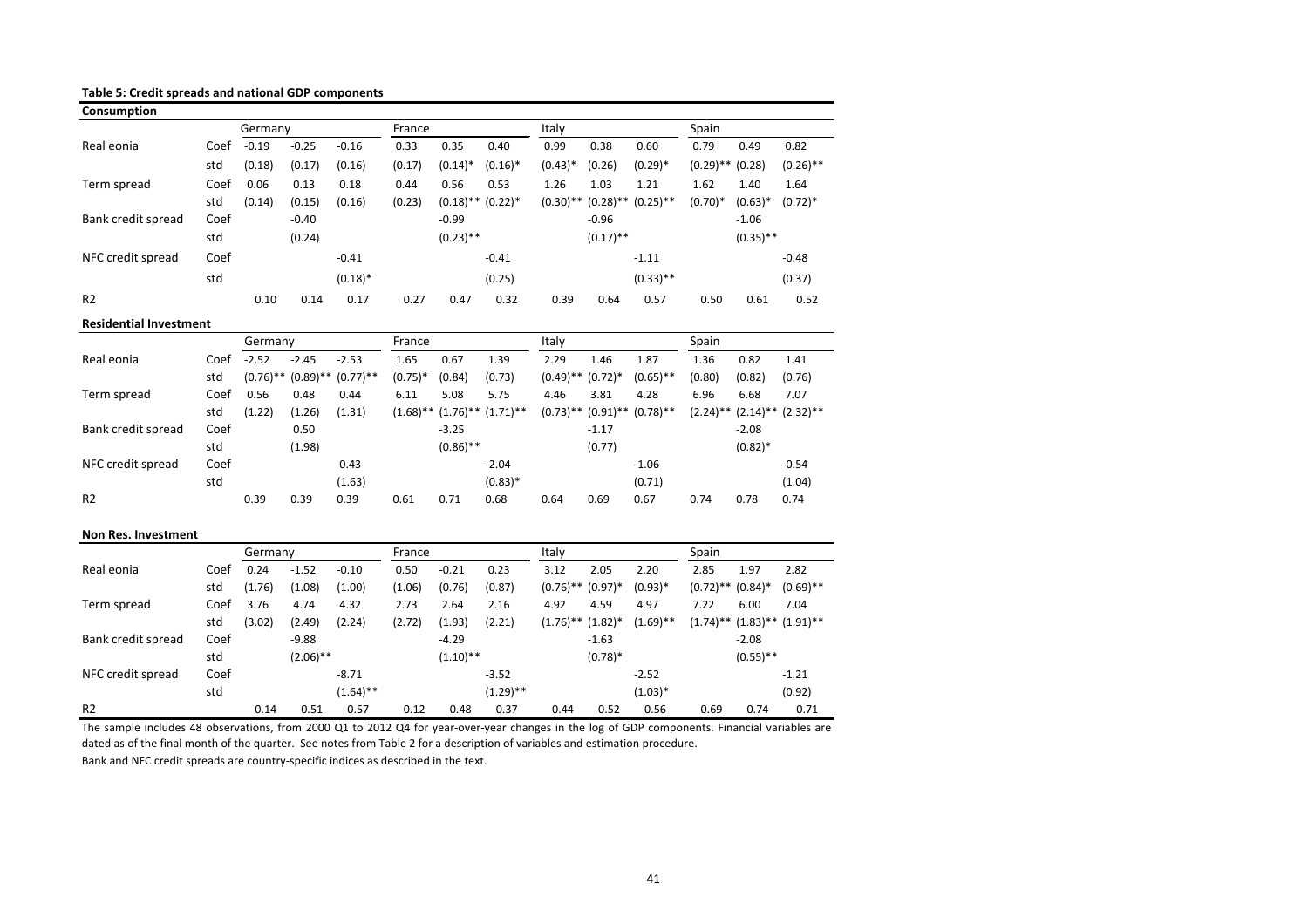|                    |      | <b>HICP</b> inflation |           |              | <b>Core inflation</b> |              |             |  |  |
|--------------------|------|-----------------------|-----------|--------------|-----------------------|--------------|-------------|--|--|
| Real eonia         | Coef | $-0.08$               | $-0.21$   | $-0.13$      | 0.02                  | $-0.03$      | 0.01        |  |  |
|                    | std  | (0.09)                | $(0.13)*$ | (0.11)       | (0.06)                | (0.08)       | (0.07)      |  |  |
| Term spread        | Coef | $-0.16$               | $-0.20$   | $-0.13$      | $-0.25$               | $-0.24$      | $-0.22$     |  |  |
|                    | std  | (0.20)                | (0.20)    | (0.18)       | $(0.09)$ ***          | $(0.08)$ *** | $(0.09)$ ** |  |  |
| Bank credit spread | Coef |                       | $-0.33$   |              |                       | $-0.16$      |             |  |  |
|                    | std  |                       | (0.21)    |              |                       | (0.11)       |             |  |  |
| NFC credit spread  | Coef |                       |           | $-0.46$      |                       |              | $-0.16$     |  |  |
|                    | std  |                       |           | $(0.15)$ *** |                       |              | (0.11)      |  |  |
| R <sub>2</sub>     |      | 0.65                  | 0.68      | 0.71         | 0.55                  | 0.58         | 0.57        |  |  |

#### **Table 6: Credit spreads and euro area inflation (monthly series)**

The sample includes 166 observations from January 1999 to October 2013.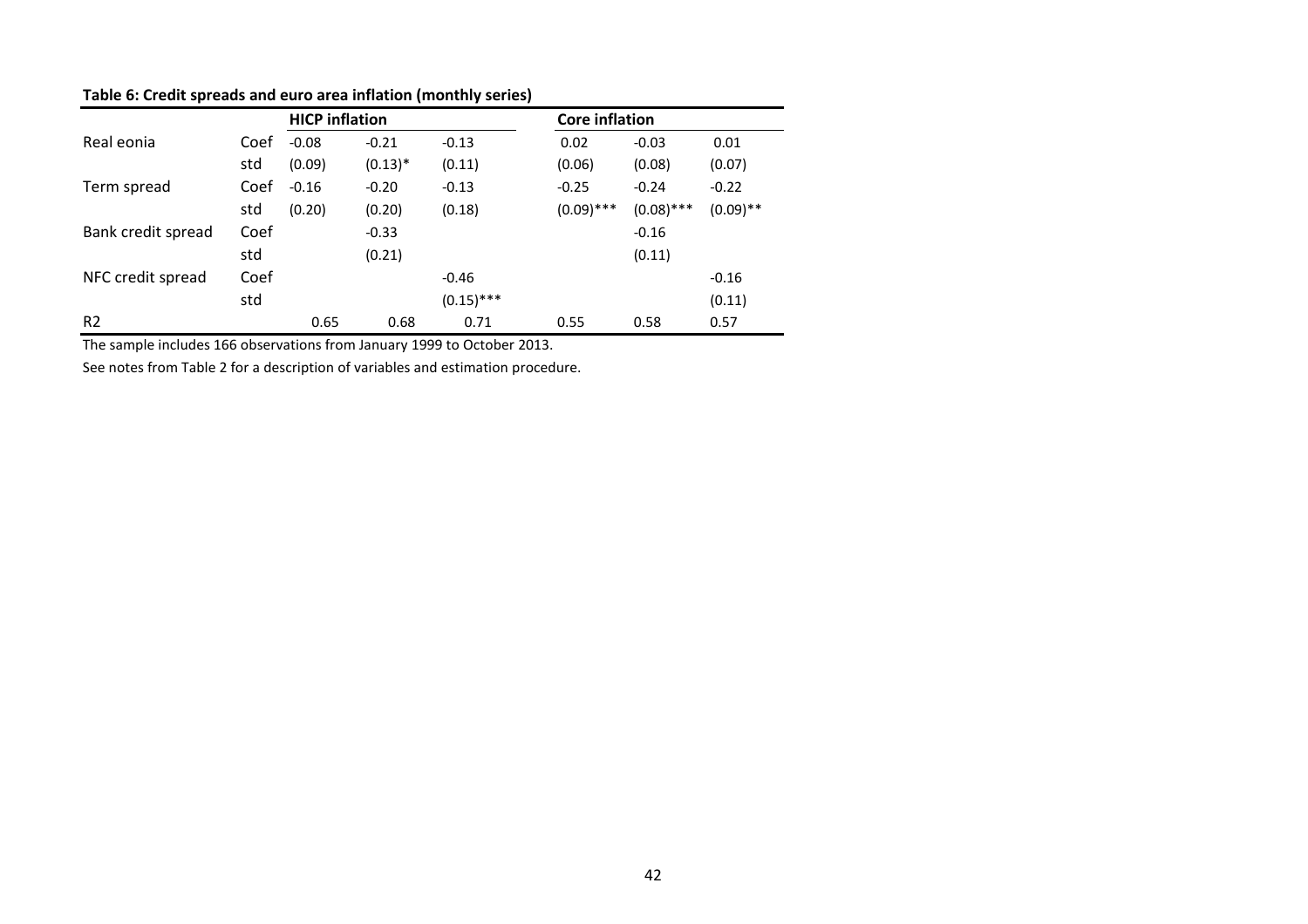## **Table 7: Credit spreads and national inflation (monthly series)**

| <b>HICP year on year inflation</b> |                             |            |             |                         |         |             |            |         |         |         |            |             |             |
|------------------------------------|-----------------------------|------------|-------------|-------------------------|---------|-------------|------------|---------|---------|---------|------------|-------------|-------------|
|                                    |                             | Germany    |             |                         | France  |             |            | Italy   |         |         | Spain      |             |             |
| Real eonia                         | Coef                        | $-0.22$    | $-0.33$     | $-0.24$                 | $-0.00$ | $-0.12$     | $-0.03$    | $-0.04$ | $-0.06$ | $-0.07$ | 0.26       | 0.02        | 0.32        |
|                                    | std                         | $(0.12)^*$ |             | $(0.15)$ ** $(0.12)$ ** | (0.08)  | (0.12)      | (0.10)     | (0.12)  | (0.13)  | (0.14)  | $(0.15)^*$ | (0.23)      | $(0.19)*$   |
| Term spread                        | Coef                        | $-0.37$    | $-0.37$     | $-0.33$                 | $-0.01$ | $-0.04$     | $-0.00$    | $-0.06$ | $-0.07$ | $-0.06$ | 0.28       | 0.10        | 0.38        |
|                                    | std                         | $(0.22)*$  | $(0.21)^*$  | $(0.19)^*$              | (0.19)  | (0.19)      | (0.19)     | (0.19)  | (0.18)  | (0.19)  | (0.35)     | (0.34)      | (0.32)      |
| Bank credit spread                 | Coef                        |            | $-0.51$     |                         |         | $-0.41$     |            |         | $-0.02$ |         |            | $-0.52$     |             |
|                                    | std                         |            | $(0.24)$ ** |                         |         | $(0.16)$ ** |            |         | (0.13)  |         |            | $(0.22)$ ** |             |
| NFC credit spread                  | Coef                        |            |             | $-0.53$                 |         |             | $-0.23$    |         |         | $-0.06$ |            |             | $-0.40$     |
|                                    | std                         |            |             | $(0.12)$ ***            |         |             | $(0.14)^*$ |         |         | (0.19)  |            |             | $(0.19)$ ** |
| R <sub>2</sub>                     |                             | 0.61       | 0.65        | 0.69                    | 0.70    | 0.74        | 0.72       | 0.59    | 0.59    | 0.59    | 0.59       | 0.67        | 0.63        |
|                                    |                             |            |             |                         |         |             |            |         |         |         |            |             |             |
|                                    | Core year on year inflation |            |             |                         |         |             |            |         |         |         |            |             |             |

|                    |      | Germany |         |                                                                             | France  |         |         | Italy     |         |         | Spain   |             |         |
|--------------------|------|---------|---------|-----------------------------------------------------------------------------|---------|---------|---------|-----------|---------|---------|---------|-------------|---------|
| Real eonia         | Coef | $-0.22$ | $-0.25$ | $-0.22$                                                                     | 0.01    | $-0.01$ | 0.01    | 0.14      | 0.11    | 0.13    | 0.13    | 0.07        | 0.16    |
|                    | std  |         |         | $(0.07)$ *** $(0.08)$ *** $(0.07)$ *** $(0.07)$                             |         | (0.07)  | (0.07)  | $(0.08)*$ | (0.10)  | (0.10)  | (0.13)  | (0.11)      | (0.13)  |
| Term spread        | Coef | $-0.45$ | $-0.44$ | $-0.44$                                                                     | $-0.22$ | $-0.21$ | $-0.22$ | $-0.00$   | $-0.01$ | $-0.00$ | $-0.06$ | $-0.21$     | $-0.02$ |
|                    | std  |         |         | $(0.09)$ *** $(0.09)$ *** $(0.09)$ *** $(0.09)$ *** $(0.09)$ ** $(0.10)$ ** |         |         |         | (0.11)    | (0.11)  | (0.10)  | (0.21)  | (0.15)      | (0.22)  |
| Bank credit spread | Coef |         | $-0.14$ |                                                                             |         | $-0.12$ |         |           | $-0.04$ |         |         | $-0.45$     |         |
|                    | std  |         | (0.13)  |                                                                             |         | (0.12)  |         |           | (0.06)  |         |         | $(0.19)$ ** |         |
| NFC credit spread  | Coef |         |         | $-0.07$                                                                     |         |         | 0.00    |           |         | $-0.02$ |         |             | $-0.22$ |
|                    | std  |         |         | (0.10)                                                                      |         |         | (0.13)  |           |         | (0.11)  |         |             | (0.14)  |
| R <sub>2</sub>     |      | 0.63    | 0.64    | 0.63                                                                        | 0.48    | 0.50    | 0.48    | 0.52      | 0.53    | 0.52    | 0.24    | 0.42        | 0.28    |

The sample includes 166 observations from January 1999 to October 2013.

Bank and NFC credit spreads are country-specific indices as described in the text.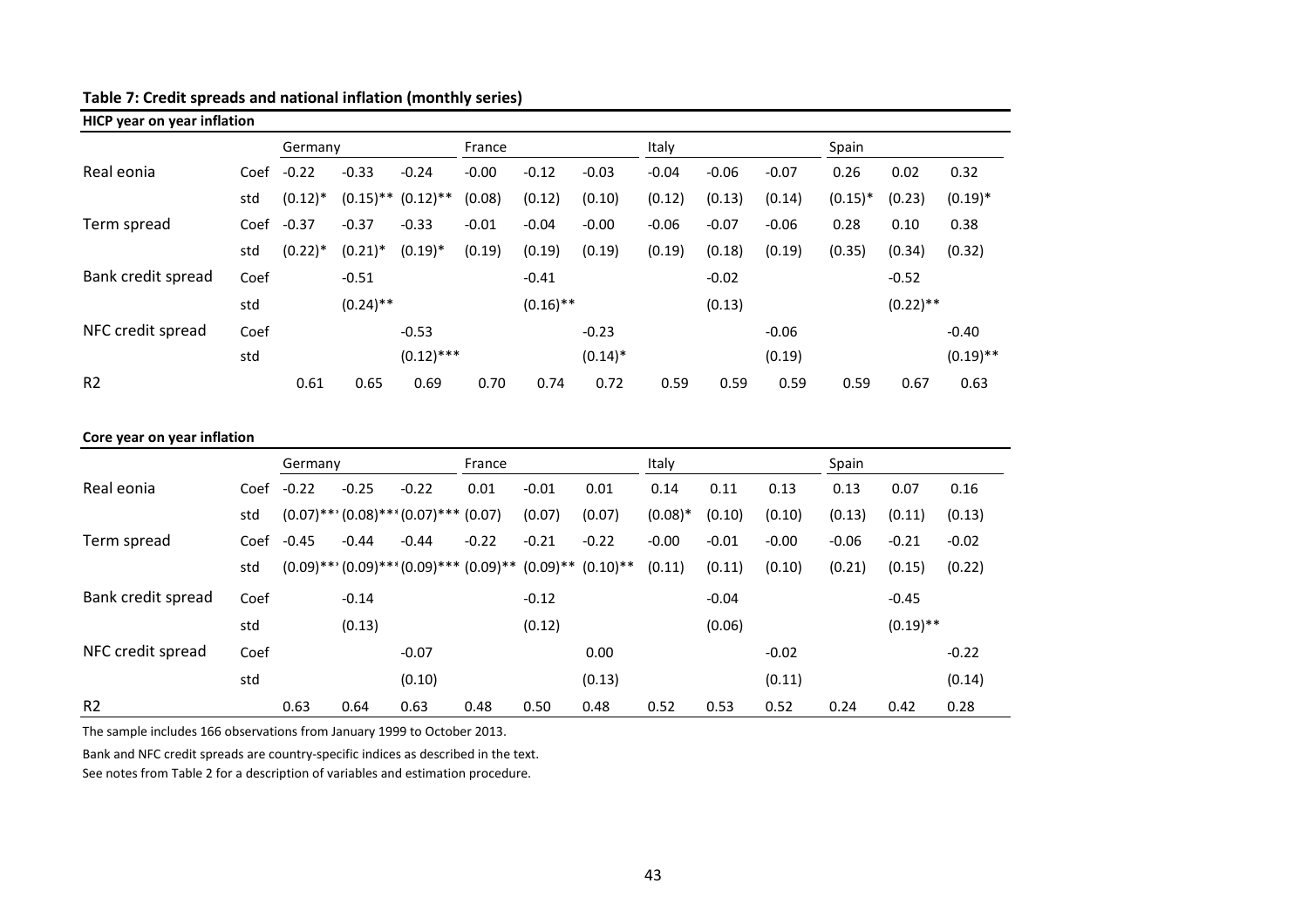## **Table 8: Credit spreads and loan volumes (monthly series)**

| <b>Consumption loans</b> (12 months changes in the log level) |      |                       |              |                                        |              |                           |                                        |                       |              |              |                       |              |                           |             |              |                           |
|---------------------------------------------------------------|------|-----------------------|--------------|----------------------------------------|--------------|---------------------------|----------------------------------------|-----------------------|--------------|--------------|-----------------------|--------------|---------------------------|-------------|--------------|---------------------------|
|                                                               |      | Euro area             |              |                                        | Germany      |                           |                                        | France                |              |              | Italy                 |              |                           | Spain       |              |                           |
| Real eonia                                                    | Coef | 0.90                  | 0.10         | 0.80                                   | 1.04         | 1.34                      | 1.02                                   | 1.28                  | $-0.03$      | 0.60         | 3.10                  | 1.28         | 2.40                      | $-1.69$     | $-1.69$      | $-1.68$                   |
|                                                               | std  | $(0.52)^*$            | (0.41)       | $(0.34)$ **                            |              | $(0.34)$ *** $(0.39)$ *** | $(0.42)$ **                            | $(0.51)$ **           | (0.40)       | (0.41)       | $(0.61)$ *** $(0.84)$ |              | $(0.80)$ ***              | $(0.74)$ ** | $(0.74)$ **  | $(0.76)$ **               |
| Term spread                                                   | Coef | 0.44                  | 0.31         | 0.31                                   | 0.81         | 0.68                      | 0.58                                   | 2.21                  | 0.46         | 1.05         | 3.69                  | 2.92         | 3.49                      | 4.64        | 4.66         | 4.51                      |
|                                                               | std  | (0.67)                | (0.50)       | (0.34)                                 | $(0.38)$ **  | (0.42)                    | (0.41)                                 | $(0.79)$ *** $(0.63)$ |              | (0.63)       | $(0.68)$ ***          |              | $(0.52)$ **' $(0.62)$ *** | $(1.60)$ ** |              | $(1.40)$ *** $(1.65)$ *** |
| Bank credit spread                                            | Coef |                       | $-2.98$      |                                        |              | 1.47                      |                                        |                       | $-3.11$      |              |                       | $-2.03$      |                           |             | 0.03         |                           |
|                                                               | std  |                       | $(0.60)$ *** |                                        |              | $(0.73)$ **               |                                        |                       | $(0.43)$ *** |              |                       | $(0.72)$ *** |                           |             | (1.33)       |                           |
| NFC credit spread                                             | Coef |                       |              | $-4.06$                                |              |                           | 1.22                                   |                       |              | $-2.26$      |                       |              | $-1.20$                   |             |              | $-0.30$                   |
|                                                               | std  |                       |              | $(0.91)$ ***                           |              |                           | $(0.44)$ ***                           |                       |              | $(0.46)$ *** |                       |              | (0.77)                    |             |              | (1.87)                    |
| R <sub>2</sub>                                                |      | 0.18                  | 0.43         | 0.63                                   | 0.21         | 0.31                      | 0.34                                   | 0.34                  | 0.63         | 0.58         | 0.61                  | 0.68         | 0.63                      | 0.82        | 0.82         | 0.82                      |
| Housing loans (12 months changes in the log level)            |      |                       |              |                                        |              |                           |                                        |                       |              |              |                       |              |                           |             |              |                           |
|                                                               |      | Euro area             |              |                                        | Germany      |                           |                                        | France                |              |              | Italy                 |              |                           | Spain       |              |                           |
| Real eonia                                                    | Coef | 0.82                  | 0.48         | 0.80                                   | $-0.53$      | $-0.46$                   | $-0.50$                                | 0.95                  | 0.23         | 0.65         | 3.00                  | $-0.21$      | 0.32                      | $-0.52$     | $-0.57$      | $-0.64$                   |
|                                                               | std  | $(0.29)$ *** $(0.30)$ |              | $(0.29)$ ***                           |              | $(0.09)$ *** $(0.12)$ *** | $^*(0.10)^{***}$                       | $(0.40)$ **           | (0.33)       | $(0.34)^*$   | $(0.74)$ *** $(0.89)$ |              | (0.99)                    | (0.41)      | (0.42)       | (0.43)                    |
| Term spread                                                   | Coef | 2.27                  | 1.90         | 2.17                                   | 0.23         | 0.21                      | 0.20                                   | 3.39                  | 1.18         | 1.87         | 4.88                  | 4.19         | 4.63                      | 3.56        | 3.43         | 3.22                      |
|                                                               | std  |                       |              | $(0.34)$ *** $(0.34)$ *** $(0.37)$ *** | $(0.06)$ *** | $(0.07)$ ***              | $(0.07)$ ***                           | $(0.58)$ **           | $*(0.83)$    | $(0.74)$ **  | $(0.73)$ ***          |              | $(0.53)$ **' $(0.51)$ *** | $(0.55)$ ** | $(0.58)$ **  | $(0.57)$ ***              |
| Bank credit spread                                            | Coef |                       | $-1.29$      |                                        |              | 0.16                      |                                        |                       | $-2.83$      |              |                       | $-2.96$      |                           |             | $-0.31$      |                           |
|                                                               | std  |                       | $(0.50)$ **  |                                        |              | (0.16)                    |                                        |                       | $(0.49)$ *** |              |                       | $(0.66)$ *** |                           |             | (0.44)       |                           |
| NFC credit spread                                             | Coef |                       |              | $-0.44$                                |              |                           | 0.11                                   |                       |              | $-1.94$      |                       |              | $-3.72$                   |             |              | $-1.48$                   |
|                                                               | std  |                       |              | (0.35)                                 |              |                           | (0.12)                                 |                       |              | $(0.51)$ *** |                       |              | $(0.89)$ ***              |             |              | (1.02)                    |
| R <sub>2</sub>                                                |      | 0.72                  | 0.76         | 0.72                                   | 0.68         | 0.69                      | 0.69                                   | 0.61                  | 0.76         | 0.72         | 0.50                  | 0.71         | 0.66                      | 0.83        | 0.83         | 0.84                      |
| NFCs loans (12 months changes in the log level)               |      |                       |              |                                        |              |                           |                                        |                       |              |              |                       |              |                           |             |              |                           |
|                                                               |      | Euro area             |              |                                        | Germany      |                           |                                        | France                |              |              | Italy                 |              |                           | Spain       |              |                           |
| Real eonia                                                    | Coef | 0.28                  | $-1.32$      | 0.00                                   | $-0.65$      | $-1.04$                   | $-0.98$                                | 1.40                  | 0.34         | 0.72         | 2.67                  | 0.48         | 0.52                      | $-2.91$     | $-2.81$      | $-2.68$                   |
|                                                               | std  | (0.77)                | $(0.52)$ **  | (0.41)                                 | (0.57)       | (0.96)                    | (0.60)                                 | $(0.46)$ *** $(0.36)$ |              | $(0.30)$ **  | $(0.61)$ *** $(0.57)$ |              | (0.52)                    | $(0.62)$ *  | $*(0.57)$ ** | $(0.56)$ ***              |
| Term spread                                                   | Coef | $-1.42$               | $-0.38$      | $-1.02$                                | $-3.90$      | $-3.57$                   | $-3.00$                                | $-4.74$               | $-1.82$      | $-1.75$      | $-2.92$               | $-3.17$      | $-2.80$                   | 6.08        | 4.82         | 4.74                      |
|                                                               | std  | (1.51)                | (0.75)       | $(0.56)^*$                             |              |                           | $(0.68)$ *** $(0.79)$ *** $(0.81)$ *** | $(0.98)$ **           | $*(0.78)$ ** | $(0.64)$ *** | $(1.58)^*$            |              | $(0.87)$ *** $(0.84)$ *** | $(0.79)$ ** |              | $*(0.76)***(0.77)***$     |
| Bank credit spread                                            | Coef |                       | $-4.55$      |                                        |              | $-1.12$                   |                                        |                       | $-4.02$      |              |                       | $-2.21$      |                           |             | $-1.85$      |                           |
|                                                               | std  |                       | $(0.72)$ *** |                                        |              | (1.61)                    |                                        |                       | $(0.63)$ *** |              |                       | $(0.55)$ *** |                           |             | $(0.51)$ *** |                           |
| NFC credit spread                                             | Coef |                       |              | $-5.20$                                |              |                           | $-1.87$                                |                       |              | $-3.96$      |                       |              | $-3.34$                   |             |              | $-2.96$                   |
|                                                               | std  |                       |              | $(0.40)$ ***                           |              |                           | (1.14)                                 |                       |              | $(0.35)$ *** |                       |              | $(0.41)$ ***              |             |              | $(1.05)$ ***              |
| R <sub>2</sub>                                                |      | 0.38                  | 0.73         | 0.85                                   | 0.55         | 0.56                      | 0.58                                   | 0.53                  | 0.82         | 0.86         | 0.48                  | 0.72         | 0.77                      | 0.92        | 0.93         | 0.93                      |

The sample includes 98 observations for Germany, France, Italy and Spain from December 2003 to January 2013, 145 for the euro area from January 2000 to January 2013.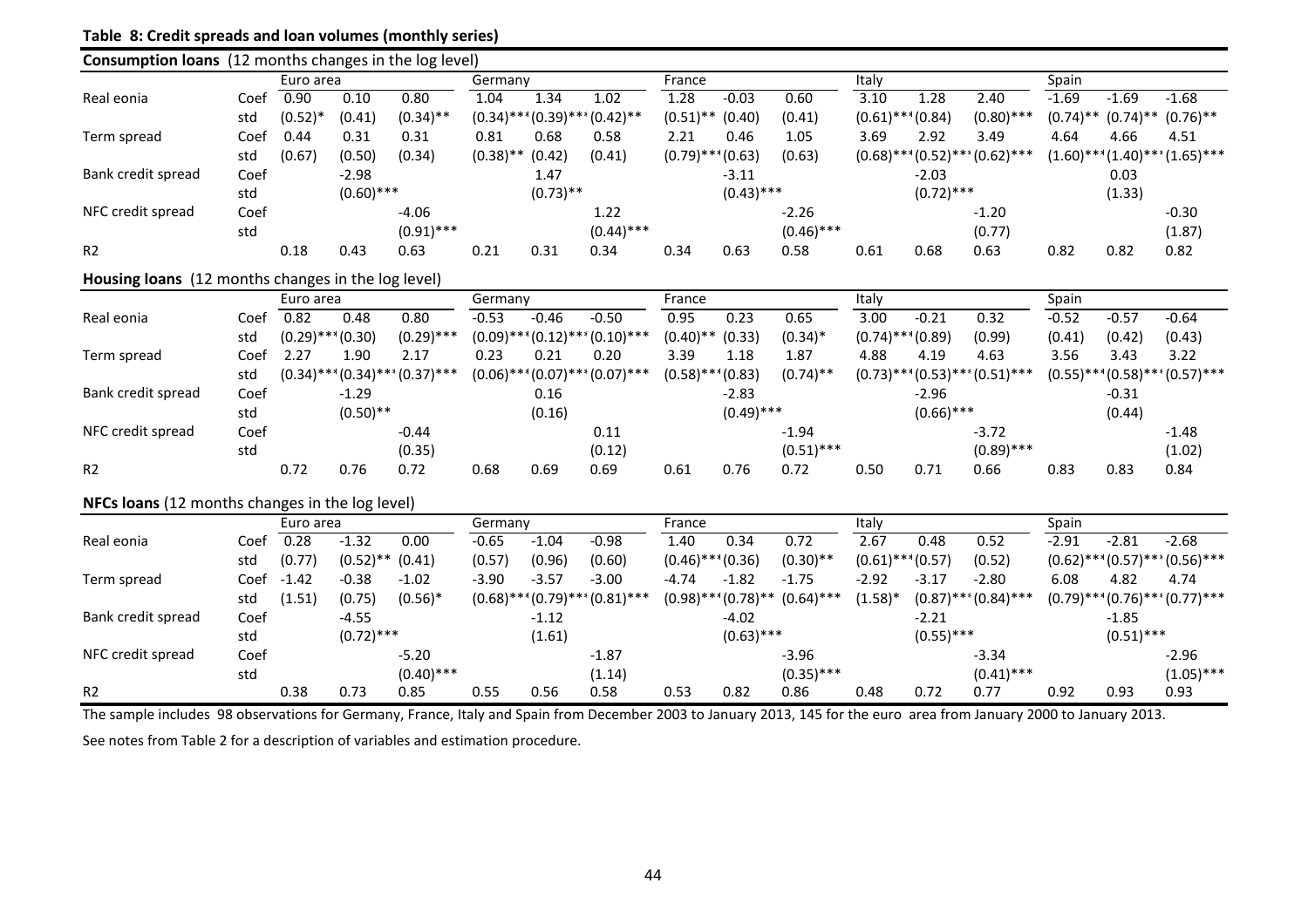| Table 9: Correlation of euro area variables with factors |  |  |  |
|----------------------------------------------------------|--|--|--|
|----------------------------------------------------------|--|--|--|

|                           | General factors (F1) |         |         |         | Credit risk factors (F2) |                |  |  |
|---------------------------|----------------------|---------|---------|---------|--------------------------|----------------|--|--|
|                           | f1                   | f2      | f3      | f4      | f5                       | f <sub>6</sub> |  |  |
| Industrial production     | $-0,42$              | 0,29    | $-0,31$ | $-0,51$ | 0,08                     | 0,33           |  |  |
| Unemployment              | 0,31                 | $-0,62$ | 0,45    | 0,19    | $\Omega$                 | 0,06           |  |  |
| <b>HICP Inflation</b>     | 0,57                 | 0,49    | 0,43    | 0,4     | 0,04                     | $-0,04$        |  |  |
| Core Inflation            | 0,62                 | 0,25    | 0,53    | 0,04    | $-0,2$                   | 0,22           |  |  |
| Stock returns             | $-0,79$              | 0,26    | 0,42    | 0,15    | 0,06                     | $-0,07$        |  |  |
| Bank stock returns        | $-0,8$               | 0,3     | 0,42    | 0,19    | 0,04                     | 0,03           |  |  |
| Euro area VIX             | 0,44                 | $-0,45$ | $-0,02$ | 0,43    | 0,28                     | 0,28           |  |  |
| GM Spread (Bank)          | 0,12                 | $-0,67$ | 0,35    | $-0,21$ | 0,58                     | $-0,14$        |  |  |
| GM Spread (NFC)           | 0,38                 | $-0,64$ | 0,33    | 0,14    | 0,51                     | 0,22           |  |  |
| German Treas. Yields (5y) | 0,17                 | 0,75    | $-0,31$ | 0,45    | $-0,14$                  | 0,1            |  |  |
| French Treas. Yields (5y) | 0,23                 | 0,74    | $-0,28$ | 0,46    | $-0,05$                  | 0,07           |  |  |
| German Treas. Yields (5y) | 0,36                 | 0,4     | 0,06    | 0,05    | 0,64                     | $-0,25$        |  |  |
| German Treas. Yields (5y) | 0,27                 | 0,37    | 0,02    | $-0,08$ | 0,64                     | $-0,28$        |  |  |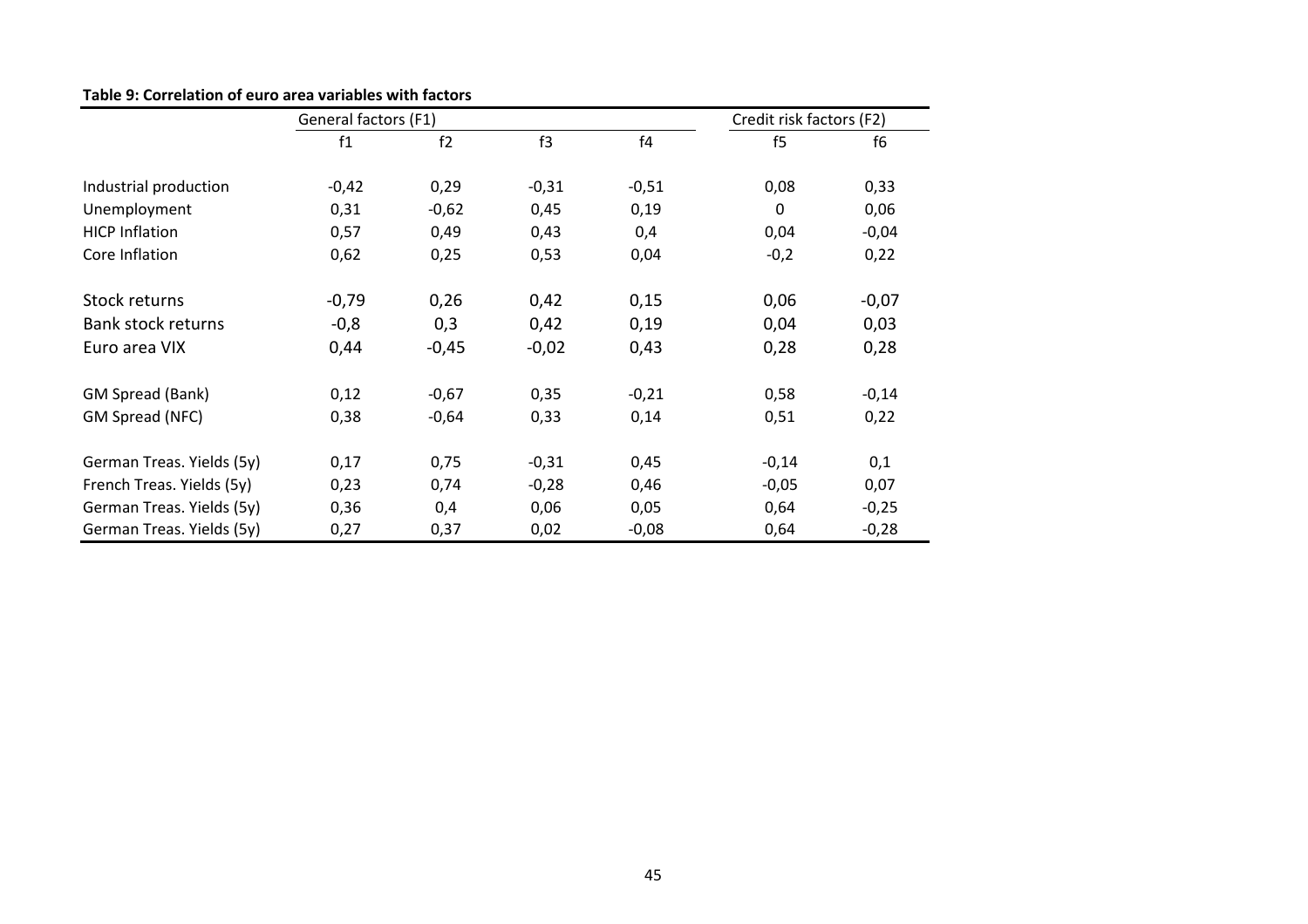## **Table A1: Descriptive statistics of the entire database**

| <b>Banks</b>                      |         |        |              |        |
|-----------------------------------|---------|--------|--------------|--------|
|                                   | Germany | France | <b>Italy</b> | Spain  |
| Number of observations            | 4913255 | 500748 | 780983       | 372767 |
| Number of issuers                 | 74      | 116    | 145          | 110    |
| Mkt value of issue (\$ thousands) | 238488  | 550779 | 387048       | 855026 |
| Maturity at issue (yrs.)          | 7       | 8.4    | 7.9          | 7.4    |
| Duration (years)                  | 3.3     | 4.1    | 3.8          | 4      |
| Callable = $N$ (%)                | 90      | 78     | 87           | 87     |
| Float = $N$ (%)                   | 82      | 56     | 53           | 44     |
| $Curr = EURO (%)$                 | 74      | 59     | 71           | 92     |
| $Curr = USD (%)$                  | 2       | 9      | 3            | 1      |
| Nominal effective yield (pct.)    | 3.8     | 4.1    | 4.3          | 4.4    |

## **Non financial corporations**

|                                   | Germany | France | <b>Italy</b> | Spain  | US     |
|-----------------------------------|---------|--------|--------------|--------|--------|
| Number of observations            | 312542  | 184080 | 109464       | 83804  | 346126 |
| Number of issuers                 | 121     | 142    | 125          | 65     | 1112   |
| Mkt value of issue (\$ thousands) | 791440  | 695866 | 752287       | 654336 | 322900 |
| Maturity at issue (yrs.)          | 7.5     | 8.5    | 9.2          | 10.8   | 13     |
| Duration (years)                  | 3.7     | 4.2    | 4.8          | 5.3    | 6.5    |
| Callable = $N$ (%)                | 88      | 90     | 84           | 74     | 67     |
| Float = $N$ (%)                   | 86      | 88     | 79           | 57     | na     |
| $Curr = EURO (%)$                 | 59      | 60     | 70           | 70     | na     |
| Curr = $USD$ (%)                  | 14      | 8      | 20           | 3      | 100    |
| Nominal effective yield (pct.)    | 4.4     | 4.4    | 5.4          | 5.5    | 7.6    |
|                                   |         |        |              |        |        |

Note: US data from Table 1 of Gilchrist and Zakrajcek (2012).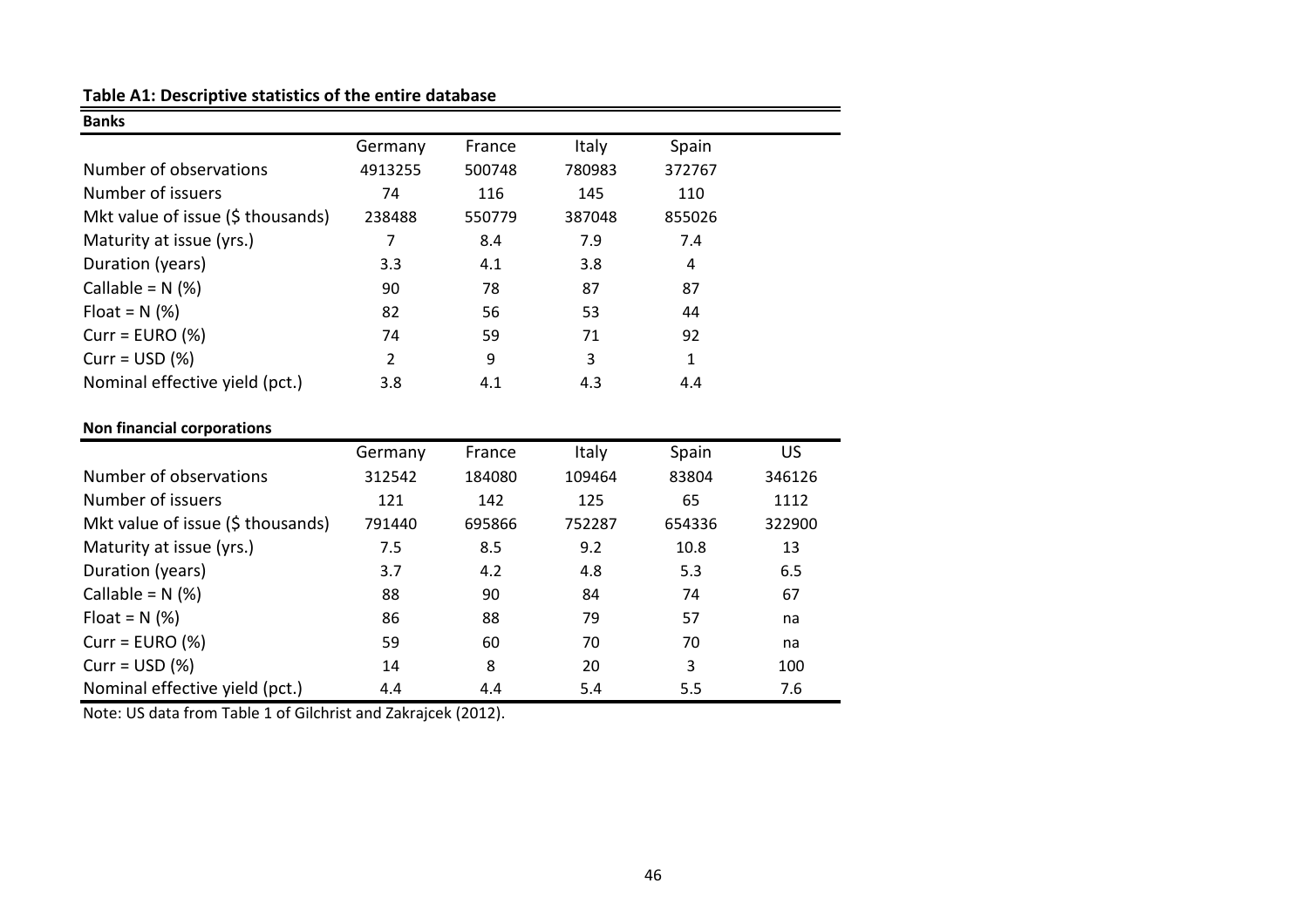| <b>Table A2: List of Issuers</b>                       |                    |            |               |            |               |  |
|--------------------------------------------------------|--------------------|------------|---------------|------------|---------------|--|
|                                                        | <b>SECT</b>        |            | 2012m6        | 2013m6     |               |  |
|                                                        |                    |            | <b>Amount</b> |            | <b>Amount</b> |  |
| <b>GERMANY, Banks</b>                                  |                    | # of bonds | issued        | # of bonds | issued        |  |
| Commerzbank AG                                         | Α                  | 33         | 396437        | 25         | 433523        |  |
| Deutsche Bank AG                                       | Α                  | 14         | 379380        | 12         | 439679        |  |
| Deutsche Bank AG (London)                              | Α                  | 19         | 111652        | 15         | 129145        |  |
| Dresdner (South East Asia) Ltd                         | А                  | 1          | 24841         |            | 24841         |  |
| <b>Dresdner Bank AG</b>                                | A                  | 3          | 14979         |            | 14979         |  |
| Dresdner Bank Luxembourg SA                            | А                  | 1          | 91208         |            | 91208         |  |
| Grenke Finance plc                                     | А                  | 4          | 124256        |            | 117277        |  |
| Volkswagen Bank GmbH                                   | A                  | 4          | 506243        |            | 551760        |  |
| Wuerth Finance International BV                        | A                  | 2          | 551760        |            |               |  |
|                                                        | <b>Total A</b>     | 81         | 2200754       | 61         | 1802411       |  |
| <b>Aareal Bank AG</b>                                  | B                  | 7          | 225059        | 4          | 180771        |  |
| Berlin-Hannoversche Hypothekenbank AG                  | B                  | 2          | 518515        |            | 518515        |  |
| Berliner Hypotheken Und Pfandbriefbank AG              | B                  | 1          | 83811         |            | 83811         |  |
| Deutsche Apotheker-und Aerztebank eG - DAPO BANK       | B                  | 11         | 111110        |            | 23769         |  |
| Deutsche Hypothekenbank AG                             | B                  | 3          | 69003         |            | 39672         |  |
| Deutsche Pfandbriefbank AG                             | B                  | 4          | 13463         |            | 13463         |  |
| Erste Europaeische Pfandbrief- und Kommunalkreditbank  | B                  | 1          | 12235         |            | 12235         |  |
| Eurohypo AG                                            | B                  | 4          | 15483         |            | 16158         |  |
| Hypo Real Estate Bank AG                               | B                  | 1          | 15406         |            | 15406         |  |
| Hypothekenbank in Essen AG - Essen Hyp                 | B                  |            | 9112          |            | 9112          |  |
| Muenchener Hypothekenbank eG                           | B                  | 8          | 27612         | 3          | 30013         |  |
| Pfandbrief Bank International SA - PBI                 | B                  | 1          | 21548         |            | 21548         |  |
| WL Bank AG Westfaelische Landschaft Bodenkreditbank    | B                  | 16         | 75472         | 11         | 55328         |  |
| Westdeutsche ImmobilienBank AG                         | B                  | 2          | 8588          |            | 8588          |  |
| Westfaelische Hypothekenbank AG                        |                    | 1          | 9149          |            | 9149          |  |
|                                                        | <b>Total B</b>     | 63         | 1215565       | 41         | 1037537       |  |
| <b>Bayerische Landesbank</b>                           | C                  | 7          | 814178        | 4          | 587456        |  |
| Bayerische Landesbank Girozentrale                     | С                  | 2          | 55560         |            | 55560         |  |
| Bremer Landesbank Kreditanstalt Oldenburg Girozentrale | С                  | 2          | 125820        |            | 125820        |  |
| Deutsche Postbank AG                                   |                    |            | 30788         |            | 30788         |  |
| DG Bank Deutsche Genossenschaftsbank AG                |                    | 1          | 138223        |            | 138223        |  |
| DZ Bank AG Deutsche Zentral-Genossenschaftsbank        |                    | 15         | 39966         | 13         | 30469         |  |
| <b>HSH Nordbank AG</b>                                 |                    | 3          | 911924        |            | 869133        |  |
| Hamburgische Landesbank-Girozentrale                   |                    |            | 35938         |            | 35938         |  |
| Landesbank Baden-Wuerttemberg - LBBW                   |                    | 88         | 122435        | 66         | 128803        |  |
| Landesbank Berlin AG                                   |                    | 1          | 757002        |            | 757002        |  |
| Landesbank Berlin Girozentrale                         |                    | 3          | 1420277       |            | 1420277       |  |
|                                                        |                    | 10         | 220800        |            | 236814        |  |
| Landesbank Rheinland-Pfalz Girozentrale - LRP          |                    | 6          | 33041         |            | 36994         |  |
| Norddeutsche Landesbank Girozentrale - NORD/LB         |                    | 15         | 389255        | 9          | 382934        |  |
| Sachsen LB Europe plc                                  |                    |            | 123655        |            | 123655        |  |
| Stadtsparkasse Koeln                                   |                    |            | 11956         |            |               |  |
| <b>WestLB AG</b>                                       | С                  | 169        | 105619        | 123        | 96760         |  |
|                                                        | <b>Total C</b>     | 327        | 5336438       | 241        | 5056626       |  |
|                                                        | <b>Total A+B+C</b> | 471        | 8752756       | 343        | 7896574       |  |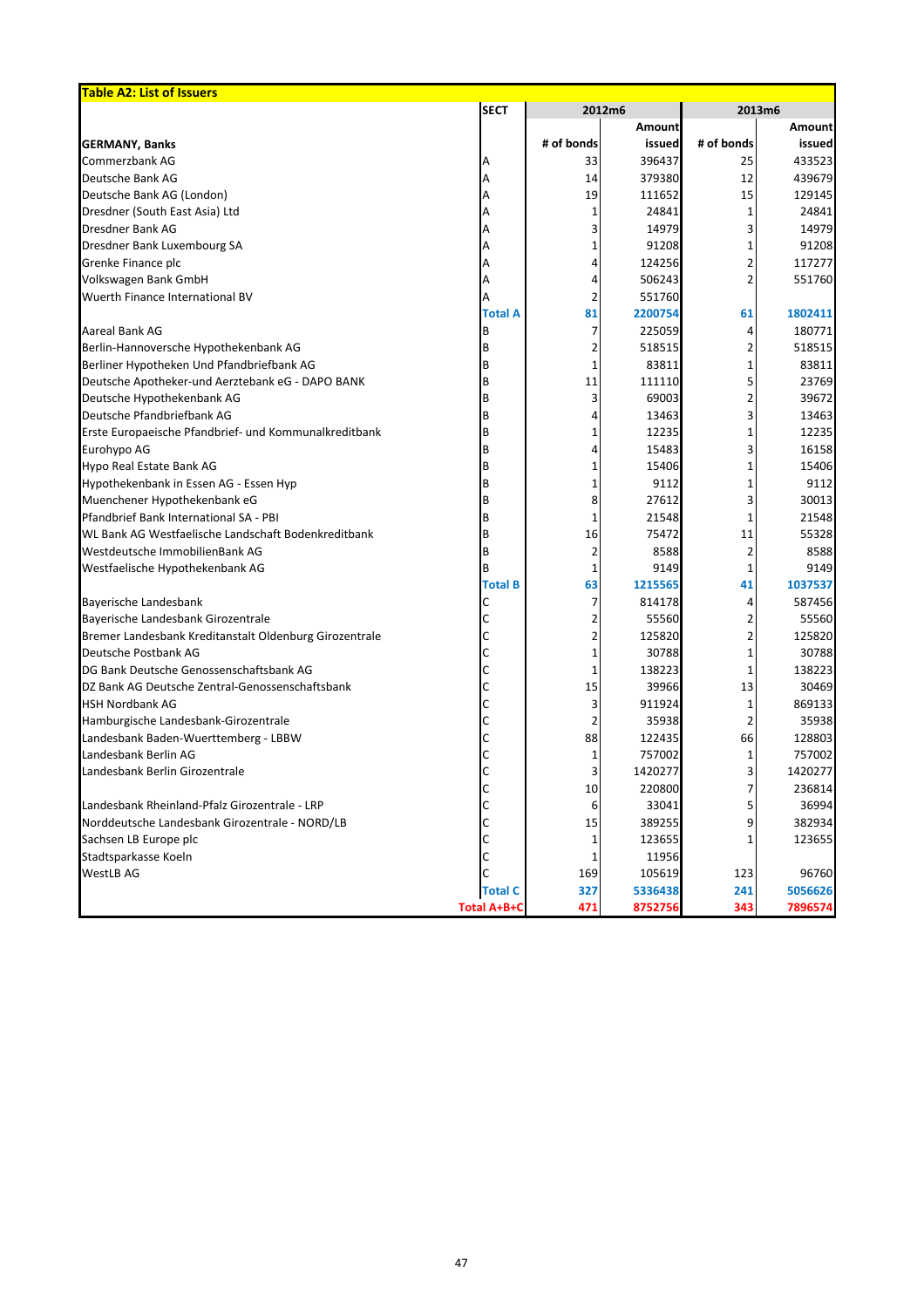| <b>SECT</b><br>2012m6<br>2013m6<br><b>Amount</b><br><b>Amount</b><br><b>GERMANY, NFC</b><br># of bonds<br># of bonds<br>issued<br>issued<br>Air Berlin PLC & Co Luftverkehrs KG<br>275748<br>275748<br>O<br>Asklepios Kliniken GmbH<br>203721<br>203721<br>O<br>1<br><b>BASF AG</b><br>633152<br>633152<br>O<br>1<br><b>BASF Finance Europe NV</b><br>1594788<br>1594038<br>O<br>4<br><b>BASF SE</b><br>2<br>348588<br>O<br>348588<br><b>BMW Finance NV</b><br>8<br>1723398<br>1701940<br>O<br>6<br><b>BMW US Capital LLC</b><br>2738225<br>2738225<br>O<br>1<br>Bastei Lubbe GmbH & Co KG<br>41713<br>41713<br>O<br>1<br><b>Bayer Capital Corp BV</b><br>1758420<br>1758420<br>O<br>1<br>Bertelsmann AG<br>3<br>944371<br>939092<br>O<br><b>Brenntag Finance BV</b><br>566332<br>566332<br>O<br>1<br>Celesio Finance BV<br>669882<br>669882<br>O<br>1<br>Ciba Speciality Chemicals Finance Luxembourg SA<br>656753<br>656753<br>O<br>1<br>Daimler AG<br>1759262<br>1869015<br>O<br>4<br>Daimler International Finance BV<br>2661344<br>O<br>1<br>1527930<br>Degussa AG<br>O<br>1<br>Deutsche Lufthansa AG<br>2<br>1094294<br>1044423<br>O<br>Evonik Industries AG<br>1119570<br>1119570<br>O<br>1<br>Franz Haniel & Cie GmbH<br>3<br>909155<br>909155<br>O<br>692520<br>692520<br>Fraport AG - Frankfurt Airport Services Worldwide<br>2<br>O<br><b>GEA Group AG</b><br>582157<br>O<br>582157<br>1<br>Gerresheimer AG<br>429492<br>429492<br>O<br>HeidelbergCement Finance BV<br>2<br>747240<br>747240<br>O<br>448229<br>Hella KGaA Hueck & Co<br>448229<br>O<br>Henkel AG & Co KGaA<br>1366867<br>O<br>1<br><b>Henkel KGaA</b><br>1167542<br>O<br>1<br><b>Heraeus Finance GmbH</b><br>O<br>306824<br>306824<br>1<br>JM Voith AG<br>875146<br>875146<br>O<br>1<br>1<br>K+S AG<br>1099384<br>1099384<br>1<br>O<br><b>LEONI AG</b><br>250407<br>O<br>1<br>Lanxess Finance BV<br>658328<br>1<br>O<br>Linde Finance BV<br>9<br>694565<br>509538<br>6<br>O<br><b>MAN AG</b><br>688421<br>688421<br>1<br>O<br>Maschinenfabrik Spaichingen GmbH<br>42469<br>42469<br>O<br><b>Merck Financial Services GmbH</b><br>96186<br>2<br>96186<br>O<br>3<br>1038066<br>Metro AG<br>1038066<br>3<br>O<br>Metro Finance BV<br>2<br>398384<br>161687<br>O<br>148258<br>148258<br>1<br>O<br>3<br>Otto (GmbH & Co KG)<br>293252<br>68297<br>O<br><b>PERI GmbH</b><br>132873<br>132873<br>O<br>1<br>15977<br>Procar Automobile Finance Holding GmbH & Co KG<br>15977<br>1<br>O<br>670062<br><b>Rheinmetall AG</b><br>670062<br>1<br>O<br>Rhoen-Klinikum AG<br>547196<br>547196<br>1<br>O<br>Robert Bosch GmbH<br>810190<br>4<br>745965<br>O<br>SAP AG Systeme Anwendungen Produkte in der Datenverarbeitung<br>711081<br>3<br>668003<br>O<br>Semper Idem Underberg AG<br>72611<br>72611<br>1<br>O<br>3<br>Siemens Financieringsmaatschappij NV<br>2102813<br>2102813<br>O<br>349162<br>Sixt AG<br>349162<br>1<br>O<br>Stada Arzneimittel AG<br>468604<br>468604<br>1<br>O<br>Suedzucker International Finance BV<br>564493<br>564493<br>O<br>1<br>418702<br>Symrise AG<br>418702<br>O<br>1<br><b>Tchibo Holding AG</b><br>864411<br>864411<br>O<br>1<br>1194781<br>1194781<br>ThyssenKrupp AG<br>2<br>O<br>1271132<br>1271132<br>ThyssenKrupp Finance Nederland BV<br>1<br>O<br>Valensina GmbH<br>74129<br>1<br>74129<br>O<br>Volkswagen International Finance NV<br>1571746<br>1548622<br>6<br>O<br>adidas International Finance BV<br>698519<br>698519<br>1<br>Ω<br><b>Total O</b><br>45603836<br>37596761<br>105<br>84<br>lυ<br>20<br>900470<br>18<br>Deutsche Telekom International Finance BV<br>852542<br><b>E.ON AG</b><br>192604<br>192604<br>U<br>1<br>1<br><b>E.ON International Finance BV</b><br>11<br>1271325<br>10<br>U<br>1204488<br><b>EWE AG</b><br>698677<br>2<br>698677<br>U<br><b>EnBW International Finance BV</b><br>841056<br>822374<br>6<br>U<br><b>Freenet AG</b><br>580889<br>580889<br>U<br><b>RWE AG</b><br>887443<br>887443<br>U<br><b>RWE Finance BV</b><br>U<br>1331347<br>1345579<br>6<br><b>Total U</b><br>6703810<br>6584596<br>49<br>44<br><b>Total O+U</b><br>52307646<br>44181357<br>154<br>128 | <b>Table A2: List of Issuers</b> |  |  |  |
|-----------------------------------------------------------------------------------------------------------------------------------------------------------------------------------------------------------------------------------------------------------------------------------------------------------------------------------------------------------------------------------------------------------------------------------------------------------------------------------------------------------------------------------------------------------------------------------------------------------------------------------------------------------------------------------------------------------------------------------------------------------------------------------------------------------------------------------------------------------------------------------------------------------------------------------------------------------------------------------------------------------------------------------------------------------------------------------------------------------------------------------------------------------------------------------------------------------------------------------------------------------------------------------------------------------------------------------------------------------------------------------------------------------------------------------------------------------------------------------------------------------------------------------------------------------------------------------------------------------------------------------------------------------------------------------------------------------------------------------------------------------------------------------------------------------------------------------------------------------------------------------------------------------------------------------------------------------------------------------------------------------------------------------------------------------------------------------------------------------------------------------------------------------------------------------------------------------------------------------------------------------------------------------------------------------------------------------------------------------------------------------------------------------------------------------------------------------------------------------------------------------------------------------------------------------------------------------------------------------------------------------------------------------------------------------------------------------------------------------------------------------------------------------------------------------------------------------------------------------------------------------------------------------------------------------------------------------------------------------------------------------------------------------------------------------------------------------------------------------------------------------------------------------------------------------------------------------------------------------------------------------------------------------------------------------------------------------------------------------------------------------------------------------------------------------------------------------------------------------------------------------------------------------------------------------------------------------------------------------------------------------------------------------------------------------------------------------------------------------------------------------------------------------------------------------------------------------------------------------------------------------------------------------------------------------------------------------------------------------------------------------------------------------------------------------------------------------------------------------------|----------------------------------|--|--|--|
|                                                                                                                                                                                                                                                                                                                                                                                                                                                                                                                                                                                                                                                                                                                                                                                                                                                                                                                                                                                                                                                                                                                                                                                                                                                                                                                                                                                                                                                                                                                                                                                                                                                                                                                                                                                                                                                                                                                                                                                                                                                                                                                                                                                                                                                                                                                                                                                                                                                                                                                                                                                                                                                                                                                                                                                                                                                                                                                                                                                                                                                                                                                                                                                                                                                                                                                                                                                                                                                                                                                                                                                                                                                                                                                                                                                                                                                                                                                                                                                                                                                                                                                 |                                  |  |  |  |
|                                                                                                                                                                                                                                                                                                                                                                                                                                                                                                                                                                                                                                                                                                                                                                                                                                                                                                                                                                                                                                                                                                                                                                                                                                                                                                                                                                                                                                                                                                                                                                                                                                                                                                                                                                                                                                                                                                                                                                                                                                                                                                                                                                                                                                                                                                                                                                                                                                                                                                                                                                                                                                                                                                                                                                                                                                                                                                                                                                                                                                                                                                                                                                                                                                                                                                                                                                                                                                                                                                                                                                                                                                                                                                                                                                                                                                                                                                                                                                                                                                                                                                                 |                                  |  |  |  |
|                                                                                                                                                                                                                                                                                                                                                                                                                                                                                                                                                                                                                                                                                                                                                                                                                                                                                                                                                                                                                                                                                                                                                                                                                                                                                                                                                                                                                                                                                                                                                                                                                                                                                                                                                                                                                                                                                                                                                                                                                                                                                                                                                                                                                                                                                                                                                                                                                                                                                                                                                                                                                                                                                                                                                                                                                                                                                                                                                                                                                                                                                                                                                                                                                                                                                                                                                                                                                                                                                                                                                                                                                                                                                                                                                                                                                                                                                                                                                                                                                                                                                                                 |                                  |  |  |  |
|                                                                                                                                                                                                                                                                                                                                                                                                                                                                                                                                                                                                                                                                                                                                                                                                                                                                                                                                                                                                                                                                                                                                                                                                                                                                                                                                                                                                                                                                                                                                                                                                                                                                                                                                                                                                                                                                                                                                                                                                                                                                                                                                                                                                                                                                                                                                                                                                                                                                                                                                                                                                                                                                                                                                                                                                                                                                                                                                                                                                                                                                                                                                                                                                                                                                                                                                                                                                                                                                                                                                                                                                                                                                                                                                                                                                                                                                                                                                                                                                                                                                                                                 |                                  |  |  |  |
|                                                                                                                                                                                                                                                                                                                                                                                                                                                                                                                                                                                                                                                                                                                                                                                                                                                                                                                                                                                                                                                                                                                                                                                                                                                                                                                                                                                                                                                                                                                                                                                                                                                                                                                                                                                                                                                                                                                                                                                                                                                                                                                                                                                                                                                                                                                                                                                                                                                                                                                                                                                                                                                                                                                                                                                                                                                                                                                                                                                                                                                                                                                                                                                                                                                                                                                                                                                                                                                                                                                                                                                                                                                                                                                                                                                                                                                                                                                                                                                                                                                                                                                 |                                  |  |  |  |
|                                                                                                                                                                                                                                                                                                                                                                                                                                                                                                                                                                                                                                                                                                                                                                                                                                                                                                                                                                                                                                                                                                                                                                                                                                                                                                                                                                                                                                                                                                                                                                                                                                                                                                                                                                                                                                                                                                                                                                                                                                                                                                                                                                                                                                                                                                                                                                                                                                                                                                                                                                                                                                                                                                                                                                                                                                                                                                                                                                                                                                                                                                                                                                                                                                                                                                                                                                                                                                                                                                                                                                                                                                                                                                                                                                                                                                                                                                                                                                                                                                                                                                                 |                                  |  |  |  |
|                                                                                                                                                                                                                                                                                                                                                                                                                                                                                                                                                                                                                                                                                                                                                                                                                                                                                                                                                                                                                                                                                                                                                                                                                                                                                                                                                                                                                                                                                                                                                                                                                                                                                                                                                                                                                                                                                                                                                                                                                                                                                                                                                                                                                                                                                                                                                                                                                                                                                                                                                                                                                                                                                                                                                                                                                                                                                                                                                                                                                                                                                                                                                                                                                                                                                                                                                                                                                                                                                                                                                                                                                                                                                                                                                                                                                                                                                                                                                                                                                                                                                                                 |                                  |  |  |  |
|                                                                                                                                                                                                                                                                                                                                                                                                                                                                                                                                                                                                                                                                                                                                                                                                                                                                                                                                                                                                                                                                                                                                                                                                                                                                                                                                                                                                                                                                                                                                                                                                                                                                                                                                                                                                                                                                                                                                                                                                                                                                                                                                                                                                                                                                                                                                                                                                                                                                                                                                                                                                                                                                                                                                                                                                                                                                                                                                                                                                                                                                                                                                                                                                                                                                                                                                                                                                                                                                                                                                                                                                                                                                                                                                                                                                                                                                                                                                                                                                                                                                                                                 |                                  |  |  |  |
|                                                                                                                                                                                                                                                                                                                                                                                                                                                                                                                                                                                                                                                                                                                                                                                                                                                                                                                                                                                                                                                                                                                                                                                                                                                                                                                                                                                                                                                                                                                                                                                                                                                                                                                                                                                                                                                                                                                                                                                                                                                                                                                                                                                                                                                                                                                                                                                                                                                                                                                                                                                                                                                                                                                                                                                                                                                                                                                                                                                                                                                                                                                                                                                                                                                                                                                                                                                                                                                                                                                                                                                                                                                                                                                                                                                                                                                                                                                                                                                                                                                                                                                 |                                  |  |  |  |
|                                                                                                                                                                                                                                                                                                                                                                                                                                                                                                                                                                                                                                                                                                                                                                                                                                                                                                                                                                                                                                                                                                                                                                                                                                                                                                                                                                                                                                                                                                                                                                                                                                                                                                                                                                                                                                                                                                                                                                                                                                                                                                                                                                                                                                                                                                                                                                                                                                                                                                                                                                                                                                                                                                                                                                                                                                                                                                                                                                                                                                                                                                                                                                                                                                                                                                                                                                                                                                                                                                                                                                                                                                                                                                                                                                                                                                                                                                                                                                                                                                                                                                                 |                                  |  |  |  |
|                                                                                                                                                                                                                                                                                                                                                                                                                                                                                                                                                                                                                                                                                                                                                                                                                                                                                                                                                                                                                                                                                                                                                                                                                                                                                                                                                                                                                                                                                                                                                                                                                                                                                                                                                                                                                                                                                                                                                                                                                                                                                                                                                                                                                                                                                                                                                                                                                                                                                                                                                                                                                                                                                                                                                                                                                                                                                                                                                                                                                                                                                                                                                                                                                                                                                                                                                                                                                                                                                                                                                                                                                                                                                                                                                                                                                                                                                                                                                                                                                                                                                                                 |                                  |  |  |  |
|                                                                                                                                                                                                                                                                                                                                                                                                                                                                                                                                                                                                                                                                                                                                                                                                                                                                                                                                                                                                                                                                                                                                                                                                                                                                                                                                                                                                                                                                                                                                                                                                                                                                                                                                                                                                                                                                                                                                                                                                                                                                                                                                                                                                                                                                                                                                                                                                                                                                                                                                                                                                                                                                                                                                                                                                                                                                                                                                                                                                                                                                                                                                                                                                                                                                                                                                                                                                                                                                                                                                                                                                                                                                                                                                                                                                                                                                                                                                                                                                                                                                                                                 |                                  |  |  |  |
|                                                                                                                                                                                                                                                                                                                                                                                                                                                                                                                                                                                                                                                                                                                                                                                                                                                                                                                                                                                                                                                                                                                                                                                                                                                                                                                                                                                                                                                                                                                                                                                                                                                                                                                                                                                                                                                                                                                                                                                                                                                                                                                                                                                                                                                                                                                                                                                                                                                                                                                                                                                                                                                                                                                                                                                                                                                                                                                                                                                                                                                                                                                                                                                                                                                                                                                                                                                                                                                                                                                                                                                                                                                                                                                                                                                                                                                                                                                                                                                                                                                                                                                 |                                  |  |  |  |
|                                                                                                                                                                                                                                                                                                                                                                                                                                                                                                                                                                                                                                                                                                                                                                                                                                                                                                                                                                                                                                                                                                                                                                                                                                                                                                                                                                                                                                                                                                                                                                                                                                                                                                                                                                                                                                                                                                                                                                                                                                                                                                                                                                                                                                                                                                                                                                                                                                                                                                                                                                                                                                                                                                                                                                                                                                                                                                                                                                                                                                                                                                                                                                                                                                                                                                                                                                                                                                                                                                                                                                                                                                                                                                                                                                                                                                                                                                                                                                                                                                                                                                                 |                                  |  |  |  |
|                                                                                                                                                                                                                                                                                                                                                                                                                                                                                                                                                                                                                                                                                                                                                                                                                                                                                                                                                                                                                                                                                                                                                                                                                                                                                                                                                                                                                                                                                                                                                                                                                                                                                                                                                                                                                                                                                                                                                                                                                                                                                                                                                                                                                                                                                                                                                                                                                                                                                                                                                                                                                                                                                                                                                                                                                                                                                                                                                                                                                                                                                                                                                                                                                                                                                                                                                                                                                                                                                                                                                                                                                                                                                                                                                                                                                                                                                                                                                                                                                                                                                                                 |                                  |  |  |  |
|                                                                                                                                                                                                                                                                                                                                                                                                                                                                                                                                                                                                                                                                                                                                                                                                                                                                                                                                                                                                                                                                                                                                                                                                                                                                                                                                                                                                                                                                                                                                                                                                                                                                                                                                                                                                                                                                                                                                                                                                                                                                                                                                                                                                                                                                                                                                                                                                                                                                                                                                                                                                                                                                                                                                                                                                                                                                                                                                                                                                                                                                                                                                                                                                                                                                                                                                                                                                                                                                                                                                                                                                                                                                                                                                                                                                                                                                                                                                                                                                                                                                                                                 |                                  |  |  |  |
|                                                                                                                                                                                                                                                                                                                                                                                                                                                                                                                                                                                                                                                                                                                                                                                                                                                                                                                                                                                                                                                                                                                                                                                                                                                                                                                                                                                                                                                                                                                                                                                                                                                                                                                                                                                                                                                                                                                                                                                                                                                                                                                                                                                                                                                                                                                                                                                                                                                                                                                                                                                                                                                                                                                                                                                                                                                                                                                                                                                                                                                                                                                                                                                                                                                                                                                                                                                                                                                                                                                                                                                                                                                                                                                                                                                                                                                                                                                                                                                                                                                                                                                 |                                  |  |  |  |
|                                                                                                                                                                                                                                                                                                                                                                                                                                                                                                                                                                                                                                                                                                                                                                                                                                                                                                                                                                                                                                                                                                                                                                                                                                                                                                                                                                                                                                                                                                                                                                                                                                                                                                                                                                                                                                                                                                                                                                                                                                                                                                                                                                                                                                                                                                                                                                                                                                                                                                                                                                                                                                                                                                                                                                                                                                                                                                                                                                                                                                                                                                                                                                                                                                                                                                                                                                                                                                                                                                                                                                                                                                                                                                                                                                                                                                                                                                                                                                                                                                                                                                                 |                                  |  |  |  |
|                                                                                                                                                                                                                                                                                                                                                                                                                                                                                                                                                                                                                                                                                                                                                                                                                                                                                                                                                                                                                                                                                                                                                                                                                                                                                                                                                                                                                                                                                                                                                                                                                                                                                                                                                                                                                                                                                                                                                                                                                                                                                                                                                                                                                                                                                                                                                                                                                                                                                                                                                                                                                                                                                                                                                                                                                                                                                                                                                                                                                                                                                                                                                                                                                                                                                                                                                                                                                                                                                                                                                                                                                                                                                                                                                                                                                                                                                                                                                                                                                                                                                                                 |                                  |  |  |  |
|                                                                                                                                                                                                                                                                                                                                                                                                                                                                                                                                                                                                                                                                                                                                                                                                                                                                                                                                                                                                                                                                                                                                                                                                                                                                                                                                                                                                                                                                                                                                                                                                                                                                                                                                                                                                                                                                                                                                                                                                                                                                                                                                                                                                                                                                                                                                                                                                                                                                                                                                                                                                                                                                                                                                                                                                                                                                                                                                                                                                                                                                                                                                                                                                                                                                                                                                                                                                                                                                                                                                                                                                                                                                                                                                                                                                                                                                                                                                                                                                                                                                                                                 |                                  |  |  |  |
|                                                                                                                                                                                                                                                                                                                                                                                                                                                                                                                                                                                                                                                                                                                                                                                                                                                                                                                                                                                                                                                                                                                                                                                                                                                                                                                                                                                                                                                                                                                                                                                                                                                                                                                                                                                                                                                                                                                                                                                                                                                                                                                                                                                                                                                                                                                                                                                                                                                                                                                                                                                                                                                                                                                                                                                                                                                                                                                                                                                                                                                                                                                                                                                                                                                                                                                                                                                                                                                                                                                                                                                                                                                                                                                                                                                                                                                                                                                                                                                                                                                                                                                 |                                  |  |  |  |
|                                                                                                                                                                                                                                                                                                                                                                                                                                                                                                                                                                                                                                                                                                                                                                                                                                                                                                                                                                                                                                                                                                                                                                                                                                                                                                                                                                                                                                                                                                                                                                                                                                                                                                                                                                                                                                                                                                                                                                                                                                                                                                                                                                                                                                                                                                                                                                                                                                                                                                                                                                                                                                                                                                                                                                                                                                                                                                                                                                                                                                                                                                                                                                                                                                                                                                                                                                                                                                                                                                                                                                                                                                                                                                                                                                                                                                                                                                                                                                                                                                                                                                                 |                                  |  |  |  |
|                                                                                                                                                                                                                                                                                                                                                                                                                                                                                                                                                                                                                                                                                                                                                                                                                                                                                                                                                                                                                                                                                                                                                                                                                                                                                                                                                                                                                                                                                                                                                                                                                                                                                                                                                                                                                                                                                                                                                                                                                                                                                                                                                                                                                                                                                                                                                                                                                                                                                                                                                                                                                                                                                                                                                                                                                                                                                                                                                                                                                                                                                                                                                                                                                                                                                                                                                                                                                                                                                                                                                                                                                                                                                                                                                                                                                                                                                                                                                                                                                                                                                                                 |                                  |  |  |  |
|                                                                                                                                                                                                                                                                                                                                                                                                                                                                                                                                                                                                                                                                                                                                                                                                                                                                                                                                                                                                                                                                                                                                                                                                                                                                                                                                                                                                                                                                                                                                                                                                                                                                                                                                                                                                                                                                                                                                                                                                                                                                                                                                                                                                                                                                                                                                                                                                                                                                                                                                                                                                                                                                                                                                                                                                                                                                                                                                                                                                                                                                                                                                                                                                                                                                                                                                                                                                                                                                                                                                                                                                                                                                                                                                                                                                                                                                                                                                                                                                                                                                                                                 |                                  |  |  |  |
|                                                                                                                                                                                                                                                                                                                                                                                                                                                                                                                                                                                                                                                                                                                                                                                                                                                                                                                                                                                                                                                                                                                                                                                                                                                                                                                                                                                                                                                                                                                                                                                                                                                                                                                                                                                                                                                                                                                                                                                                                                                                                                                                                                                                                                                                                                                                                                                                                                                                                                                                                                                                                                                                                                                                                                                                                                                                                                                                                                                                                                                                                                                                                                                                                                                                                                                                                                                                                                                                                                                                                                                                                                                                                                                                                                                                                                                                                                                                                                                                                                                                                                                 |                                  |  |  |  |
|                                                                                                                                                                                                                                                                                                                                                                                                                                                                                                                                                                                                                                                                                                                                                                                                                                                                                                                                                                                                                                                                                                                                                                                                                                                                                                                                                                                                                                                                                                                                                                                                                                                                                                                                                                                                                                                                                                                                                                                                                                                                                                                                                                                                                                                                                                                                                                                                                                                                                                                                                                                                                                                                                                                                                                                                                                                                                                                                                                                                                                                                                                                                                                                                                                                                                                                                                                                                                                                                                                                                                                                                                                                                                                                                                                                                                                                                                                                                                                                                                                                                                                                 |                                  |  |  |  |
|                                                                                                                                                                                                                                                                                                                                                                                                                                                                                                                                                                                                                                                                                                                                                                                                                                                                                                                                                                                                                                                                                                                                                                                                                                                                                                                                                                                                                                                                                                                                                                                                                                                                                                                                                                                                                                                                                                                                                                                                                                                                                                                                                                                                                                                                                                                                                                                                                                                                                                                                                                                                                                                                                                                                                                                                                                                                                                                                                                                                                                                                                                                                                                                                                                                                                                                                                                                                                                                                                                                                                                                                                                                                                                                                                                                                                                                                                                                                                                                                                                                                                                                 |                                  |  |  |  |
|                                                                                                                                                                                                                                                                                                                                                                                                                                                                                                                                                                                                                                                                                                                                                                                                                                                                                                                                                                                                                                                                                                                                                                                                                                                                                                                                                                                                                                                                                                                                                                                                                                                                                                                                                                                                                                                                                                                                                                                                                                                                                                                                                                                                                                                                                                                                                                                                                                                                                                                                                                                                                                                                                                                                                                                                                                                                                                                                                                                                                                                                                                                                                                                                                                                                                                                                                                                                                                                                                                                                                                                                                                                                                                                                                                                                                                                                                                                                                                                                                                                                                                                 |                                  |  |  |  |
|                                                                                                                                                                                                                                                                                                                                                                                                                                                                                                                                                                                                                                                                                                                                                                                                                                                                                                                                                                                                                                                                                                                                                                                                                                                                                                                                                                                                                                                                                                                                                                                                                                                                                                                                                                                                                                                                                                                                                                                                                                                                                                                                                                                                                                                                                                                                                                                                                                                                                                                                                                                                                                                                                                                                                                                                                                                                                                                                                                                                                                                                                                                                                                                                                                                                                                                                                                                                                                                                                                                                                                                                                                                                                                                                                                                                                                                                                                                                                                                                                                                                                                                 |                                  |  |  |  |
|                                                                                                                                                                                                                                                                                                                                                                                                                                                                                                                                                                                                                                                                                                                                                                                                                                                                                                                                                                                                                                                                                                                                                                                                                                                                                                                                                                                                                                                                                                                                                                                                                                                                                                                                                                                                                                                                                                                                                                                                                                                                                                                                                                                                                                                                                                                                                                                                                                                                                                                                                                                                                                                                                                                                                                                                                                                                                                                                                                                                                                                                                                                                                                                                                                                                                                                                                                                                                                                                                                                                                                                                                                                                                                                                                                                                                                                                                                                                                                                                                                                                                                                 |                                  |  |  |  |
|                                                                                                                                                                                                                                                                                                                                                                                                                                                                                                                                                                                                                                                                                                                                                                                                                                                                                                                                                                                                                                                                                                                                                                                                                                                                                                                                                                                                                                                                                                                                                                                                                                                                                                                                                                                                                                                                                                                                                                                                                                                                                                                                                                                                                                                                                                                                                                                                                                                                                                                                                                                                                                                                                                                                                                                                                                                                                                                                                                                                                                                                                                                                                                                                                                                                                                                                                                                                                                                                                                                                                                                                                                                                                                                                                                                                                                                                                                                                                                                                                                                                                                                 |                                  |  |  |  |
|                                                                                                                                                                                                                                                                                                                                                                                                                                                                                                                                                                                                                                                                                                                                                                                                                                                                                                                                                                                                                                                                                                                                                                                                                                                                                                                                                                                                                                                                                                                                                                                                                                                                                                                                                                                                                                                                                                                                                                                                                                                                                                                                                                                                                                                                                                                                                                                                                                                                                                                                                                                                                                                                                                                                                                                                                                                                                                                                                                                                                                                                                                                                                                                                                                                                                                                                                                                                                                                                                                                                                                                                                                                                                                                                                                                                                                                                                                                                                                                                                                                                                                                 |                                  |  |  |  |
|                                                                                                                                                                                                                                                                                                                                                                                                                                                                                                                                                                                                                                                                                                                                                                                                                                                                                                                                                                                                                                                                                                                                                                                                                                                                                                                                                                                                                                                                                                                                                                                                                                                                                                                                                                                                                                                                                                                                                                                                                                                                                                                                                                                                                                                                                                                                                                                                                                                                                                                                                                                                                                                                                                                                                                                                                                                                                                                                                                                                                                                                                                                                                                                                                                                                                                                                                                                                                                                                                                                                                                                                                                                                                                                                                                                                                                                                                                                                                                                                                                                                                                                 |                                  |  |  |  |
|                                                                                                                                                                                                                                                                                                                                                                                                                                                                                                                                                                                                                                                                                                                                                                                                                                                                                                                                                                                                                                                                                                                                                                                                                                                                                                                                                                                                                                                                                                                                                                                                                                                                                                                                                                                                                                                                                                                                                                                                                                                                                                                                                                                                                                                                                                                                                                                                                                                                                                                                                                                                                                                                                                                                                                                                                                                                                                                                                                                                                                                                                                                                                                                                                                                                                                                                                                                                                                                                                                                                                                                                                                                                                                                                                                                                                                                                                                                                                                                                                                                                                                                 |                                  |  |  |  |
|                                                                                                                                                                                                                                                                                                                                                                                                                                                                                                                                                                                                                                                                                                                                                                                                                                                                                                                                                                                                                                                                                                                                                                                                                                                                                                                                                                                                                                                                                                                                                                                                                                                                                                                                                                                                                                                                                                                                                                                                                                                                                                                                                                                                                                                                                                                                                                                                                                                                                                                                                                                                                                                                                                                                                                                                                                                                                                                                                                                                                                                                                                                                                                                                                                                                                                                                                                                                                                                                                                                                                                                                                                                                                                                                                                                                                                                                                                                                                                                                                                                                                                                 |                                  |  |  |  |
|                                                                                                                                                                                                                                                                                                                                                                                                                                                                                                                                                                                                                                                                                                                                                                                                                                                                                                                                                                                                                                                                                                                                                                                                                                                                                                                                                                                                                                                                                                                                                                                                                                                                                                                                                                                                                                                                                                                                                                                                                                                                                                                                                                                                                                                                                                                                                                                                                                                                                                                                                                                                                                                                                                                                                                                                                                                                                                                                                                                                                                                                                                                                                                                                                                                                                                                                                                                                                                                                                                                                                                                                                                                                                                                                                                                                                                                                                                                                                                                                                                                                                                                 |                                  |  |  |  |
|                                                                                                                                                                                                                                                                                                                                                                                                                                                                                                                                                                                                                                                                                                                                                                                                                                                                                                                                                                                                                                                                                                                                                                                                                                                                                                                                                                                                                                                                                                                                                                                                                                                                                                                                                                                                                                                                                                                                                                                                                                                                                                                                                                                                                                                                                                                                                                                                                                                                                                                                                                                                                                                                                                                                                                                                                                                                                                                                                                                                                                                                                                                                                                                                                                                                                                                                                                                                                                                                                                                                                                                                                                                                                                                                                                                                                                                                                                                                                                                                                                                                                                                 |                                  |  |  |  |
|                                                                                                                                                                                                                                                                                                                                                                                                                                                                                                                                                                                                                                                                                                                                                                                                                                                                                                                                                                                                                                                                                                                                                                                                                                                                                                                                                                                                                                                                                                                                                                                                                                                                                                                                                                                                                                                                                                                                                                                                                                                                                                                                                                                                                                                                                                                                                                                                                                                                                                                                                                                                                                                                                                                                                                                                                                                                                                                                                                                                                                                                                                                                                                                                                                                                                                                                                                                                                                                                                                                                                                                                                                                                                                                                                                                                                                                                                                                                                                                                                                                                                                                 |                                  |  |  |  |
|                                                                                                                                                                                                                                                                                                                                                                                                                                                                                                                                                                                                                                                                                                                                                                                                                                                                                                                                                                                                                                                                                                                                                                                                                                                                                                                                                                                                                                                                                                                                                                                                                                                                                                                                                                                                                                                                                                                                                                                                                                                                                                                                                                                                                                                                                                                                                                                                                                                                                                                                                                                                                                                                                                                                                                                                                                                                                                                                                                                                                                                                                                                                                                                                                                                                                                                                                                                                                                                                                                                                                                                                                                                                                                                                                                                                                                                                                                                                                                                                                                                                                                                 |                                  |  |  |  |
|                                                                                                                                                                                                                                                                                                                                                                                                                                                                                                                                                                                                                                                                                                                                                                                                                                                                                                                                                                                                                                                                                                                                                                                                                                                                                                                                                                                                                                                                                                                                                                                                                                                                                                                                                                                                                                                                                                                                                                                                                                                                                                                                                                                                                                                                                                                                                                                                                                                                                                                                                                                                                                                                                                                                                                                                                                                                                                                                                                                                                                                                                                                                                                                                                                                                                                                                                                                                                                                                                                                                                                                                                                                                                                                                                                                                                                                                                                                                                                                                                                                                                                                 |                                  |  |  |  |
|                                                                                                                                                                                                                                                                                                                                                                                                                                                                                                                                                                                                                                                                                                                                                                                                                                                                                                                                                                                                                                                                                                                                                                                                                                                                                                                                                                                                                                                                                                                                                                                                                                                                                                                                                                                                                                                                                                                                                                                                                                                                                                                                                                                                                                                                                                                                                                                                                                                                                                                                                                                                                                                                                                                                                                                                                                                                                                                                                                                                                                                                                                                                                                                                                                                                                                                                                                                                                                                                                                                                                                                                                                                                                                                                                                                                                                                                                                                                                                                                                                                                                                                 |                                  |  |  |  |
|                                                                                                                                                                                                                                                                                                                                                                                                                                                                                                                                                                                                                                                                                                                                                                                                                                                                                                                                                                                                                                                                                                                                                                                                                                                                                                                                                                                                                                                                                                                                                                                                                                                                                                                                                                                                                                                                                                                                                                                                                                                                                                                                                                                                                                                                                                                                                                                                                                                                                                                                                                                                                                                                                                                                                                                                                                                                                                                                                                                                                                                                                                                                                                                                                                                                                                                                                                                                                                                                                                                                                                                                                                                                                                                                                                                                                                                                                                                                                                                                                                                                                                                 |                                  |  |  |  |
|                                                                                                                                                                                                                                                                                                                                                                                                                                                                                                                                                                                                                                                                                                                                                                                                                                                                                                                                                                                                                                                                                                                                                                                                                                                                                                                                                                                                                                                                                                                                                                                                                                                                                                                                                                                                                                                                                                                                                                                                                                                                                                                                                                                                                                                                                                                                                                                                                                                                                                                                                                                                                                                                                                                                                                                                                                                                                                                                                                                                                                                                                                                                                                                                                                                                                                                                                                                                                                                                                                                                                                                                                                                                                                                                                                                                                                                                                                                                                                                                                                                                                                                 |                                  |  |  |  |
|                                                                                                                                                                                                                                                                                                                                                                                                                                                                                                                                                                                                                                                                                                                                                                                                                                                                                                                                                                                                                                                                                                                                                                                                                                                                                                                                                                                                                                                                                                                                                                                                                                                                                                                                                                                                                                                                                                                                                                                                                                                                                                                                                                                                                                                                                                                                                                                                                                                                                                                                                                                                                                                                                                                                                                                                                                                                                                                                                                                                                                                                                                                                                                                                                                                                                                                                                                                                                                                                                                                                                                                                                                                                                                                                                                                                                                                                                                                                                                                                                                                                                                                 |                                  |  |  |  |
|                                                                                                                                                                                                                                                                                                                                                                                                                                                                                                                                                                                                                                                                                                                                                                                                                                                                                                                                                                                                                                                                                                                                                                                                                                                                                                                                                                                                                                                                                                                                                                                                                                                                                                                                                                                                                                                                                                                                                                                                                                                                                                                                                                                                                                                                                                                                                                                                                                                                                                                                                                                                                                                                                                                                                                                                                                                                                                                                                                                                                                                                                                                                                                                                                                                                                                                                                                                                                                                                                                                                                                                                                                                                                                                                                                                                                                                                                                                                                                                                                                                                                                                 |                                  |  |  |  |
|                                                                                                                                                                                                                                                                                                                                                                                                                                                                                                                                                                                                                                                                                                                                                                                                                                                                                                                                                                                                                                                                                                                                                                                                                                                                                                                                                                                                                                                                                                                                                                                                                                                                                                                                                                                                                                                                                                                                                                                                                                                                                                                                                                                                                                                                                                                                                                                                                                                                                                                                                                                                                                                                                                                                                                                                                                                                                                                                                                                                                                                                                                                                                                                                                                                                                                                                                                                                                                                                                                                                                                                                                                                                                                                                                                                                                                                                                                                                                                                                                                                                                                                 |                                  |  |  |  |
|                                                                                                                                                                                                                                                                                                                                                                                                                                                                                                                                                                                                                                                                                                                                                                                                                                                                                                                                                                                                                                                                                                                                                                                                                                                                                                                                                                                                                                                                                                                                                                                                                                                                                                                                                                                                                                                                                                                                                                                                                                                                                                                                                                                                                                                                                                                                                                                                                                                                                                                                                                                                                                                                                                                                                                                                                                                                                                                                                                                                                                                                                                                                                                                                                                                                                                                                                                                                                                                                                                                                                                                                                                                                                                                                                                                                                                                                                                                                                                                                                                                                                                                 |                                  |  |  |  |
|                                                                                                                                                                                                                                                                                                                                                                                                                                                                                                                                                                                                                                                                                                                                                                                                                                                                                                                                                                                                                                                                                                                                                                                                                                                                                                                                                                                                                                                                                                                                                                                                                                                                                                                                                                                                                                                                                                                                                                                                                                                                                                                                                                                                                                                                                                                                                                                                                                                                                                                                                                                                                                                                                                                                                                                                                                                                                                                                                                                                                                                                                                                                                                                                                                                                                                                                                                                                                                                                                                                                                                                                                                                                                                                                                                                                                                                                                                                                                                                                                                                                                                                 |                                  |  |  |  |
|                                                                                                                                                                                                                                                                                                                                                                                                                                                                                                                                                                                                                                                                                                                                                                                                                                                                                                                                                                                                                                                                                                                                                                                                                                                                                                                                                                                                                                                                                                                                                                                                                                                                                                                                                                                                                                                                                                                                                                                                                                                                                                                                                                                                                                                                                                                                                                                                                                                                                                                                                                                                                                                                                                                                                                                                                                                                                                                                                                                                                                                                                                                                                                                                                                                                                                                                                                                                                                                                                                                                                                                                                                                                                                                                                                                                                                                                                                                                                                                                                                                                                                                 |                                  |  |  |  |
|                                                                                                                                                                                                                                                                                                                                                                                                                                                                                                                                                                                                                                                                                                                                                                                                                                                                                                                                                                                                                                                                                                                                                                                                                                                                                                                                                                                                                                                                                                                                                                                                                                                                                                                                                                                                                                                                                                                                                                                                                                                                                                                                                                                                                                                                                                                                                                                                                                                                                                                                                                                                                                                                                                                                                                                                                                                                                                                                                                                                                                                                                                                                                                                                                                                                                                                                                                                                                                                                                                                                                                                                                                                                                                                                                                                                                                                                                                                                                                                                                                                                                                                 |                                  |  |  |  |
|                                                                                                                                                                                                                                                                                                                                                                                                                                                                                                                                                                                                                                                                                                                                                                                                                                                                                                                                                                                                                                                                                                                                                                                                                                                                                                                                                                                                                                                                                                                                                                                                                                                                                                                                                                                                                                                                                                                                                                                                                                                                                                                                                                                                                                                                                                                                                                                                                                                                                                                                                                                                                                                                                                                                                                                                                                                                                                                                                                                                                                                                                                                                                                                                                                                                                                                                                                                                                                                                                                                                                                                                                                                                                                                                                                                                                                                                                                                                                                                                                                                                                                                 |                                  |  |  |  |
|                                                                                                                                                                                                                                                                                                                                                                                                                                                                                                                                                                                                                                                                                                                                                                                                                                                                                                                                                                                                                                                                                                                                                                                                                                                                                                                                                                                                                                                                                                                                                                                                                                                                                                                                                                                                                                                                                                                                                                                                                                                                                                                                                                                                                                                                                                                                                                                                                                                                                                                                                                                                                                                                                                                                                                                                                                                                                                                                                                                                                                                                                                                                                                                                                                                                                                                                                                                                                                                                                                                                                                                                                                                                                                                                                                                                                                                                                                                                                                                                                                                                                                                 |                                  |  |  |  |
|                                                                                                                                                                                                                                                                                                                                                                                                                                                                                                                                                                                                                                                                                                                                                                                                                                                                                                                                                                                                                                                                                                                                                                                                                                                                                                                                                                                                                                                                                                                                                                                                                                                                                                                                                                                                                                                                                                                                                                                                                                                                                                                                                                                                                                                                                                                                                                                                                                                                                                                                                                                                                                                                                                                                                                                                                                                                                                                                                                                                                                                                                                                                                                                                                                                                                                                                                                                                                                                                                                                                                                                                                                                                                                                                                                                                                                                                                                                                                                                                                                                                                                                 |                                  |  |  |  |
|                                                                                                                                                                                                                                                                                                                                                                                                                                                                                                                                                                                                                                                                                                                                                                                                                                                                                                                                                                                                                                                                                                                                                                                                                                                                                                                                                                                                                                                                                                                                                                                                                                                                                                                                                                                                                                                                                                                                                                                                                                                                                                                                                                                                                                                                                                                                                                                                                                                                                                                                                                                                                                                                                                                                                                                                                                                                                                                                                                                                                                                                                                                                                                                                                                                                                                                                                                                                                                                                                                                                                                                                                                                                                                                                                                                                                                                                                                                                                                                                                                                                                                                 |                                  |  |  |  |
|                                                                                                                                                                                                                                                                                                                                                                                                                                                                                                                                                                                                                                                                                                                                                                                                                                                                                                                                                                                                                                                                                                                                                                                                                                                                                                                                                                                                                                                                                                                                                                                                                                                                                                                                                                                                                                                                                                                                                                                                                                                                                                                                                                                                                                                                                                                                                                                                                                                                                                                                                                                                                                                                                                                                                                                                                                                                                                                                                                                                                                                                                                                                                                                                                                                                                                                                                                                                                                                                                                                                                                                                                                                                                                                                                                                                                                                                                                                                                                                                                                                                                                                 |                                  |  |  |  |
|                                                                                                                                                                                                                                                                                                                                                                                                                                                                                                                                                                                                                                                                                                                                                                                                                                                                                                                                                                                                                                                                                                                                                                                                                                                                                                                                                                                                                                                                                                                                                                                                                                                                                                                                                                                                                                                                                                                                                                                                                                                                                                                                                                                                                                                                                                                                                                                                                                                                                                                                                                                                                                                                                                                                                                                                                                                                                                                                                                                                                                                                                                                                                                                                                                                                                                                                                                                                                                                                                                                                                                                                                                                                                                                                                                                                                                                                                                                                                                                                                                                                                                                 |                                  |  |  |  |
|                                                                                                                                                                                                                                                                                                                                                                                                                                                                                                                                                                                                                                                                                                                                                                                                                                                                                                                                                                                                                                                                                                                                                                                                                                                                                                                                                                                                                                                                                                                                                                                                                                                                                                                                                                                                                                                                                                                                                                                                                                                                                                                                                                                                                                                                                                                                                                                                                                                                                                                                                                                                                                                                                                                                                                                                                                                                                                                                                                                                                                                                                                                                                                                                                                                                                                                                                                                                                                                                                                                                                                                                                                                                                                                                                                                                                                                                                                                                                                                                                                                                                                                 |                                  |  |  |  |
|                                                                                                                                                                                                                                                                                                                                                                                                                                                                                                                                                                                                                                                                                                                                                                                                                                                                                                                                                                                                                                                                                                                                                                                                                                                                                                                                                                                                                                                                                                                                                                                                                                                                                                                                                                                                                                                                                                                                                                                                                                                                                                                                                                                                                                                                                                                                                                                                                                                                                                                                                                                                                                                                                                                                                                                                                                                                                                                                                                                                                                                                                                                                                                                                                                                                                                                                                                                                                                                                                                                                                                                                                                                                                                                                                                                                                                                                                                                                                                                                                                                                                                                 |                                  |  |  |  |
|                                                                                                                                                                                                                                                                                                                                                                                                                                                                                                                                                                                                                                                                                                                                                                                                                                                                                                                                                                                                                                                                                                                                                                                                                                                                                                                                                                                                                                                                                                                                                                                                                                                                                                                                                                                                                                                                                                                                                                                                                                                                                                                                                                                                                                                                                                                                                                                                                                                                                                                                                                                                                                                                                                                                                                                                                                                                                                                                                                                                                                                                                                                                                                                                                                                                                                                                                                                                                                                                                                                                                                                                                                                                                                                                                                                                                                                                                                                                                                                                                                                                                                                 |                                  |  |  |  |
|                                                                                                                                                                                                                                                                                                                                                                                                                                                                                                                                                                                                                                                                                                                                                                                                                                                                                                                                                                                                                                                                                                                                                                                                                                                                                                                                                                                                                                                                                                                                                                                                                                                                                                                                                                                                                                                                                                                                                                                                                                                                                                                                                                                                                                                                                                                                                                                                                                                                                                                                                                                                                                                                                                                                                                                                                                                                                                                                                                                                                                                                                                                                                                                                                                                                                                                                                                                                                                                                                                                                                                                                                                                                                                                                                                                                                                                                                                                                                                                                                                                                                                                 |                                  |  |  |  |
|                                                                                                                                                                                                                                                                                                                                                                                                                                                                                                                                                                                                                                                                                                                                                                                                                                                                                                                                                                                                                                                                                                                                                                                                                                                                                                                                                                                                                                                                                                                                                                                                                                                                                                                                                                                                                                                                                                                                                                                                                                                                                                                                                                                                                                                                                                                                                                                                                                                                                                                                                                                                                                                                                                                                                                                                                                                                                                                                                                                                                                                                                                                                                                                                                                                                                                                                                                                                                                                                                                                                                                                                                                                                                                                                                                                                                                                                                                                                                                                                                                                                                                                 |                                  |  |  |  |
|                                                                                                                                                                                                                                                                                                                                                                                                                                                                                                                                                                                                                                                                                                                                                                                                                                                                                                                                                                                                                                                                                                                                                                                                                                                                                                                                                                                                                                                                                                                                                                                                                                                                                                                                                                                                                                                                                                                                                                                                                                                                                                                                                                                                                                                                                                                                                                                                                                                                                                                                                                                                                                                                                                                                                                                                                                                                                                                                                                                                                                                                                                                                                                                                                                                                                                                                                                                                                                                                                                                                                                                                                                                                                                                                                                                                                                                                                                                                                                                                                                                                                                                 |                                  |  |  |  |
|                                                                                                                                                                                                                                                                                                                                                                                                                                                                                                                                                                                                                                                                                                                                                                                                                                                                                                                                                                                                                                                                                                                                                                                                                                                                                                                                                                                                                                                                                                                                                                                                                                                                                                                                                                                                                                                                                                                                                                                                                                                                                                                                                                                                                                                                                                                                                                                                                                                                                                                                                                                                                                                                                                                                                                                                                                                                                                                                                                                                                                                                                                                                                                                                                                                                                                                                                                                                                                                                                                                                                                                                                                                                                                                                                                                                                                                                                                                                                                                                                                                                                                                 |                                  |  |  |  |
|                                                                                                                                                                                                                                                                                                                                                                                                                                                                                                                                                                                                                                                                                                                                                                                                                                                                                                                                                                                                                                                                                                                                                                                                                                                                                                                                                                                                                                                                                                                                                                                                                                                                                                                                                                                                                                                                                                                                                                                                                                                                                                                                                                                                                                                                                                                                                                                                                                                                                                                                                                                                                                                                                                                                                                                                                                                                                                                                                                                                                                                                                                                                                                                                                                                                                                                                                                                                                                                                                                                                                                                                                                                                                                                                                                                                                                                                                                                                                                                                                                                                                                                 |                                  |  |  |  |
|                                                                                                                                                                                                                                                                                                                                                                                                                                                                                                                                                                                                                                                                                                                                                                                                                                                                                                                                                                                                                                                                                                                                                                                                                                                                                                                                                                                                                                                                                                                                                                                                                                                                                                                                                                                                                                                                                                                                                                                                                                                                                                                                                                                                                                                                                                                                                                                                                                                                                                                                                                                                                                                                                                                                                                                                                                                                                                                                                                                                                                                                                                                                                                                                                                                                                                                                                                                                                                                                                                                                                                                                                                                                                                                                                                                                                                                                                                                                                                                                                                                                                                                 |                                  |  |  |  |
|                                                                                                                                                                                                                                                                                                                                                                                                                                                                                                                                                                                                                                                                                                                                                                                                                                                                                                                                                                                                                                                                                                                                                                                                                                                                                                                                                                                                                                                                                                                                                                                                                                                                                                                                                                                                                                                                                                                                                                                                                                                                                                                                                                                                                                                                                                                                                                                                                                                                                                                                                                                                                                                                                                                                                                                                                                                                                                                                                                                                                                                                                                                                                                                                                                                                                                                                                                                                                                                                                                                                                                                                                                                                                                                                                                                                                                                                                                                                                                                                                                                                                                                 |                                  |  |  |  |

Sectors: U, utilities; O, Others. Amounts in thousands of US dollars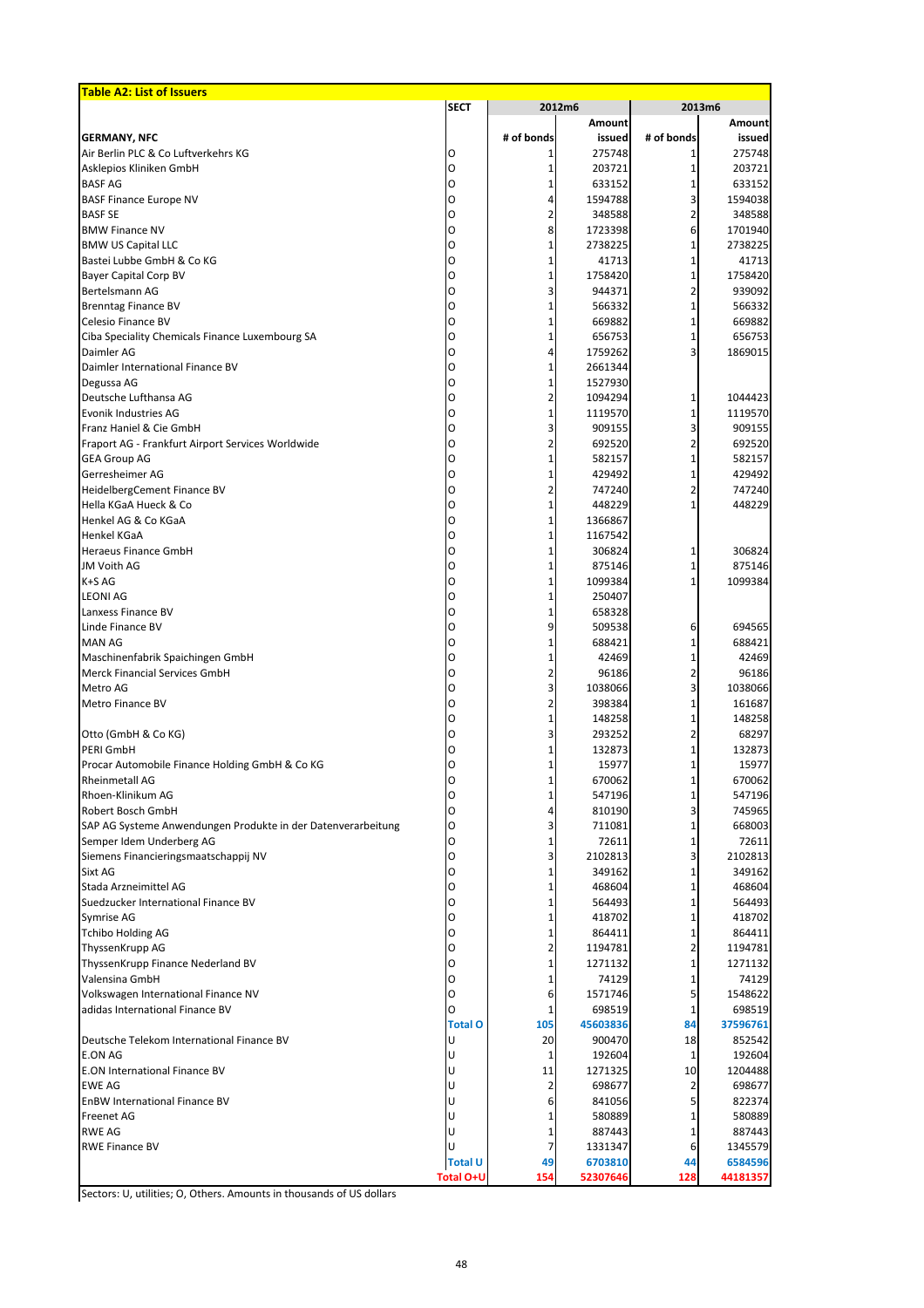| <b>Table A2: List of Issuers</b>                                  |                    |            |               |            |               |  |
|-------------------------------------------------------------------|--------------------|------------|---------------|------------|---------------|--|
|                                                                   | <b>SECT</b>        | 2012m6     |               | 2013m6     |               |  |
|                                                                   |                    |            | <b>Amount</b> |            | <b>Amount</b> |  |
| <b>FRANCE, Banks</b>                                              |                    | # of bonds | issued        | # of bonds | issued        |  |
| <b>BNP Paribas</b>                                                | Α                  |            | 1 423 082     |            | 1423082       |  |
| <b>BNP Paribas SA</b>                                             | А                  | 13         | 1 267 168     | 10         | 1 4 1 5 2 0 5 |  |
| Banque PSA Finance SA                                             |                    | 8          | 913 832       | 4          | 1 047 174     |  |
| Caisse Nationale de Credit Agricole SA - CNCA                     |                    |            | 757 355       |            |               |  |
| Calyon                                                            |                    |            | 15 673        | 2          | 15 673        |  |
| Compagnie Financiere de Nouvelles Galleries SA - Cofinoga         |                    |            | 502 386       |            | 502 386       |  |
| Compagnie Financiere du Credit Mutuel                             |                    |            | 1 0 39 8 52   |            | 909 753       |  |
| Credit Agricole Corporate & Investment Bank                       |                    | 2          | 9 1 8 2       |            | 5 7 7 4       |  |
| Credit Agricole SA                                                |                    | 7          | 1 396 145     | 5          | 1679796       |  |
| Credit Agricole SA (London)                                       |                    | 8          | 1 000 890     |            | 699 044       |  |
| <b>Credit Mutuel Arkea</b>                                        |                    |            | 491 698       |            | 491 698       |  |
| Fortis Bank SA/NV                                                 |                    |            | 319 263       | 4          | 394 133       |  |
| Fortis Banque Luxembourg SA                                       |                    |            | 105 984       |            | 66 809        |  |
| Michelin Finance Luxembourg SA - Mifilux                          |                    |            | 994 299       |            |               |  |
| <b>NATIXIS Structured Products Ltd</b>                            |                    |            | 14 30 6       |            |               |  |
| <b>RCI Banque SA</b>                                              |                    | 10         | 819 999       | 7          | 808 546       |  |
| Societe Generale                                                  |                    | 24         | 658 195       | 19         | 719 939       |  |
|                                                                   | <b>Total A</b>     | 91         | 11 729 311    | 66         | 10 179 012    |  |
| Caisse Centrale du Credit Immobilier de France                    | B                  | 2          | 1 041 719     | 2          | 1 041 719     |  |
| Caisse Centrale du Credit Immobilier de France - 3CIF             | B                  |            | 138 889       |            | 138 889       |  |
| Gecina SA                                                         | B                  |            | 667 509       |            | 667 509       |  |
| Rodamco Europe Finance BV                                         | B                  |            | 620 887       |            | 620 887       |  |
| Unibail-Rodamco SE                                                | B                  | 6          | 565 829       | 6          | 565 829       |  |
|                                                                   | <b>Total B</b>     | 12         | 3 0 3 4 8 3 2 | 12         | 3 034 832     |  |
| <b>BPCE SA</b>                                                    |                    |            | 532 046       | 6          | 597 518       |  |
| <b>BRED Banques Populaires</b>                                    |                    |            | 288 775       | 1          | 288 775       |  |
| Banque Federative du Credit Mutuel - BFCM                         |                    | 13         | 1 063 608     | 11         | 1 0 6 1 3 7   |  |
| Caisse Federale du Credit Mutuel Nord Europe                      | С                  |            | 90 457        | 2          | 90 457        |  |
| <b>CDC IXIS Capital Markets</b>                                   |                    |            | 63 031        |            | 63 031        |  |
| Caisse Nationale des Caisses d'Epargne et de Prevoyance SA - CNCE |                    | 8          | 589 630       | 8          | 589 630       |  |
| <b>Credit Cooperatif</b>                                          |                    |            | 39 9 25       |            | 39 9 25       |  |
| Natexis Banques Populaires SA                                     |                    |            | 464 468       |            |               |  |
|                                                                   | <b>Total C</b>     | 34         | 3 131 941     | 30         | 2735473       |  |
|                                                                   | <b>Total A+B+C</b> | 137        | 17 896 084    | 108        | 15 949 318    |  |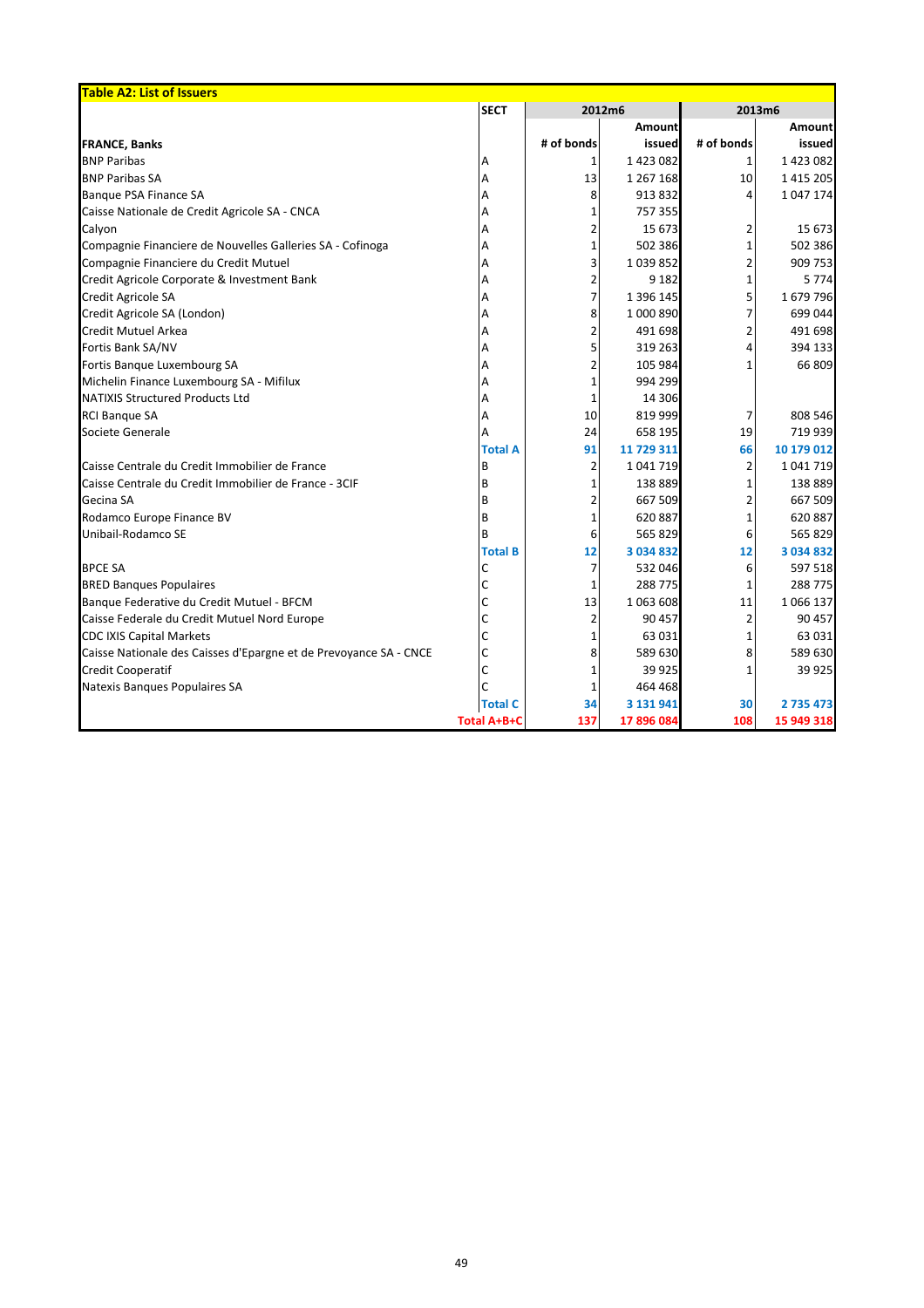| <b>Table A2: List of Issuers</b>                               |                  |           |             |           |               |
|----------------------------------------------------------------|------------------|-----------|-------------|-----------|---------------|
|                                                                | <b>SECT</b>      |           | 2012m6      |           | 2013m6        |
| <b>FRANCE, NFC</b>                                             |                  | nb_titres | mean_aisd   | nb_titres | mean_aisd     |
| <b>Accor SA</b>                                                | O                |           | 612 975     |           |               |
| Air Liquide Finance                                            | O                |           | 644 802     | 2         | 644 802       |
| Air Liquide SA                                                 | O                | 3         | 579 488     |           | 579 488       |
| <b>Alstom SA</b>                                               | O                | 4         | 771 388     |           | 771 388       |
| Autoroutes du Sud de la France - ASF                           | O                | 4         | 1 312 593   |           | 1 3 1 2 5 9 3 |
| <b>Bollore</b>                                                 | O                | 1         | 494 840     |           | 494 840       |
| <b>Bouygues SA</b>                                             | O                | 4         | 1 069 987   | 4         | 1 0 69 9 87   |
| Carrefour SA                                                   | O                | 6         | 1 209 432   |           | 1 273 292     |
| Casino Guichard-Perrachon SA                                   | O                |           | 1 001 732   |           | 1 001 732     |
| <b>Christian Dior SA</b>                                       | Ω                |           | 427 350     |           | 427 350       |
| Compagnie Financiere & Industrielle des Autoroutes - Cofiroute | O                | 2         | 644 478     |           | 644 478       |
| Compagnie de Saint-Gobain SA                                   | O                | 4         | 1 100 160   |           | 1 185 583     |
| Danone                                                         | O                | 1         | 679 810     |           | 679 810       |
| <b>Edenred SA</b>                                              | O                | 1         | 1 114 982   |           | 1 114 982     |
| <b>Eutelsat SA</b>                                             | O                | 1         | 1 0 38 4 22 |           | 1038422       |
| Financiere Agache SA                                           | O                | 1         | 280 584     |           | 280 584       |
| Groupe Auchan SA                                               | O                | 3         | 731 352     |           | 731 352       |
| <b>Groupe SEB</b>                                              | O                | 1         | 439 174     |           | 439 174       |
| <b>Havas SA</b>                                                | O                | 1         | 520 756     |           | 520756        |
| LVMH Moet Hennessy Louis Vuitton SA                            | O                | 4         | 785 064     |           | 591 814       |
| Lafarge SA                                                     | O                | 8         | 809 124     |           | 809 124       |
| Legrand SA                                                     | O                | 2         | 487 593     |           | 487 593       |
| <b>Nexans SA</b>                                               | O                | 1         | 475 673     |           | 475 673       |
| <b>PPR SA</b>                                                  | O                | 1         | 668 003     |           | 668 003       |
| Pernod Ricard SA                                               | O                | 2         | 1 251 612   |           | 1 251 612     |
| Peugeot SA                                                     | O                | 4         | 955 926     |           | 878 629       |
| Pinault-Printemps-Redoute SA - PPR                             | O                | 1         | 212 314     | 1         | 212 314       |
| Prodware SA                                                    | O                |           | 7 5 9 5     |           | 7 5 9 5       |
| Publicis Groupe SA                                             | O                | 1         | 362 863     |           | 362 863       |
| Rallye SA                                                      | O                | 3         | 712 765     |           | 736 347       |
| <b>Renault SA</b>                                              | Ω                | 2         | 776 771     |           | 776 771       |
| Saint-Gobain Nederland BV                                      | O                |           | 606 794     |           |               |
| Sanofi-Aventis SA                                              | O                | 3         | 1 566 782   | 3.        | 1566782       |
| Schneider Electric SA                                          | Ω                | 6         | 922 299     |           | 1070029       |
| Societe Anonyme de Gestion des Stocks de Securite (SAGESS)     |                  | 1         | 780 470     |           | 780 470       |
| Societe des Autoroutes Paris Rhin Rhone - APRR                 | O                | 5         | 854 975     |           | 854 975       |
|                                                                | O                |           | 968 234     |           | 1 268 377     |
| <b>Thales SA</b>                                               | Ω                | 1         | 824 402     |           | 824 402       |
| Valeo SA                                                       |                  | 2         | 680 253     |           | 680 253       |
| <b>Vallourec SA</b>                                            | Ω                | 1         | 843 718     |           | 843 718       |
| Vinci SA                                                       |                  | 1         | 1 282 708   |           | 1 282 708     |
|                                                                | <b>Total O</b>   | 96        | 31 510 241  | 86        | 30 640 663    |
| <b>Alcatel Lucent SA</b>                                       |                  | 1         | 660 939     | 1         | 660 939       |
| <b>Alcatel SA</b>                                              |                  | 1         | 562 539     |           |               |
| Electrabel SA/NV                                               |                  | 1         | 939 555     | 1         | 939 555       |
| France Telecom SA                                              |                  | 12        | 1 382 222   | 10        | 1 4 1 0 7 1 3 |
| <b>GDF Suez SA</b>                                             |                  | 5         | 1 179 872   |           | 1 179 872     |
| <b>GIE Suez Alliance</b>                                       |                  | 2         | 1 007 600   |           | 1 007 600     |
| Gaz de France - GDF                                            |                  |           | 806 018     |           | 806 018       |
| <b>Suez Environnement SA</b>                                   |                  |           | 789 028     |           | 789 028       |
| <b>TOTAL (Old)</b>                                             |                  |           | 180 347     |           |               |
| <b>Technip SA</b>                                              |                  | 1         | 259 943     |           | 259 943       |
| <b>Total Capital SA</b>                                        |                  | 7         | 1 103 437   | 5         | 958 982       |
| Total Infrastructures Gaz France SA                            |                  | 1         | 718 184     |           | 718 184       |
| Veolia Environnement SA                                        |                  | 6         | 1 063 556   |           | 944 834       |
| Vivendi SA                                                     |                  |           | 1 076 179   |           | 1076 179      |
|                                                                | <b>Total U</b>   | 45        | 11 729 419  | 38        | 10 751 847    |
|                                                                | <b>Total O+U</b> | 141       | 43 239 660  | 124       | 41 392 510    |

Sectors: U, utilities; O, Others. Amounts in thousands of US dollars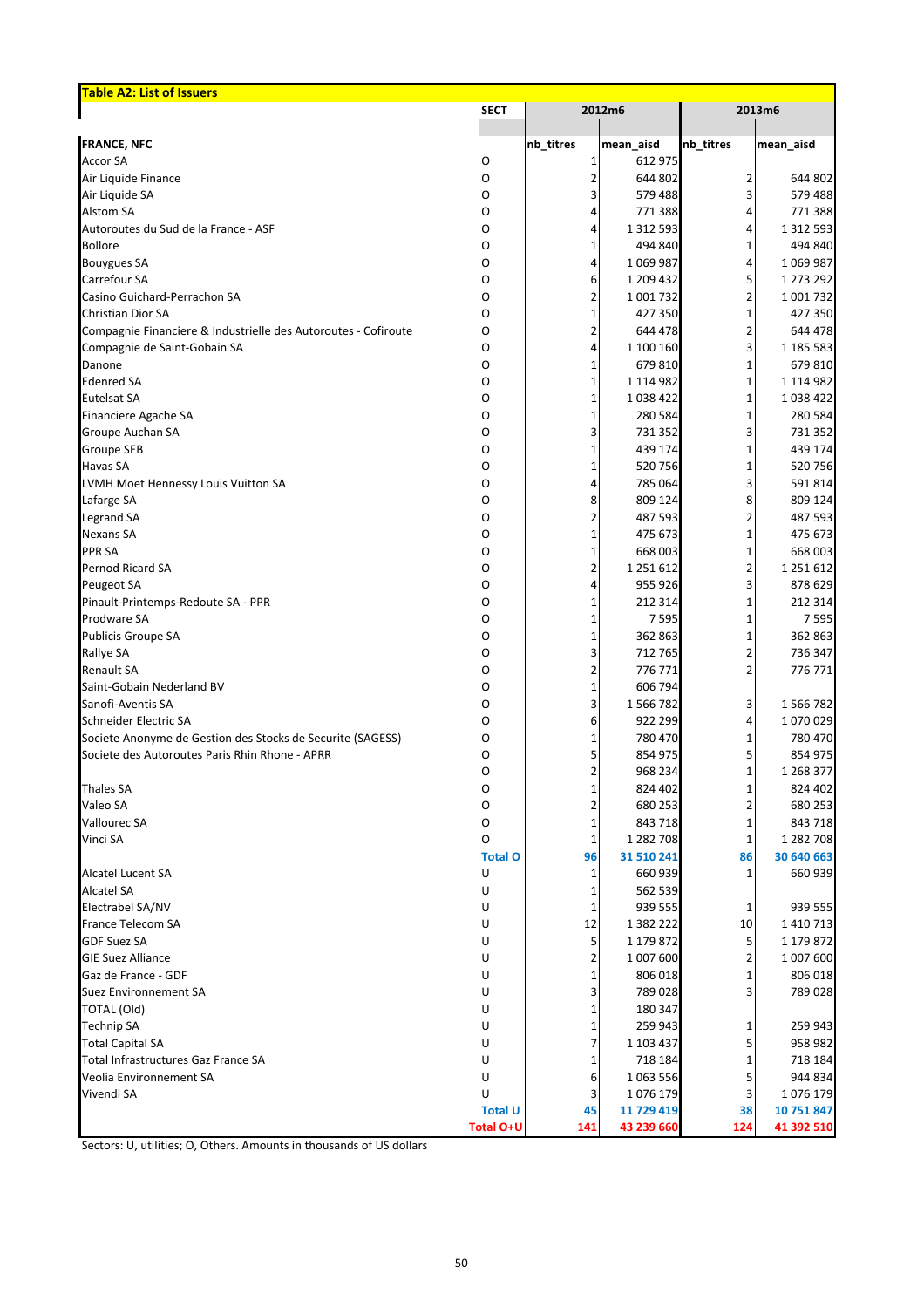| <b>Table A2: List of Issuers</b>                                  |                     |            |                       |                          |                           |
|-------------------------------------------------------------------|---------------------|------------|-----------------------|--------------------------|---------------------------|
| <b>ITALY</b>                                                      | <b>SECT</b>         |            | 2012m6                |                          | 2013m6                    |
|                                                                   |                     |            | <b>Amount</b>         |                          | <b>Amount</b>             |
| <b>Banks</b>                                                      |                     | # of bonds | issued                | # of bonds               | issued                    |
| <b>Banca IMI SpA</b>                                              | А                   | 3          | 50 143<br>764 832     |                          | 39 4 30<br>764 832        |
| Banca Intesa SpA<br>Banca Monte dei Paschi di Siena SpA - MPS     | А<br>А              | 8          | 990 736               |                          | 709 925                   |
| <b>Bank Austria AG</b>                                            | А                   |            | 6845                  |                          | 6845                      |
| Bank Austria Creditanstalt AG                                     |                     |            | 14 3 66               |                          | 14 3 66                   |
| Credito Valtellinese Scarl - Creval                               | А                   |            | 573 066               |                          |                           |
| Intesa Bank Ireland plc                                           |                     | 1          | 9068                  |                          | 9068                      |
| Intesa Sanpaolo SpA                                               | А                   | 28         | 811 324               | 23                       | 883 524                   |
| Mediobanca - Banca di Credito Finanziario SpA                     | А                   | 10         | 414 708               |                          | 440 585                   |
| Olivetti Finance NV                                               | А                   | 2          | 791 267               |                          | 791 267                   |
| UniCredit Bank Ireland plc                                        | А                   | 2          | 44 335                | 2                        | 44 335                    |
| <b>UniCredit SpA</b>                                              |                     | 17         | 554 845               | 13                       | 484 997                   |
| UniCredito Italiano SpA                                           |                     | 13         | 593 426               | 10                       | 522 920                   |
| Unione di Banche Italiane Scpa - UBI Banca                        |                     | 4          | 692 495               | 2                        | 640 945                   |
| Veneto Banca Holding ScpA                                         |                     | 1          | 858 861               |                          |                           |
|                                                                   | <b>Total A</b>      | 93         | 7 170 315             | 70                       | 5 3 5 3 0 3 7             |
| <b>Banca Agrileasing SpA</b>                                      |                     | 1          | 67 159                |                          | 67 159                    |
| <b>Banca Carige SpA</b>                                           | B                   | 2          | 143 472               |                          | 143 472                   |
| Bayerische Hypo- und Vereinsbank AG - HVB Group                   | B                   | 1          | 12 164                |                          | 12 164                    |
|                                                                   | <b>Total B</b>      | 4          | 222 795               |                          | 222 795                   |
| Banca Carige SpA - Cassa di Risparmio di Genova e Imperia         |                     | 20         | 38 847                | 6                        | 56 801                    |
| Banca di Credito Cooperativo di Cherasco                          |                     | 1          | 28 0 86               |                          | 28 0 86                   |
| Banca Popolare dell'Alto Adige - Sudtiroler Volksbank             |                     | 2          | 164 344               |                          | 164 344                   |
| Banca Popolare dell'Etruria e del Lazio Scarl                     |                     |            | 100 414               |                          | 100 414                   |
| Banca Popolare di Lodi Scarl                                      |                     |            | 384 446<br>702 040    |                          | 384 446<br>702 040        |
| Banca Popolare di Milano Scarl<br>Banca Popolare di Vicenza Scarl |                     | 3          | 841 875               | 2                        | 999 253                   |
| <b>Banco Popolare Scarl</b>                                       | С                   | 10         | 427 146               | 8 <sup>1</sup>           | 454 635                   |
|                                                                   | <b>Total C</b>      | 39         | 2 687 197             | 22                       | 2 890 018                 |
|                                                                   |                     |            |                       |                          |                           |
|                                                                   |                     |            |                       |                          |                           |
|                                                                   | <b>Total A+B+C</b>  | 136        | 10 080 307            | 96                       | 8 4 6 5 8 5 1             |
|                                                                   |                     |            | <b>Amount</b>         |                          | <b>Amount</b>             |
| <b>NFC</b>                                                        |                     | # of bonds | issued                | # of bonds               | issued                    |
| Atlantia SpA                                                      | 0                   | 2          | 1662367               |                          | 1662367                   |
| <b>Buzzi Unicem SpA</b>                                           | O                   |            | 589 449               |                          | 589 449                   |
| Compagnie Industriali Riunite SpA - CIR                           | O                   |            | 397 614               |                          | 397 614                   |
| Concessioni e Costruzioni Autostrade SpA                          | O                   | 2          | 1944873               |                          | 1944873                   |
| Davide Campari-Milano SpA                                         | Ω                   | 1          | 522 466               |                          | 522 466                   |
|                                                                   | O                   | 5          | 1 527 044             |                          | 1 527 044                 |
| Fiat Industrial Finance Europe SA                                 | O                   | 2          | 1 530 328             |                          | 1 530 328                 |
| Finmeccanica Finance SA                                           | O                   | 2          | 967 113               |                          | 900 630                   |
| Finmeccanica SpA                                                  | O                   | 2          | 630 897               |                          | 630 897                   |
| Gruppo Editoriale L'Espresso SpA                                  | Ω                   |            | 298 816               |                          | 298 816                   |
| Impregilo International Infrastructures NV                        | O                   | 1          | 198 702               |                          | 198 702                   |
| Italcementi Finance SA                                            | Ω                   |            | 1015 297              |                          | 1 0 1 5 2 9 7             |
| Luxottica Group SpA                                               | O                   | 1          | 689 370               |                          | 689 370                   |
| <b>Mediaset SpA</b>                                               | Ω                   |            | 417 944               |                          | 417 944                   |
| Prysmian Cables & Systems SpA                                     | O                   |            | 540 103               |                          | 540 103                   |
| Saras SpA                                                         |                     |            | 318 959               |                          | 318 959                   |
| Societa Iniziative Autostradali e Servizi - SIAS SpA              | <b>Total O</b>      | 1<br>26    | 693 097<br>13 944 437 | 1<br>25                  | 693 097<br>13 877 955     |
| A2A SpA                                                           |                     | 1          | 1 477 104             | $\mathbf{1}$             | 1 477 104                 |
| <b>ENEL Finance International NV</b>                              |                     | 5          | 1 157 363             |                          | 1 157 363                 |
| <b>ENEL Finance International SA</b>                              |                     | 2          | 2 948 547             |                          | 2 948 547                 |
| Enel Investment Holding BV                                        |                     | 1          | 347 866               |                          | 347 866                   |
| <b>ENEL SpA</b>                                                   |                     | 7          | 1692858               | 6                        | 1827890                   |
| <b>ENI SpA</b>                                                    |                     | 9          | 1616635               | 8                        | 1 614 599                 |
| Telecom Italia SpA                                                |                     | 8          | 1 158 795             | 6                        | 1 372 778                 |
| TERNA - Rete Elettrica Nazionale SpA                              |                     | 2          | 1 293 854             | $\overline{\phantom{a}}$ | 1 293 854                 |
| TERNA - Trasmissione Elettricita Rete Nazionale SpA               | U                   | 2          | 892 174               | 2                        | 892 174                   |
| <b>Terna SpA</b>                                                  | U<br><b>Total U</b> | 1<br>38    | 1644087<br>14 229 284 | 1<br>34                  | 1644087<br>14 5 / 6 2 6 3 |

Sectors: A,commercial banks; B housing banks; C, savings banks, U, utilities; O, Others. Amounts in thousands of US dollars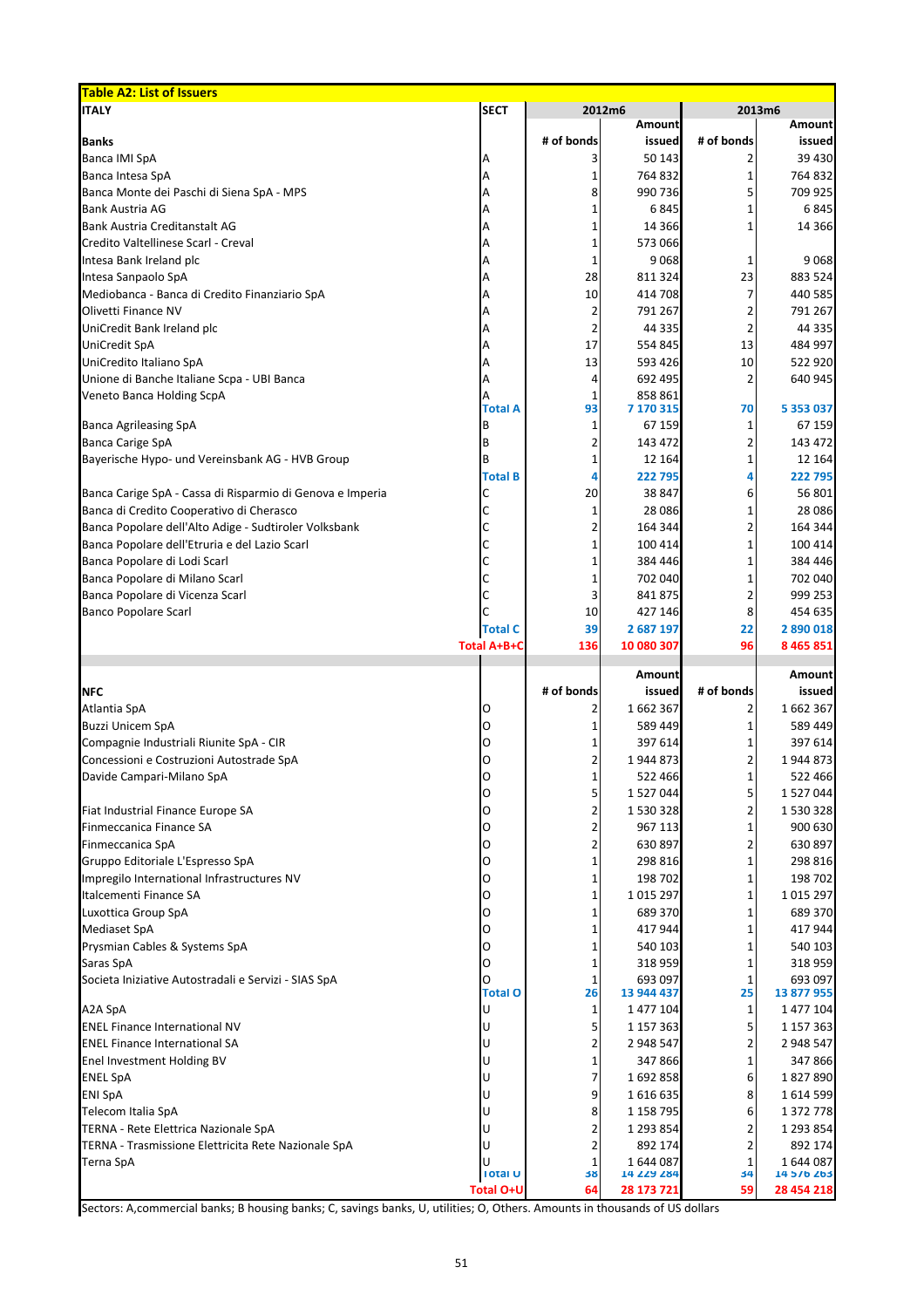| <b>Table A2: List of Issuers</b>                                        |                    |            |               |            |               |
|-------------------------------------------------------------------------|--------------------|------------|---------------|------------|---------------|
| <b>SPAIN</b>                                                            | <b>SECT</b>        | 2012m6     |               |            | 2013m6        |
|                                                                         |                    |            | Amount        |            | <b>Amount</b> |
| <b>Banks</b>                                                            |                    | # of bonds | issued        | # of bonds | issued        |
| <b>BBVA Paraguay SA</b>                                                 |                    |            | 100 000       |            | 100 000       |
| <b>BPE Financiaciones SA</b>                                            |                    |            | 124 506       |            | 124 506       |
| Banco Bilbao Vizcaya Argentaria SA - BBVA                               |                    |            | 173 845       |            | 173 845       |
| <b>Banco Santander Chile</b>                                            |                    |            | 401 070       |            | 401 070       |
| Banco Santander SA (Old)                                                |                    |            | 71 100        |            | 71 100        |
| Banco de Sabadell SA                                                    |                    |            | 669882        |            | 669882        |
| <b>Bankinter SA</b>                                                     |                    |            | 152 247       |            | 152 247       |
|                                                                         | <b>Total A</b>     | 10         | 1692649       | 10         | 1692649       |
| Alliance & Leicester plc                                                |                    |            | 83 312        |            | 83 312        |
| <b>Banco Santander Totta SA</b>                                         | B                  |            | 20 599        |            | 20 599        |
|                                                                         | <b>Total B</b>     |            | 103 911       |            | 103 911       |
| Caixa d'Estalvis de Tarragona                                           |                    |            | 38 803        |            | 38 803        |
| Caixa de Ahorros de Vigo Ourense e Pontevedra - Caixanova               |                    |            | 814 996       |            | 814 996       |
| Caja Insular de Ahorros de Canarias                                     |                    |            | 149 948       |            |               |
| Caja de Ahorros de Murcia - Caja Murcia                                 |                    |            | 208 029       |            | 14 178        |
| Caja de Ahorros de Santander y Cantabria - Caja Cantabria               |                    |            | 53 893        |            | 53 893        |
| Caja de Ahorros de Valencia Castellon y Alicante - Bancaja              |                    |            | 656 513       |            | 656 513       |
| Caja de Ahorros de la Rioja - Cajarioja                                 |                    |            | 146 685       |            | 146 685       |
| Caja de Ahorros del Mediterraneo - CAM                                  |                    |            | 1858649       |            | 1858649       |
| Caja de Ahorros y Monte de Piedad de Madrid - Caja Madrid               |                    |            | 162 094       |            | 162 094       |
| Caja de Ahorros y Monte de Piedad de Navarra - Caja Navarra             |                    |            | 40 620        |            | 14 170        |
| Caja de Ahorros y Monte de Piedad de Zaragoza Aragon y Rioja - IBERCAJA |                    |            | 711 035       |            | 711 035       |
| Caja de Ahorros y Pensiones de Barcelona - La Caixa                     |                    |            | 1959774       |            | 1959774       |
| Santander Holdings USA Inc                                              |                    |            | 500 000       |            | 500 000       |
|                                                                         | <b>Total C</b>     | 18         | 7 301 037     | 13         | 6930790       |
|                                                                         | <b>Total A+B+C</b> | 32         | 9 097 596     | 27         | 8727349       |
|                                                                         |                    |            |               |            |               |
|                                                                         |                    |            | <b>Amount</b> |            | <b>Amount</b> |
| <b>NFC</b>                                                              |                    | # of bonds | issued        | # of bonds | issued        |
| Abertis Infraestructuras SA                                             | Ő                  |            | 889 930       |            | 968 033       |
| Autopista Vasco-Aragonesa CESA - AVASA                                  | O                  |            | 242 483       |            | 242 483       |
| Autopistas Concesionaria Astur-Leonesa SA - AUCALSA                     | O                  |            | 172 924       |            | 172 924       |
| Autopistas del Atlantico Concesionaria Espanola AUDASA                  | O                  |            | 114 346       | 5          | 114 346       |
| Autovia de los Vinedos SA                                               | O                  |            | 82 497        |            | 82 497        |
|                                                                         | <b>Total O</b>     | 14         | 1 502 179     | 13         | 1580283       |
| Iberdrola Finanzas SAU                                                  |                    |            | 462 029       |            | 876 680       |
| Minicentrales Dos SA - MICDOS                                           |                    |            | 92 009        |            | 92 009        |
| Red Electrica de Espana Finance BV                                      |                    |            | 899 887       |            |               |
|                                                                         |                    |            | 1 133 144     |            |               |
| <b>Telefonica Emisiones SAU</b>                                         |                    |            | 1930 203      |            |               |
| Telefonica Europe BV                                                    | U                  |            | 539 724       |            | 539 724       |
|                                                                         | <b>Total U</b>     |            | 5 056 996     | 3          | 1508 413      |
|                                                                         | <b>Total O+U</b>   | 21         | 6 5 5 9 1 7 5 | 16         | 3 088 695     |